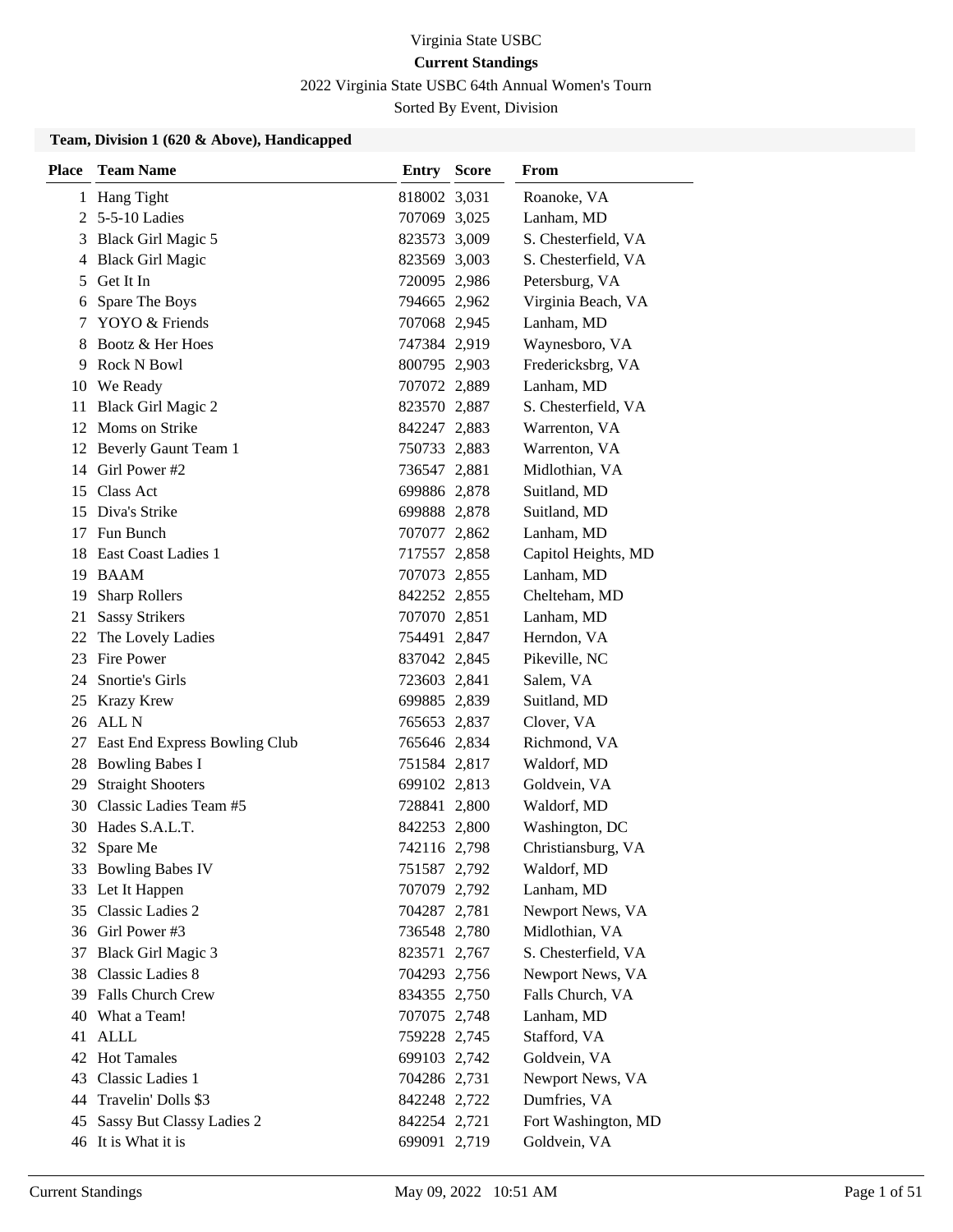2022 Virginia State USBC 64th Annual Women's Tourn

Sorted By Event, Division

#### **Team, Division 1 (620 & Above), Handicapped**

| <b>Place</b> | <b>Team Name</b>        | <b>Entry Score</b> | From               |
|--------------|-------------------------|--------------------|--------------------|
| 47           | Throw It Hard           | 763588 2,718       | Inwood, WV         |
| 48           | <b>Bowling Diva's</b>   | 794893 2,714       | Newport News, VA   |
| 48           | Virginia's Finest       | 699093 2,714       | Goldvein, VA       |
| 50           | NC Queen Pin Rollers #2 | 822154 2,713       | Greensboro, NC     |
| 51           | <b>BWWB</b>             | 796501 2,708       | Lynchburg, VA      |
| 52           | Dr's Orders Revised     | 734270 2,706       | Virginia Beach, VA |
| 53           | Messenger #2            | 736545 2,704       | Midlothian, VA     |
|              | 54 God's Glamour Girls  | 707076 2,703       | Lanham, MD         |
|              | 54 Team Dynamite        | 803150 2,703       | Woodbridge, VA     |
|              | 56 High Visibility      | 750735 2,698       | Warrenton, VA      |
| 57           | Diane McLain Team 1     | 795336 2,696       | Catharpin, VA      |
| 58           | Just Do It #3           | 759819 2,689       | RICHMOND, VA       |
| 59           | All in the Family       | 768881 2,685       | Chantilly, VA      |
| 59           | Pin Crashers            | 842249 2,685       | Mineral, VA        |
| 61           | Now What!?!             | 699092 2,681       | Goldvein, VA       |
|              | 62 Classy Ladies        | 707071 2,670       | Lanham, MD         |
| 63           | Monkey Sue Crew         | 800880 2,664       | Lyndhurst, VA      |
| 64           | Generations             | 842225 2,662       | Norfolk, VA        |
| 65           | <b>HAVE FUN</b>         | 835492 2,631       | Dale City, VA      |
| 66           | Just Do It #1           | 759817 2,624       | RICHMOND, VA       |
| 67           | <b>TRD</b>              | 755462 2,617       | Alexandria, VA     |
| 68           | <b>Lucky Strikers</b>   | 699204 2,614       | Staunton, VA       |
| 69           | <b>Spunky Ladies</b>    | 747559 2,612       | Pulaski, VA        |
| 70           | Spare Time              | 699090 2,585       | Goldvein, VA       |
| 71           | SISTER 2 SISTER #2      | 733080 2,579       | Hopewell, VA       |
| 72           | Just Do It #2           | 759818 2,566       | RICHMOND, VA       |
| 73           | Shut Up & Bowl          | 750736 2,552       | Warrenton, VA      |
| 74           | NC Queen Pin Rollers #1 | 822155 2,531       | Greensboro, NC     |
| 75           | <b>EZ Rollers</b>       | 707067 2,517       | Lanham, MD         |
| 76           | Just Us LB              | 740807 2,469       | Chesapeake, VA     |
| 77           | It Is What It Is        | 763589 2,416       | Inwood, WV         |
| 78           | Team Petty AF           | 707080 2,347       | Lanham, MD         |

#### **Team, Division 2 (619 & Below), Handicapped**

|   | Place Team Name           | <b>Entry Score</b> | From               |
|---|---------------------------|--------------------|--------------------|
|   | 1 Spare Counts            | 699100 3,079       | Goldvein, VA       |
|   | 2 TROUBLE                 | 699887 2,994       | Suitland, MD       |
|   | 3 Fireballs               | 699096 2,991       | Goldvein, VA       |
|   | 4 Pin Busters             | 842250 2,966       | Mineral, VA        |
|   | 5 Makin It Work           | 699893 2,943       | Suitland, MD       |
|   | 6 Uniques 2               | 719618 2,932       | Mechanicsville, VA |
| 7 | Sometimers                | 742180 2,931       | Roanoke, VA        |
|   | 8 Classic Ladies Team #2  | 728838 2,928       | Waldorf, MD        |
|   | 9 Rocking Ten             | 699099 2,925       | Goldvein, VA       |
| 9 | <b>Pin Pushers</b>        | 842251 2,925       | Mineral, VA        |
|   | 11 It's Our Time          | 699884 2,917       | Suitland, MD       |
|   | 12 Classic Ladies Team #4 | 728840 2.915       | Waldorf, MD        |
|   |                           |                    |                    |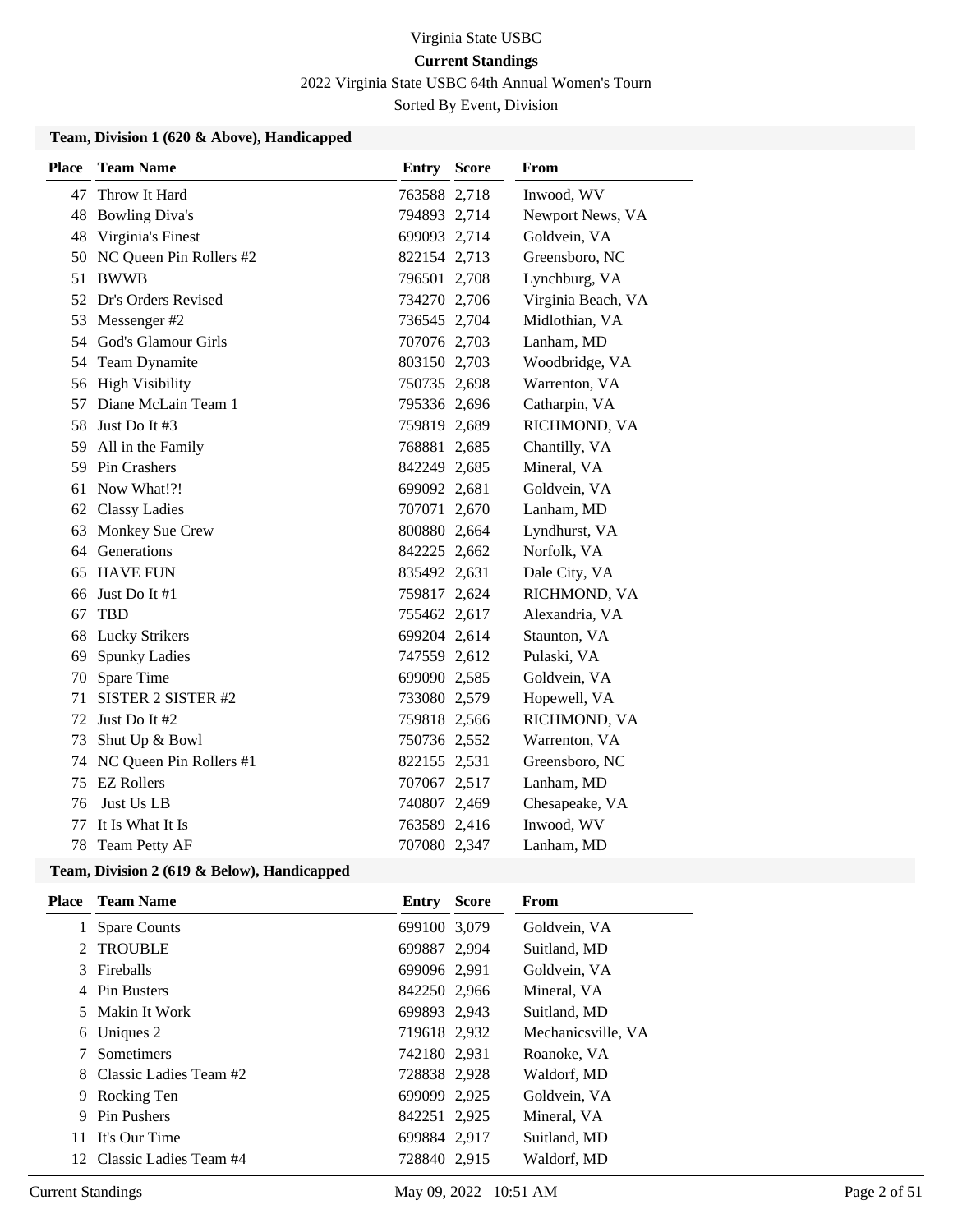2022 Virginia State USBC 64th Annual Women's Tourn

Sorted By Event, Division

#### **Team, Division 2 (619 & Below), Handicapped**

| <b>Place</b> | <b>Team Name</b>                 | <b>Entry Score</b> | From                 |
|--------------|----------------------------------|--------------------|----------------------|
| 13           | The Branch Gals                  | 742224 2,912       | Leesburg, VA         |
|              | 14 Whatever It Takes             | 699894 2,906       | Suitland, MD         |
|              | 14 Sassy But Classy Ladies 1     | 842255 2,906       | Fort Washington, MD  |
|              | 16 The Fun Bunch                 | 792456 2,905       | Purcellville, VA     |
|              | 16 Purple Passion                | 742159 2,905       | Fort Washington, MD  |
|              | 16 Diva Time                     | 699203 2,905       | Staunton, VA         |
|              | 19 We Are Everywhere             | 768860 2,904       | <b>BURKE, VA</b>     |
|              | 20 Let's Do It                   | 707078 2,895       | Lanham, MD           |
| 21           | Jus Wanna Bowl                   | 736546 2,893       | Midlothian, VA       |
|              | 22 SASSY STRIKERS                | 819966 2,888       | Chantilly, VA        |
|              | 23 Beyond Spaces                 | 699207 2,886       | Staunton, VA         |
|              | 24 5 Pins                        | 841492 2,885       | Mt. Crawford, VA     |
|              | 25 Classic Ladies Team #6        | 728842 2,884       | Waldorf, MD          |
|              | 26 Classic Ladies 5              | 704291 2,879       | Newport News, VA     |
|              | 27 Bull Run Bowlers              | 768564 2,875       | Midland, VA          |
|              | 28 East End Express Bowling Club | 800850 2,872       | Richmond, VA         |
| 29           | The Branch Ladies                | 742222 2,866       | Leesburg, VA         |
|              | 30 Classic Ladies 4              | 704289 2,858       | Newport News, VA     |
|              | 31 Pinpals                       | 699094 2,857       | Goldvein, VA         |
|              | 32 Golden Girls                  | 699098 2,856       | Goldvein, VA         |
|              | 32 Sooo Close                    | 699202 2,856       | Staunton, VA         |
|              | 34 Gillie's Gang                 | 837020 2,852       | Washington, DC       |
|              | 35 NOVA Ladies                   | 759091 2,849       | Chantilly, VA        |
|              | 36 Better Late Than Never        | 765616 2,848       | Mascot, VA           |
|              | 37 Four Great Girls              | 742166 2,834       | Salem, VA            |
|              | 38 Beverly Gaunt Team 5          | 750737 2,832       | Warrenton, VA        |
|              | 39 Ladies of Distinction         | 769378 2,831       | Hampton, VA          |
|              | 40 The Branch Women              | 742221 2,827       | Leesburg, VA         |
| 41           | <b>Sassy Ladies</b>              | 699890 2,823       | Suitland, MD         |
| 41           | Messengers & Friends             | 736549 2,823       | Midlothian, VA       |
| 43           | On Target                        | 699889 2,822       | Suitland, MD         |
|              | 44 Joyce Whitelock Team 1        | 842257 2,820       | Centreville, VA      |
|              | 45 Let's Roll                    | 699097 2,818       | Goldvein, VA         |
|              | 46 Rita Smith Team 1             | 759853 2,816       | Yorktown, VA         |
|              | 47 Metro Queens #8               | 820058 2,814       | District Heights, MD |
|              | <b>48 DRAMA QUEENS</b>           | 715467 2,808       | Richmond, VA         |
| 49           | SISTER 2 SISTER #1               | 733081 2,807       | Hopewell, VA         |
| 49           | X Hits the Spot                  | 734291 2,807       | Ashland, VA          |
|              | 51 Chesapeake Chix               | 789076 2,806       | Chesapeake, VA       |
|              | 52 Lunch Bunch                   | 699089 2,805       | Goldvein, VA         |
| 53           | <b>Hot Shots</b>                 | 699208 2,800       | Staunton, VA         |
| 53           | Travelin' Dolls #1               | 795303 2,800       | Ft Washington, MD    |
|              | 55 Good Time Bowlers             | 747416 2,796       | Bristow, VA          |
|              | 56 The Good Time Gang            | 699206 2,795       | Staunton, VA         |
|              | 56 Living on a Spare             | 817372 2,795       | Leesburg, VA         |
| 58           | The Branch Dames                 | 742225 2,793       | Leesburg, VA         |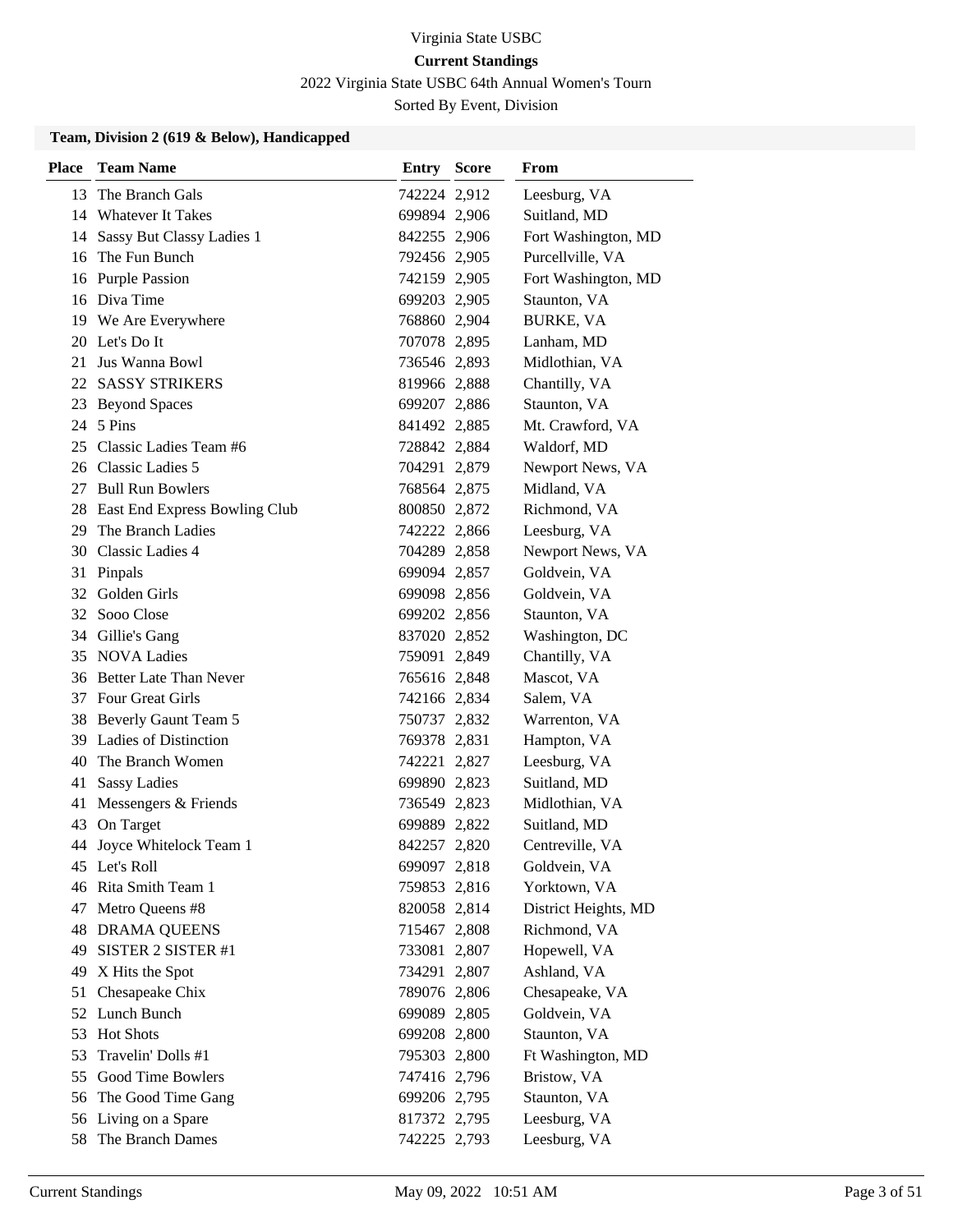2022 Virginia State USBC 64th Annual Women's Tourn

Sorted By Event, Division

#### **Team, Division 2 (619 & Below), Handicapped**

| <b>Place</b> | <b>Team Name</b>          | <b>Entry Score</b> | <b>From</b>         |
|--------------|---------------------------|--------------------|---------------------|
|              | 59 Bowling Babes II       | 751585 2,790       | Waldorf, MD         |
| 60           | Travelin' Dolls #2        | 795304 2,788       | Ft Washington, MD   |
| 61           | Black Girl Magic 4        | 823572 2,784       | S. Chesterfield, VA |
|              | 62 Classic Ladies 7       | 704292 2,781       | Newport News, VA    |
| 63           | Here For The Beer         | 742196 2,780       | Newport News, VA    |
|              | 64 Roadrunners            | 823659 2,775       | Smithfield, VA      |
| 64           | The Goodtimers            | 825645 2,775       | SALEM, VA           |
|              | 66 Quiet Storm            | 699891 2,774       | Suitland, MD        |
| 67           | <b>Spare Parts</b>        | 699101 2,771       | Goldvein, VA        |
| 68           | Unpredictables            | 798451 2,770       | Burboursville, VA   |
| 69           | Just For Fun              | 699200 2,769       | Staunton, VA        |
| 70           | <b>Sassy Strikers</b>     | 818073 2,768       | Covington, VA       |
| 71           | Classic Ladies 6          | 704290 2,764       | Newport News, VA    |
|              | 72 East Coast Ladies 2    | 717556 2,762       | Capitol Heights, MD |
| 73           | <b>Bowling Thunder</b>    | 765733 2,761       | Woodbridge, VA      |
| 74           | The Branch Girls          | 742223 2,759       | Leesburg, VA        |
| 75           | 2 Aunts 2 Sisters         | 835539 2,758       | Dayton, VA          |
|              | 76 Power House            | 842246 2,755       | Laurel, MD          |
| 77           | Work-n-Progress           | 842256 2,751       | Monroe, VA          |
| 77           | No Pin Intendid           | 766928 2,751       | Manassas, VA        |
| 77           | Metro Queens #2           | 759845 2,751       | Lanham, MD          |
| 77           | Whatever                  | 750734 2,751       | Warrenton, VA       |
| 81           | Nine or Better            | 837021 2,748       | Washington, DC      |
|              | 82 Dam that 10 Pin!       | 818009 2,747       | Mechanicsville, VA  |
| 82           | Cynthia Lomax Team 1      | 842245 2,747       | Capitol Heights, MD |
|              | 84 M.A.B.A.               | 699209 2,746       | Staunton, VA        |
| 85           | The Strugglers            | 789069 2,745       | Chesapeake, VA      |
|              | 86 Classic Ladies Team #3 | 728839 2,744       | Waldorf, MD         |
|              | 86 Classic Ladies Team #1 | 728837 2,744       | Waldorf, MD         |
| 88           | Uniques 1                 | 719619 2,735       | Mechanicsville, VA  |
| 89           | Messenger #1              | 736544 2,732       | Midlothian, VA      |
|              | 90 Pin Pals               | 699205 2,731       | Staunton, VA        |
| 90.          | <b>Star Dust</b>          | 747404 2,731       | Roanoke, VA         |
|              | 90 HAVE FUN 2             | 835493 2,731       | Dale City, VA       |
|              | 93 Sunset Rollers         | 795292 2,719       | Raven, VA           |
|              | 94 No Pressure            | 749772 2,717       | Oxon Hill, MD       |
| 95           | <b>Buttery Nipples</b>    | 823648 2,711       | Richmond, VA        |
| 96           | SISTER 2 SISTER #3        | 733079 2,707       | Hopewell, VA        |
|              | 96 Classic Ladies 3       | 704288 2,707       | Newport News, VA    |
| 98           | Just Do It #4             | 759820 2,693       | RICHMOND, VA        |
| 99           | <b>Holy Split</b>         | 800866 2,689       | Manassas, VA        |
| 99           | <b>VA Ladies</b>          | 754952 2,689       | Virginia Beach, VA  |
| 101          | Sooo Close                | 711091 2,685       | Lexington, VA       |
|              | 102 3 Strikes & A Spare   | 742173 2,684       | Roanoke, VA         |
|              | 102 No Pressure Here      | 747395 2,684       | Henrico, VA         |
|              | 104 Bowling Pals          | 699095 2,682       | Goldvein, VA        |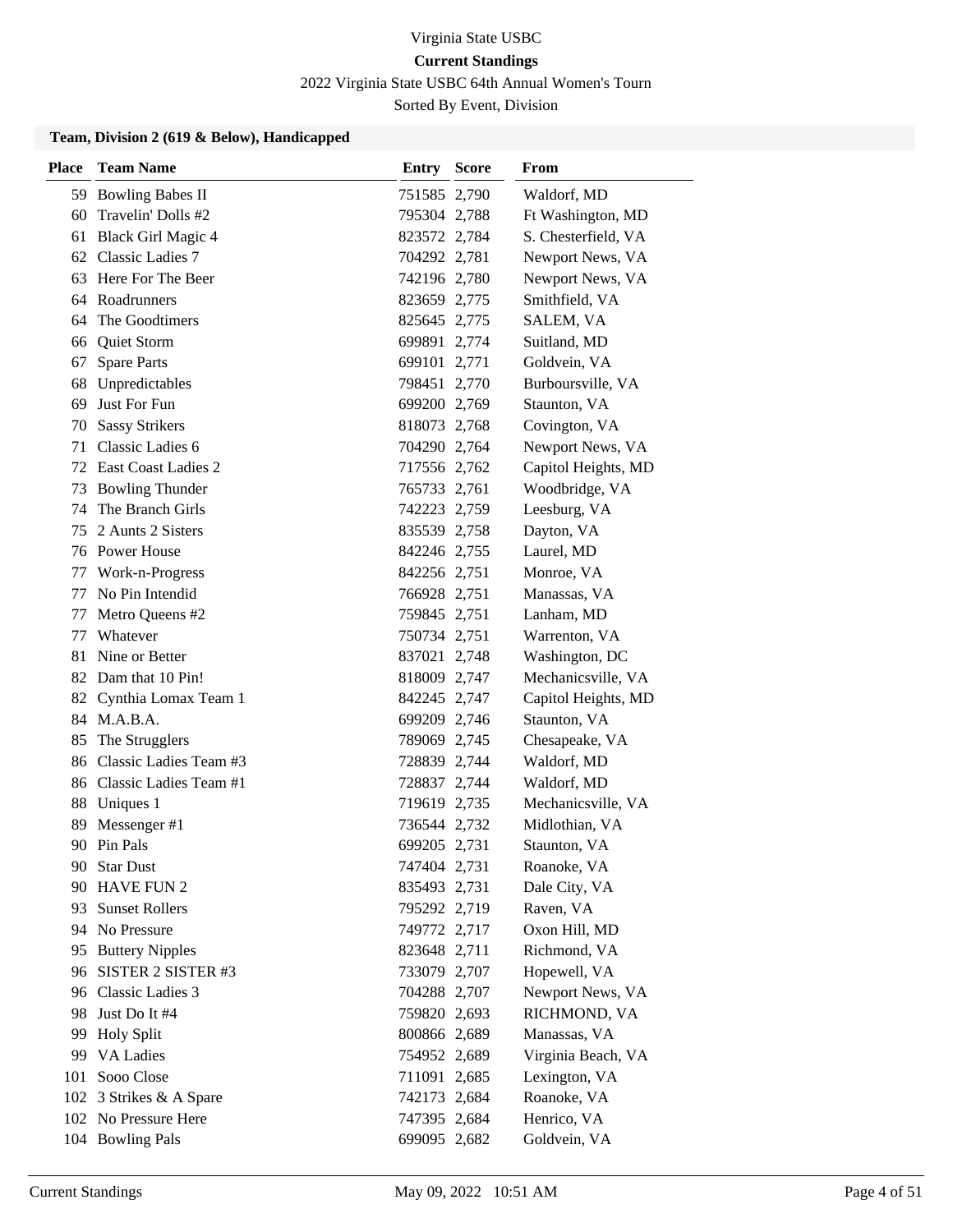2022 Virginia State USBC 64th Annual Women's Tourn

Sorted By Event, Division

### **Team, Division 2 (619 & Below), Handicapped**

| Place | Team Name             | Entry        | <b>Score</b> | <b>From</b>       |
|-------|-----------------------|--------------|--------------|-------------------|
|       | 105 YUMS              | 719230 2,661 |              | Newport News, VA  |
|       | 106 The Lunch Bunch   | 699088 2,654 |              | Goldvein, VA      |
| 107   | U Never Know          | 707074 2,651 |              | Lanham, MD        |
|       | 108 Bowling Babes III | 751586 2,635 |              | Waldorf, MD       |
|       | 109 Bring It On       | 699892 2,623 |              | Suitland, MD      |
|       | 110 Outpost Girls     | 818094 2,581 |              | Covington, VA     |
|       | 111 Purple Haze       | 765623 2,563 |              | Clifton Forge, VA |
|       | 112 The Strikers      | 699201 2,537 |              | Staunton, VA      |

#### **Team, Team Scratch, Scratch**

| <b>Place</b> | <b>Team Name</b>          | Entry        | <b>Score</b> | From                |
|--------------|---------------------------|--------------|--------------|---------------------|
| 1            | <b>Fire Power</b>         | 837042 2,683 |              | Pikeville, NC       |
| 2            | <b>Black Girl Magic</b>   | 823569 2,607 |              | S. Chesterfield, VA |
| 3            | 5-5-10 Ladies             | 707069 2,458 |              | Lanham, MD          |
| 4            | <b>Black Girl Magic 2</b> | 823570 2,416 |              | S. Chesterfield, VA |
| 5            | <b>Sassy Strikers</b>     | 707070 2,413 |              | Lanham, MD          |
| 6            | <b>ALLL</b>               | 759228 2,373 |              | Stafford, VA        |
| 7            | Black Girl Magic 3        | 823571 2,371 |              | S. Chesterfield, VA |
| 8            | What a Team!              | 707075 2,325 |              | Lanham, MD          |
| 9            | Bootz & Her Hoes          | 747384 2,322 |              | Waynesboro, VA      |
| 10           | Hades S.A.L.T.            | 842253 2,245 |              | Washington, DC      |
| 11           | Girl Power #3             | 736548 2,219 |              | Midlothian, VA      |
| 12           | We Ready                  | 707072 2,190 |              | Lanham, MD          |
| 13           | Classic Ladies 2          | 704287 2,178 |              | Newport News, VA    |
| 14           | Just Do It #2             | 759818 2,176 |              | RICHMOND, VA        |
| 15           | Classic Ladies 8          | 704293 2,162 |              | Newport News, VA    |
| 16           | <b>Bowling Babes IV</b>   | 751587 2,135 |              | Waldorf, MD         |
| 17           | <b>Classy Ladies</b>      | 707071 2,121 |              | Lanham, MD          |
| 18           | Messenger#2               | 736545 2,119 |              | Midlothian, VA      |
| 19           | <b>BAAM</b>               | 707073 2,024 |              | Lanham, MD          |
| 20           | God's Glamour Girls       | 707076 2,001 |              | Lanham, MD          |
| 21           | Team Petty AF             | 707080 1,831 |              | Lanham, MD          |

| Place | <b>Team Name</b>                                       | Entry        | <b>Score</b> | <b>From</b>        |
|-------|--------------------------------------------------------|--------------|--------------|--------------------|
|       | Whittle Bailey G. $\setminus$ Waldron Kaylee N.        | 794665 1,570 |              | Virginia Beach, VA |
|       | 2 Turner Brenda J. \ Horn Robyn R.                     | 707071 1,558 |              | Lanham, MD         |
|       | 3 Cox Anita B. \ McDonald Eugenia A.                   | 707076 1,522 |              | Lanham, MD         |
|       | 4 Blackshear Anjanette D. \ Waller Charlene<br>(Ulari) | 707072 1,519 |              | Lanham, MD         |
|       | 5 Brown Charita L. \ Hock Sara A.                      | 759817 1,518 |              | RICHMOND, VA       |
|       | 6 Hawkins Barbara A. \ Randolph Cheryl R.              | 707076 1,495 |              | Lanham, MD         |
|       | 7 Peck Linda N. \ Roath Peggy W.                       | 699088 1,491 |              | Goldvein, VA       |
|       | 7 Cox Jeanette M. \ Lewis Sharon F.                    | 800850 1,491 |              | Richmond, VA       |
| 9.    | Queen Karen S. \ Williams Felicia A.                   | 699886 1,476 |              | Suitland, MD       |
| 10    | Talley Erica L. \ Bailey Nikki T.                      | 707067 1,473 |              | Lanham, MD         |
| 10    | Carter Melvina $\setminus$ Silas Denise I.             | 707068 1.473 |              | Lanham, MD         |
|       |                                                        |              |              |                    |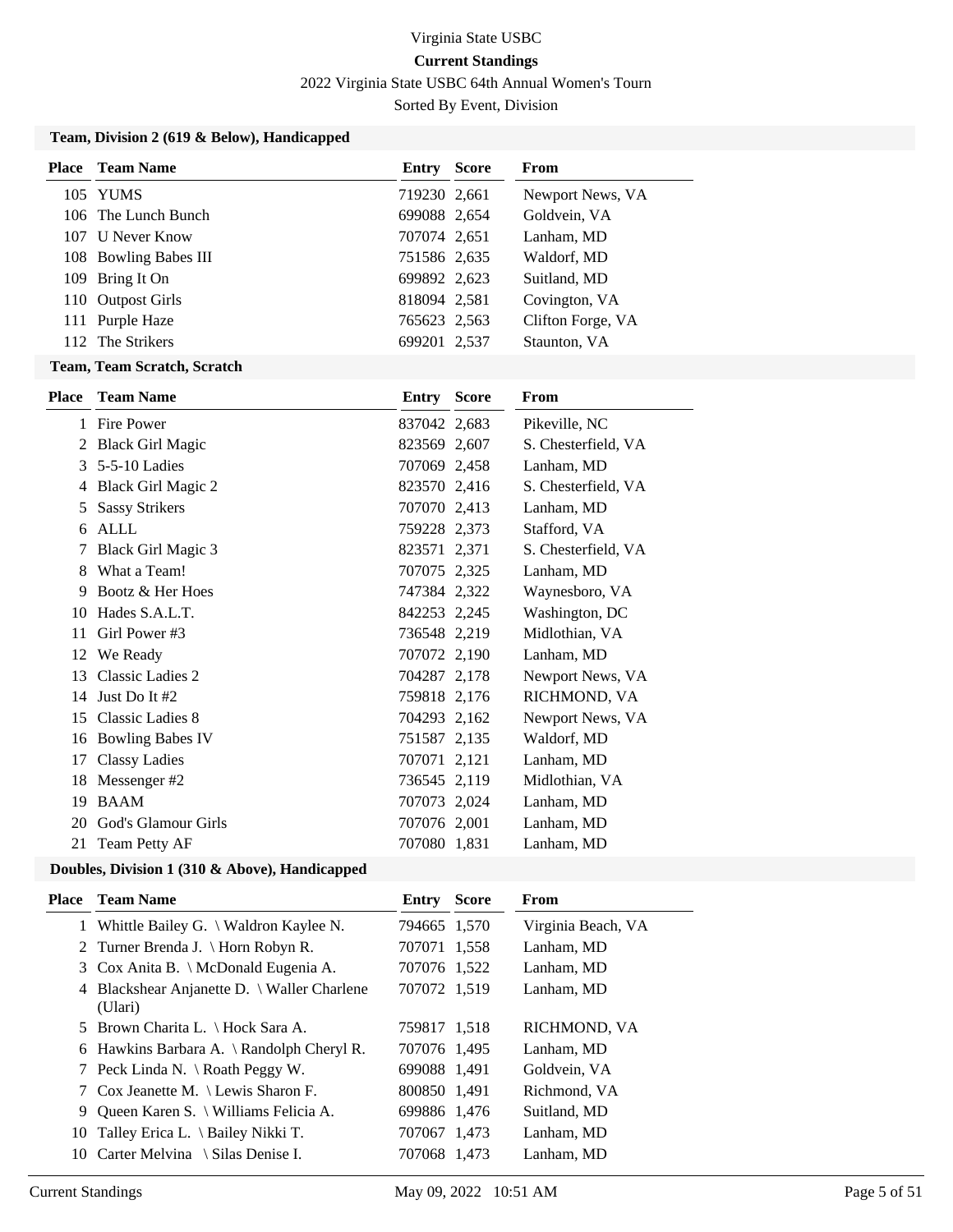2022 Virginia State USBC 64th Annual Women's Tourn

Sorted By Event, Division

| <b>Place</b> | <b>Team Name</b>                                     | Entry        | <b>Score</b> | From                |
|--------------|------------------------------------------------------|--------------|--------------|---------------------|
|              | 12 Diggs-Burrell Theresa L. \ Richardson<br>Princess | 707070 1,465 |              | Lanham, MD          |
|              | 13 Anaya Briana R. \ Coulson Whitney B.              | 704286 1,462 |              | Newport News, VA    |
|              | 13 Cunningham Valerie L. \ Wright Stephanie C.       | 736548 1,462 |              | Midlothian, VA      |
| 15           | Coffey Danielle L. \ Coffey Wendy D.                 | 747384 1,461 |              | Waynesboro, VA      |
| 15           | Bellemare Jennifer L. \ Chumley-Brockner<br>Sherry E | 699102 1,461 |              | Goldvein, VA        |
|              | 17 Walker Rhonda M. \ Morton Ollie K.                | 736545 1,459 |              | Midlothian, VA      |
|              | 18 Tune Armentine \Holcomb Penny L.                  | 736547 1,458 |              | Midlothian, VA      |
|              | 18 Swift Verna \ Brooks Deborah A.                   | 699096 1,458 |              | Goldvein, VA        |
|              | 20 Jefferson Quintina R. \ Goode Stephanie E.        | 707075 1,457 |              | Lanham, MD          |
|              | 20 Williams Darlene S. \ Nilsen Razel S.             | 842251 1,457 |              | Mineral, VA         |
|              | 22 Collier Catie M. \Collier Laura L.                | 751584 1,454 |              | Waldorf, MD         |
|              | 23 Scott Tiffany D. \ Wilson Jacqueline B.           | 823570 1,453 |              | S. Chesterfield, VA |
|              | 24 Parham Diane H. \ Coleman Carolyn A.              | 733080 1,450 |              | Hopewell, VA        |
|              | 24 Hansen Shelly M. \ Morris Christine N.            | 699092 1,450 |              | Goldvein, VA        |
|              | 26 Carrington Adrienne F. \ Gunn Gena R.             | 800795 1,449 |              | Fredericksbrg, VA   |
| 27           | Peoples Carolyn V. \ Myers Elainea R.                | 842252 1,443 |              | Chelteham, MD       |
|              | 28 Coleman Patricia Y. \ Hatch Sherri S.             | 720095 1,440 |              | Petersburg, VA      |
| 29           | Sanford Nora A. \ Fiorillo Marie E.                  | 759091 1,439 |              | Chantilly, VA       |
|              | 29 Rhones Carletha O. \ Clay Kristan S.              | 842253 1,439 |              | Washington, DC      |
|              | 31 Love Verniece A. \Turner Lisa F.                  | 759818 1,435 |              | RICHMOND, VA        |
|              | 31 Faison Veronica D. \ Watson Rhonda J.             | 751587 1,435 |              | Waldorf, MD         |
|              | 33 Allen Sheila F. \ Schiavone Lillian A.            | 759819 1,433 |              | RICHMOND, VA        |
|              | 34 Coleman Allison T. \Thompson Ciara N.             | 707080 1,428 |              | Lanham, MD          |
|              | 35 Owens Stephanie M. \ Jefferson Alfreda Y.         | 707079 1,427 |              | Lanham, MD          |
|              | 36 Jeffries Cathy L. \ Lyall Mary E.                 | 699103 1,425 |              | Goldvein, VA        |
| 37           | Crisman Brenda M. \Clark April L.                    | 763588 1,419 |              | Inwood, WV          |
| 38           | McCamey Metchel H. \ Sharp Mabel G.                  | 842252 1,418 |              | Chelteham, MD       |
| 39           | Simmons Lenida J. \ Jamison Theresa                  | 822155 1,417 |              | Greensboro, NC      |
|              | 40 Peck Joyce R. \ Friend Sandra L.                  | 699090 1,416 |              | Goldvein, VA        |
|              | 41 Coombs Carla A. \ Stanley Hillary E.              | 734270 1,414 |              | Virginia Beach, VA  |
|              | 42 Davis-Smith Sylvia \ Midgette Mary                | 717556 1,413 |              | Capitol Heights, MD |
|              | 42 Weaver Lisa J. \ Strowbridge April E.             | 763589 1,413 |              | Inwood, WV          |
| 42           | Cooper Mary F. \ Eanes Joyce A.                      | 768881 1,413 |              | Chantilly, VA       |
|              | 42 Allen Vernetta L. \ Wood Janet M.                 | 707068 1,413 |              | Lanham, MD          |
|              | 46 Morrisey Eva M. \Taylor Candice S.                | 699885 1,412 |              | Suitland, MD        |
|              | 46 Lloyd Denise M. \Tripp Bridgette J.               | 822154 1,412 |              | Greensboro, NC      |
| 48           | Heyer Laura A. \Caldwell Jeanne M.                   | 742222 1,411 |              | Leesburg, VA        |
| 49           | Tousignant Jana M. \ Ennis Melinda A.                | 754491 1,410 |              | Herndon, VA         |
|              | 50 Lawrence Lee J. \ Dillon Donna M.                 | 755462 1,409 |              | Alexandria, VA      |
| 50           | Briscoe Patricia B. \ Higgins Thelma G.              | 699893 1,409 |              | Suitland, MD        |
| 52           | Hollins Michelle R. \ Jordan Catherine J.            | 699888 1,404 |              | Suitland, MD        |
| 53           | Jackson Phyllis V. \Timms Angela E.                  | 754491 1,403 |              | Herndon, VA         |
|              | 54 Schultz Debbie D. \ Kapustka Lesa A.              | 751585 1,402 |              | Waldorf, MD         |
| 55           | Tinsley Martessa D. \ Williams Yolanda S.            | 842253 1,399 |              | Washington, DC      |
|              | 56 Jackson Nancy W. \Rhoads Michelle L.              | 842247 1,397 |              | Warrenton, VA       |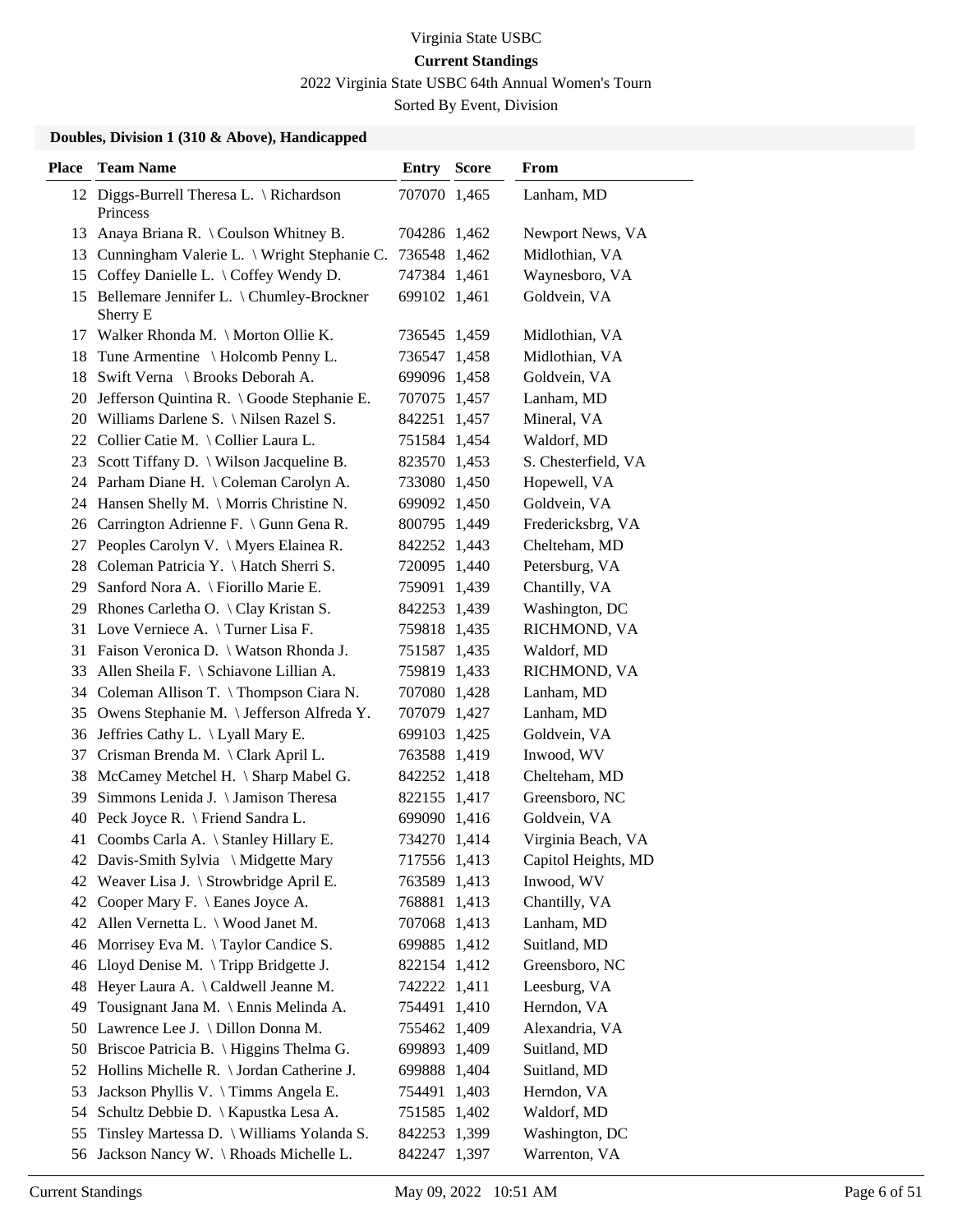2022 Virginia State USBC 64th Annual Women's Tourn

Sorted By Event, Division

| <b>Place</b> | <b>Team Name</b>                              | <b>Entry Score</b> | From                |
|--------------|-----------------------------------------------|--------------------|---------------------|
|              | 56 Scott Wendy H. \ Simpson Rachael L.        | 736547 1,397       | Midlothian, VA      |
|              | 58 Miller Violet G. \ Prince Susan D.         | 736544 1,396       | Midlothian, VA      |
|              | 58 Winfield Norma M. \ Bland Wanda B.         | 823573 1,396       | S. Chesterfield, VA |
| 58           | Roberts Brenda L. \ McNear Erica L.           | 765653 1,396       | Clover, VA          |
| 58           | Terry Shelley D. \ Randolph Denise L.         | 823569 1,396       | S. Chesterfield, VA |
|              | 62 Brown Dawn R. \ Coffey Sandie L.           | 800880 1,392       | Lyndhurst, VA       |
|              | 63 Lowe Jacqueline B. \ Lawson Otima L.       | 707073 1,391       | Lanham, MD          |
|              | 64 Stone Wandra E. \ Sweet Melanie S.         | 699888 1,388       | Suitland, MD        |
| 65           | Ramey Virginia M. \ Brettle Kat L.            | 742116 1,385       | Christiansburg, VA  |
| 66           | Spain Dena B. \ Collick Angela D.             | 842254 1,383       | Fort Washington, MD |
| 67           | Bonner Debra A. \ West Latikki C.             | 765733 1,380       | Woodbridge, VA      |
| 67           | Speight Lynn M. \ Gilbert Mary T.             | 750735 1,380       | Warrenton, VA       |
| 67           | Neal Tamara V. \ Hunter Decola D.             | 707069 1,380       | Lanham, MD          |
|              | 70 White Gracie A. \ Jones Beverly A.         | 823572 1,379       | S. Chesterfield, VA |
|              | 71 Watson Josie F. \ Gorham Lottie C.         | 699093 1,378       | Goldvein, VA        |
|              | 72 Dickerson DeCola D. \ Edwards Denise Y.    | 707070 1,376       | Lanham, MD          |
| 72           | Stroud Laverne \ Ward Wallicia C.             | 733080 1,376       | Hopewell, VA        |
| 74           | Taylor Pamela L. \ Butts Teressa E.           | 751587 1,375       | Waldorf, MD         |
|              | 75 Carver Laura M. \ Sorensen Eva L.          | 835492 1,374       | Dale City, VA       |
|              | 76 Brown Nicole A. \ Holton Pamela G.         | 699885 1,373       | Suitland, MD        |
| 77           | McCormick Frankie K. \ Jackson Ingrid B.      | 747559 1,372       | Pulaski, VA         |
| 78           | Murphy Penny \ Sampiller Iva H.               | 842250 1,369       | Mineral, VA         |
|              | 79 Hagens-Gant Lenora M. \ Booth Alice M.     | 728839 1,368       | Waldorf, MD         |
|              | 80 Reynolds Carolyn M. \ White Kathryn L.     | 800795 1,367       | Fredericksbrg, VA   |
| 81           | Dobbins Deitra A. \ Cobbs Robin O.            | 822155 1,365       | Greensboro, NC      |
| 82           | Smith Donna M. \ Spalding Jessica L.          | 699095 1,364       | Goldvein, VA        |
|              | 83 DeBat Tabitha M. \Davidson Cayla M.        | 765623 1,363       | Clifton Forge, VA   |
|              | 84 Brown Jennifer M. \ Sams Yasmine S.        | 794665 1,362       | Virginia Beach, VA  |
|              | 84 Simmons Judy A. \ Milloy Theresa T.        | 704293 1,362       | Newport News, VA    |
|              | 84 Williams Maythis A. \ Key Lutricia B.      | 699886 1,362       | Suitland, MD        |
| 87           | Brown Vickie A. \ Blunt April L.              | 759817 1,361       | RICHMOND, VA        |
| 88           | Campbell Sherry T. \ Johnston Tina A.         | 796501 1,360       | Lynchburg, VA       |
|              | 88 Lathan Shirley J. \ Lomax Kaylyn G.        | 842225 1,360       | Norfolk, VA         |
|              | 88 Fox Joylene L. \ Shuler Karen E.           | 704293 1,360       | Newport News, VA    |
|              | 91 Livingston La'Tonia M. \ Sullivan Lydia K. | 759228 1,359       | Stafford, VA        |
|              | 91 Conner Julia A. \ Miller Abby T.           | 704287 1,359       | Newport News, VA    |
| 91           | Kearney Dena R. \ Brooks Mary A.              | 707072 1,359       | Lanham, MD          |
|              | 94 Felker Adelaida A. \Russell Gala L.        | 699208 1,357       | Staunton, VA        |
|              | 94 James Tiliyah B. \ Cole Sheila D.          | 765646 1,357       | Richmond, VA        |
|              | 96 Rhodes Marzella E. \ Brooks Karen A.       | 717557 1,354       | Capitol Heights, MD |
| 97           | Owen Susan I. \ O'Donnal Theresa M.           | 699204 1,351       | Staunton, VA        |
|              | 98 Cousin LaNita J. \ Jackson Angela M.       | 707078 1,350       | Lanham, MD          |
|              | 99 Fronda FE B. \ Fosmire Michaela G.         | 750733 1,349       | Warrenton, VA       |
|              | 100 Lanum Debora A. \Pryor Isabelle R.        | 699093 1,348       | Goldvein, VA        |
|              | 100 Hassell A Jane \ Wallace Hazel A.         | 707077 1,348       | Lanham, MD          |
|              | 102 Boyce Alicia J. \Davis Jennifer           | 699207 1,346       | Staunton, VA        |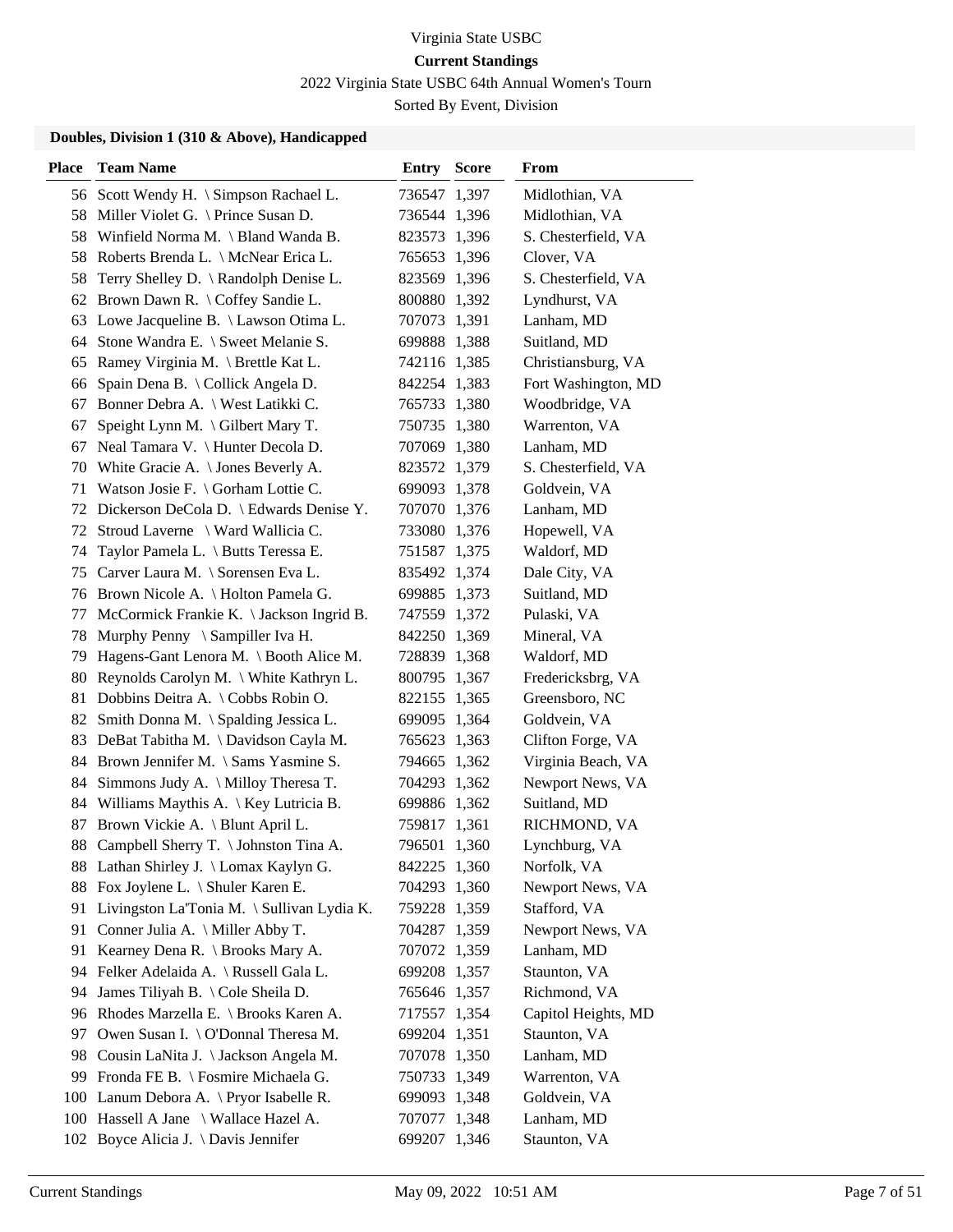2022 Virginia State USBC 64th Annual Women's Tourn

Sorted By Event, Division

| <b>Place</b> | <b>Team Name</b>                                              | Entry        | <b>Score</b> | From                |
|--------------|---------------------------------------------------------------|--------------|--------------|---------------------|
|              | 102 Horn Wanda K. \ Dyson Sharman S.                          | 834355 1,346 |              | Falls Church, VA    |
|              | 104 Payne Kathy D. \ Dwyer Melissa J.                         | 818002 1,344 |              | Roanoke, VA         |
|              | 105 Dodson-Mitchell Lunetta B. \ Pleasant<br>DeAundria J      | 736545 1,342 |              | Midlothian, VA      |
|              | 106 Heard Janine B. \ Clarke-Bell Lisa A.                     | 707077 1,340 |              | Lanham, MD          |
|              | 107 Harbison Crystal R. \ Goode Kathleen B.                   | 803150 1,339 |              | Woodbridge, VA      |
|              | 108 Roach Verna M. \ Brown Tammy D.                           | 720095 1,338 |              | Petersburg, VA      |
|              | 109 Anderson Noni N. \ Hansen Amanda G.                       | 750734 1,337 |              | Warrenton, VA       |
|              | 110 Milstead Veronica E. \ Johnson Patricia A.                | 728838 1,335 |              | Waldorf, MD         |
|              | 110 Matson Julia M. \ Musgrove Tondalaya A.                   | 704287 1,335 |              | Newport News, VA    |
|              | 112 Goode Denita D. \ Perry Jolita D.                         | 803150 1,333 |              | Woodbridge, VA      |
|              | 113 Gourdine Sandra J. \ Greene-Nowden Laverne 699889 1,329   |              |              | Suitland, MD        |
|              | 114 Lau Deborah A. \ Lau-Snow Stacy R.                        | 768881 1,328 |              | Chantilly, VA       |
|              | 115 Shelton Jessacca H. \ Granderson Samantha D. 823573 1,327 |              |              | S. Chesterfield, VA |
|              | 116 Lewis Tracie M. \ West Latikki C.                         | 823569 1,325 |              | S. Chesterfield, VA |
|              | 117 Eiland Terri A. \ Wheeler Sagirah S.                      | 837042 1,323 |              | Pikeville, NC       |
|              | 118 Fortier Annette S. \ Magrogan Mary B.                     | 817372 1,321 |              | Leesburg, VA        |
|              | 118 Christiansen Kay A. \Rhymes Sheryl A.                     | 699090 1,321 |              | Goldvein, VA        |
|              | 120 Bourne Donna G. \ James Sheila S.                         | 765646 1,315 |              | Richmond, VA        |
|              | 120 Lomax Marie B. \ McNeil Sharon G.                         | 842254 1,315 |              | Fort Washington, MD |
|              | 122 Stern Patricia S. \ Burke Lisa A.                         | 699103 1,309 |              | Goldvein, VA        |
|              | 123 Rumburg Dawn M. \ Pittinger Adrienne                      | 794893 1,305 |              | Newport News, VA    |
|              | 124 Bynum-Talley Linda M. \Reddy Hannah                       | 707073 1,304 |              | Lanham, MD          |
|              | 125 DeCerbo Bonnie E. \ Hakenson Nancy D.                     | 699091 1,301 |              | Goldvein, VA        |
|              | 126 Beaman Barbara J. \ Biby Delores F.                       | 800880 1,299 |              | Lyndhurst, VA       |
|              | 127 Bell Trina-Renee M. \ Clingman Corina J.                  | 707069 1,297 |              | Lanham, MD          |
| 127          | Coates Dominique \ Ford Yvette                                | 707075 1,297 |              | Lanham, MD          |
|              | 127 Fountain Jasmine N. \ Samuel Salome D.                    | 707080 1,297 |              | Lanham, MD          |
|              | 130 Davis Amanda J. \ Gaunt Beverly J.                        | 750736 1,296 |              | Warrenton, VA       |
| 131          | Compton Lauren A. \ Dillon Amanda M.                          | 755462 1,291 |              | Alexandria, VA      |
| 132          | Coleman Alice M. $\langle$ Murphy Izon R.                     | 733081 1,290 |              | Hopewell, VA        |
|              | 133 Pugh Mary A. \ Rowlett Kristin L.                         | 759818 1,289 |              | RICHMOND, VA        |
|              | 134 Vaughan Marsha W. \ Haffner Cathleen                      | 699091 1,285 |              | Goldvein, VA        |
| 135          | Shaw-Wesby Crystal J. \ Bell Tiffany A.                       | 837042 1,283 |              | Pikeville, NC       |
|              | 136 Rhymes Sheryl A. \ Walters Tara M.                        | 842248 1,279 |              | Dumfries, VA        |
|              | 137 Bell Amber C. \ Casey Kimberly G.                         | 823570 1,277 |              | S. Chesterfield, VA |
|              | 138 Baber Susan D. \ Reynolds Chelsea L.                      | 747384 1,274 |              | Waynesboro, VA      |
| 139          | Thompson Lynda S. \ Rials Kesha T.                            | 842225 1,267 |              | Norfolk, VA         |
| 139          | Trimarchi Kathryn M. \ Bogucki Brenda K.                      | 742196 1,267 |              | Newport News, VA    |
| 141          | Martin Christy L. \Taylor Kathy S.                            | 818002 1,265 |              | Roanoke, VA         |
|              | 142 Brown Tammy S. \Tweedy Cheryl L.                          | 796501 1,264 |              | Lynchburg, VA       |
|              | 142 Walker Carla A. \ Colbert Debra                           | 707071 1,264 |              | Lanham, MD          |
|              | 144 Eckles Krystal D. \ Zirkle Laurie T.                      | 723603 1,263 |              | Salem, VA           |
|              | 145 Manahl Kelly D. \ Hatfield Tammy L.                       | 699092 1,262 |              | Goldvein, VA        |
|              | 146 Watkins Stacey N. \ Allen Judith L.                       | 842249 1,256 |              | Mineral, VA         |
|              | 147 Donahue Nannette M. \ Ritter Lynette A.                   | 750736 1,253 |              | Warrenton, VA       |
|              | 148 Wade Ashley N. \ Hudson Alethia R.                        | 823571 1,246 |              | S. Chesterfield, VA |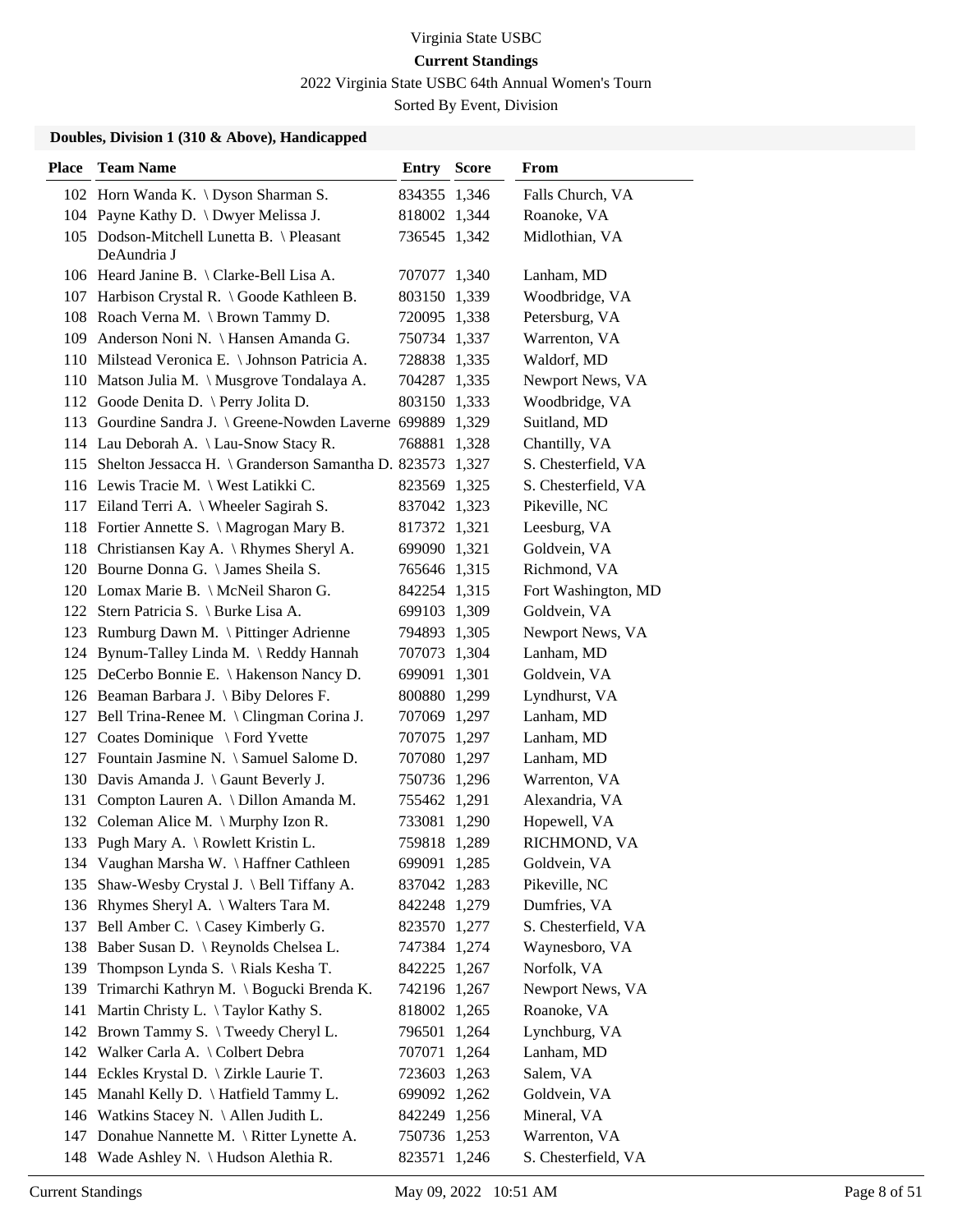2022 Virginia State USBC 64th Annual Women's Tourn

Sorted By Event, Division

#### **Doubles, Division 1 (310 & Above), Handicapped**

|     | <b>Place</b> Team Name                        | <b>Entry Score</b> | From                |
|-----|-----------------------------------------------|--------------------|---------------------|
|     | 149 Adams Amie E. \ Bain Deseree R.           | 704286 1,242       | Newport News, VA    |
|     | 150 Brown Bobbie J. \ Rauschenbach Lina M.    | 704288 1,240       | Newport News, VA    |
|     | 151 Beavers Kelly L. \Tkacz Jennifer L.       | 834355 1,225       | Falls Church, VA    |
|     | 152 Maddox-Lewis Lavonne A. \ Bull Clarissa   | 823571 1,223       | S. Chesterfield, VA |
|     | 153 Parker Princess A. \ Stamper Kristen      | 822154 1,218       | Greensboro, NC      |
|     | 154 Ross Michelle L. \ Hal Adrienne B.        | 736548 1,211       | Midlothian, VA      |
|     | 155 Erdenebileg Sarangoo \ Purevjav Baigalmaa | 699209 1,206       | Staunton, VA        |
|     | 155 Sharp Andrea \ Glenn Latoya C.            | 759228 1,206       | Stafford, VA        |
| 157 | Shelor Robyn A. $\setminus$ Curtis Janice E.  | 763589 1,195       | Inwood, WV          |
|     | 158 McLain Diane M. \ Holt Brenda L.          | 795336 1,185       | Catharpin, VA       |
|     | 159 Newlon Rhonda M. \ Middleton Shaunita L.  | 707067 1,115       | Lanham, MD          |
|     | 160 Boykins Ethel D. \ Jones Eldeana M.       | 740807 1.031       | Chesapeake, VA      |

| <b>Place</b> | <b>Team Name</b>                                    | <b>Entry Score</b> | <b>From</b>         |
|--------------|-----------------------------------------------------|--------------------|---------------------|
|              | 1 Ramey Ashley L. \ Latimore Patricia M.            | 699884 1,572       | Suitland, MD        |
| 2            | McDowell Brenda A. \ Keys Sandra A.                 | 707074 1,567       | Lanham, MD          |
| 3            | Harrison Lorraine B. \Nelson Shirley A.             | 699894 1,550       | Suitland, MD        |
|              | 4 Baylor Gina H. \ Wilson Jacqueline(Jacquie)<br>А. | 842248 1,533       | Dumfries, VA        |
| 5            | Grajczyk Bobbi J. \ Kehrer Tracy A.                 | 751584 1,524       | Waldorf, MD         |
| 6            | Gerdovich Kate A. \ Reniere Patricia R.             | 842257 1,515       | Centreville, VA     |
| 7            | Rahe Cindy A. \ Crouse Jennifer A.                  | 841492 1,509       | Mt. Crawford, VA    |
| 8            | Padilla Madonna \ Jerard Katherine M.               | 750735 1,507       | Warrenton, VA       |
| 9            | Burruss Ernestine V. \ Starks Beverly C.            | 842246 1,500       | Laurel, MD          |
| 10           | Russell Kimberly A. \ Habron Jacqueline L.          | 842249 1,496       | Mineral, VA         |
| 11           | Robinson Gwen J. \ Jones Cindy K.                   | 736549 1,492       | Midlothian, VA      |
|              | 12 Alexandropoulos Chris \ Tsengas Kelly            | 715467 1,491       | Richmond, VA        |
|              | 13 Paulovich Virginia B. \ Forte Sara E.            | 789069 1,487       | Chesapeake, VA      |
| 14           | Jenkins Sharon E. \ Parran Jacquline                | 842245 1,484       | Capitol Heights, MD |
|              | 15 Petty Tracy \ Giles Cindy A.                     | 699100 1,482       | Goldvein, VA        |
|              | 16 Norton Sandra M. \Robertson Sarah R.             | 795303 1,478       | Ft Washington, MD   |
| 17           | Richerson Sheila S. \ Moss Debbie V.                | 719618 1,477       | Mechanicsville, VA  |
| 17           | Foxworth Rose C. \ Barbie Karoline M.               | 734291 1,477       | Ashland, VA         |
|              | 19 Ellis-Williams Alice E. \ Hooker Evelyn          | 842255 1,476       | Fort Washington, MD |
|              | 20 McOsker Vanessa \ Brown Dana                     | 699100 1,474       | Goldvein, VA        |
| 20           | Antignano Kristen E. \ Grasz Holly J.               | 704288 1,474       | Newport News, VA    |
|              | 22 McLean Cheryl J. \ Jones Laura A.                | 766928 1,473       | Manassas, VA        |
|              | 22 Thomas Patricia A. \ Sale Jennifer L.            | 818009 1,473       | Mechanicsville, VA  |
| 24           | Jessie Rebecca H. \ Witmer Delana D.                | 765616 1,471       | Mascot, VA          |
|              | 24 Davis Sharon K. \ Stewart Francine H.            | 704291 1,471       | Newport News, VA    |
|              | 26 Lomax Cynthia A. \ Hunter Renee L.               | 842245 1,470       | Capitol Heights, MD |
|              | 27 Hamlett Mya \ Ricks-Beach Marilyn                | 699207 1,467       | Staunton, VA        |
| 28           | Polley Gina E. \Tate-Moore Amelia J.                | 751586 1,464       | Waldorf, MD         |
| 29           | Fosmire Linda L. \ Graves Susan M.                  | 817372 1,458       | Leesburg, VA        |
| 29           | Smith Judy L. \ Allen Linda M.                      | 792456 1,458       | Purcellville, VA    |
| 31           | Goff Donna \ Midkiff Crystal M.                     | 818073 1,456       | Covington, VA       |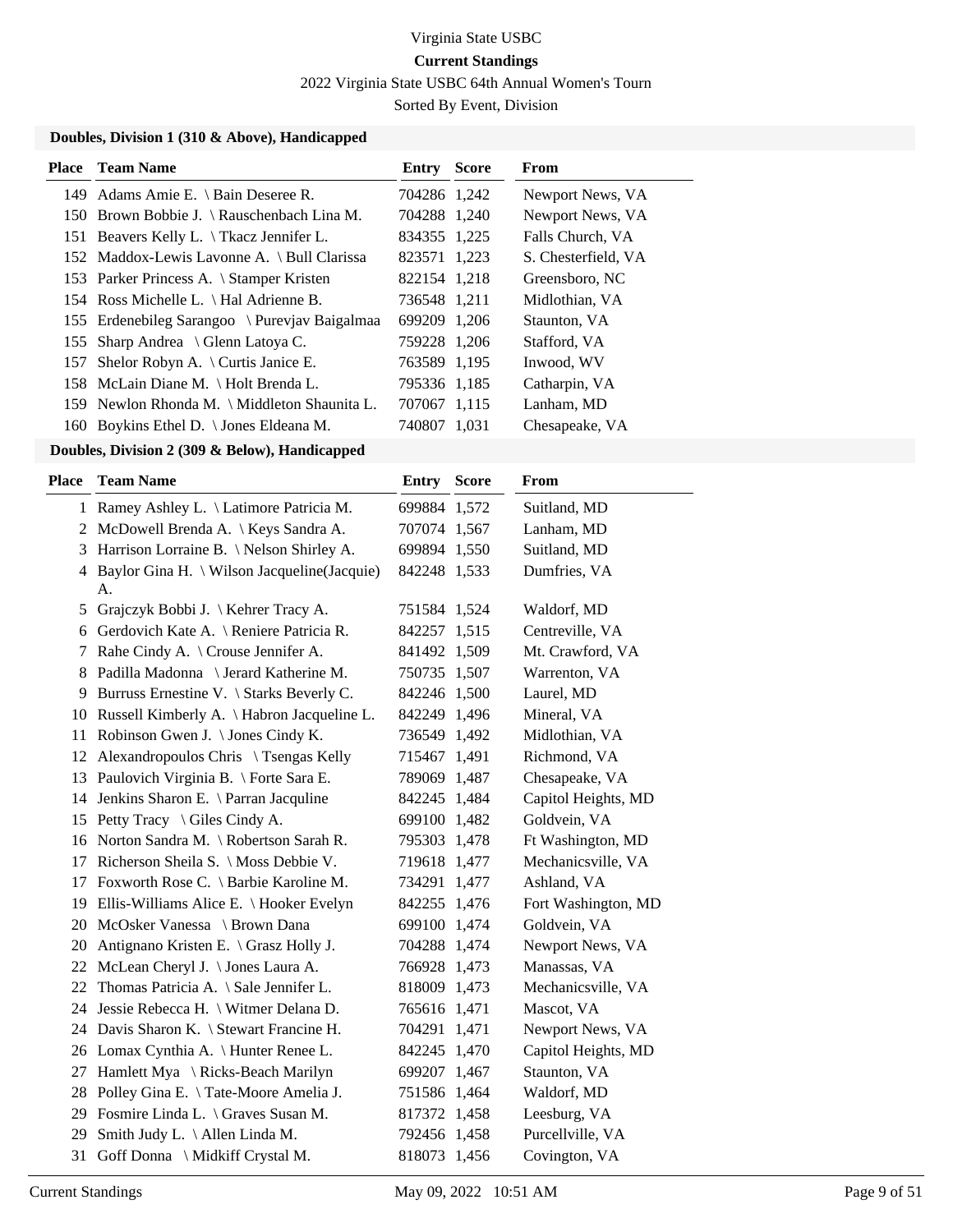2022 Virginia State USBC 64th Annual Women's Tourn

Sorted By Event, Division

| <b>Place</b> | <b>Team Name</b>                                             | <b>Entry Score</b> | From                |
|--------------|--------------------------------------------------------------|--------------------|---------------------|
|              | 32 Bowerman Rachel \ Miller Alicia D.                        | 768860 1,453       | <b>BURKE, VA</b>    |
|              | 33 Huber Tamera M. \ Carman Sarah                            | 742224 1,451       | Leesburg, VA        |
|              | 33 Doyal Henrietta A. \ Delk-Glenn Darlene                   | 704290 1,451       | Newport News, VA    |
|              | 35 Brown Eileen B. \ May Betty M.                            | 742222 1,450       | Leesburg, VA        |
| 35           | Small Sheila L. \ Sutton-Deans Verla J.                      | 842255 1,450       | Fort Washington, MD |
|              | 37 Butler Margaret R. \ Mann Phyllis M.                      | 800850 1,448       | Richmond, VA        |
|              | 38 Brock Sydney G. \ Gooden Laura A.                         | 750733 1,447       | Warrenton, VA       |
|              | 39 Rorrer Dale Marie \ Dean Ann B.                           | 747559 1,445       | Pulaski, VA         |
|              | 40 Munson Teresa J. \ Mayer Diane S.                         | 704289 1,443       | Newport News, VA    |
|              | 40 Young Tameka D. \ Harden Ursula A.                        | 699887 1,443       | Suitland, MD        |
|              | 42 Donnian Carol J. \ Nuzzo Nicole M.                        | 751586 1,438       | Waldorf, MD         |
|              | 42 Maclin Doris G. \ Lightfoot Mia L.                        | 719618 1,438       | Mechanicsville, VA  |
|              | 44 Zirkle Carol A. \ Eshleman Edith                          | 768860 1,437       | <b>BURKE, VA</b>    |
|              | 44 Jones Donna B. \ Hill Portia M.                           | 825645 1,437       | SALEM, VA           |
|              | 46 Levy Marian L. \ Frederick Pamela E.                      | 719619 1,436       | Mechanicsville, VA  |
|              | 47 Bailey Jacqueline H. \Jackson Deborah                     | 749772 1,433       | Oxon Hill, MD       |
| 47           | Gonzales Elizabeth D. \ Savory Melissa R.                    | 742223 1,433       | Leesburg, VA        |
| 49           | Smith Gail W. \ Freeman-Daniels Ieatha                       | 823572 1,432       | S. Chesterfield, VA |
|              | 49 Ylingling Lindsey H. \ Armentrout Gwen E.                 | 841492 1,432       | Mt. Crawford, VA    |
| 51           | Williams Samantha E. \ Hazel Cristita C.                     | 842250 1,431       | Mineral, VA         |
| 52           | Dyson Lorraine L. \Taylor Kathleen M.                        | 728839 1,427       | Waldorf, MD         |
|              | 53 Colding Tina L. \ Brown Carolyn A.                        | 699892 1,426       | Suitland, MD        |
| 54           | Bayes Vanessa A. \Tran Trang T.                              | 842256 1,424       | Monroe, VA          |
|              | 55 Due Christy \ Gresens Faith                               | 742221 1,423       | Leesburg, VA        |
| 55           | Hansborough Alvertenia A. \ Walls Deborah C.837020 1,423     |                    | Washington, DC      |
| 57           | Kifer Jannette E. \ Williams Lavangelene A.                  | 699102 1,422       | Goldvein, VA        |
|              | 58 Campion Joan J. \ Lombardi Gae M.                         | 699099 1,421       | Goldvein, VA        |
| 58           | Poole Carolyn S. \ Silver Carolyn A.                         | 736546 1,421       | Midlothian, VA      |
| 60           | McElvy Donna T. \ McElvy Jillian                             | 750737 1,420       | Warrenton, VA       |
| 61           | Summers Sheila A. \ Whitney D Leann                          | 742225 1,418       | Leesburg, VA        |
|              | 61 Garrett-Acors Mersheila C. \ Brown Sandra D. 699890 1,418 |                    | Suitland, MD        |
| 63           | Nelson Carol L. \ Chiles Sarah E.                            | 798451 1,417       | Burboursville, VA   |
| 64           | Stump Ruth $\setminus$ Jones Joan S.                         | 742166 1,416       | Salem, VA           |
| 65           | McMickle Valerie A. \ Garrett Nancy N.                       | 715467 1,413       | Richmond, VA        |
|              | 65 Washington Debbie $\leq$ Lee Pauline D.                   | 707078 1,413       | Lanham, MD          |
|              | 67 Davis Miranda \ McElvy Debra A.                           | 750737 1,411       | Warrenton, VA       |
| 67           | Johnson Corlitta R. \ Kebere Toeke'Shea A.                   | 742159 1,411       | Fort Washington, MD |
| 69           | Williams Renee B. \ Branson Carol M.                         | 704292 1,409       | Newport News, VA    |
| 70           | Bowden Kristina M. \ Litland Jessica                         | 704291 1,408       | Newport News, VA    |
| 70           | Craig Rozinia E. \ Green Yoketa I.                           | 699884 1,408       | Suitland, MD        |
| 72           | Shaw Taysha L. \ Simmons Valdenia V.                         | 699893 1,406       | Suitland, MD        |
| 72           | Boyd Bettsie M. \Copper Zinabeth                             | 842235 1,406       | Falls Church, VA    |
| 74           | Taylor Doris S. \Tousignant Jana M.                          | 719619 1,405       | Mechanicsville, VA  |
| 74           | Carter Brenda \ Jackson-Marshall Agatha V.                   | 736546 1,405       | Midlothian, VA      |
| 76           | Shelton Anna L. \ Johnson Virginia H.                        | 747404 1,404       | Roanoke, VA         |
| 77           | Leeper Shana R. \Newby LaTisha G.                            | 733081 1,403       | Hopewell, VA        |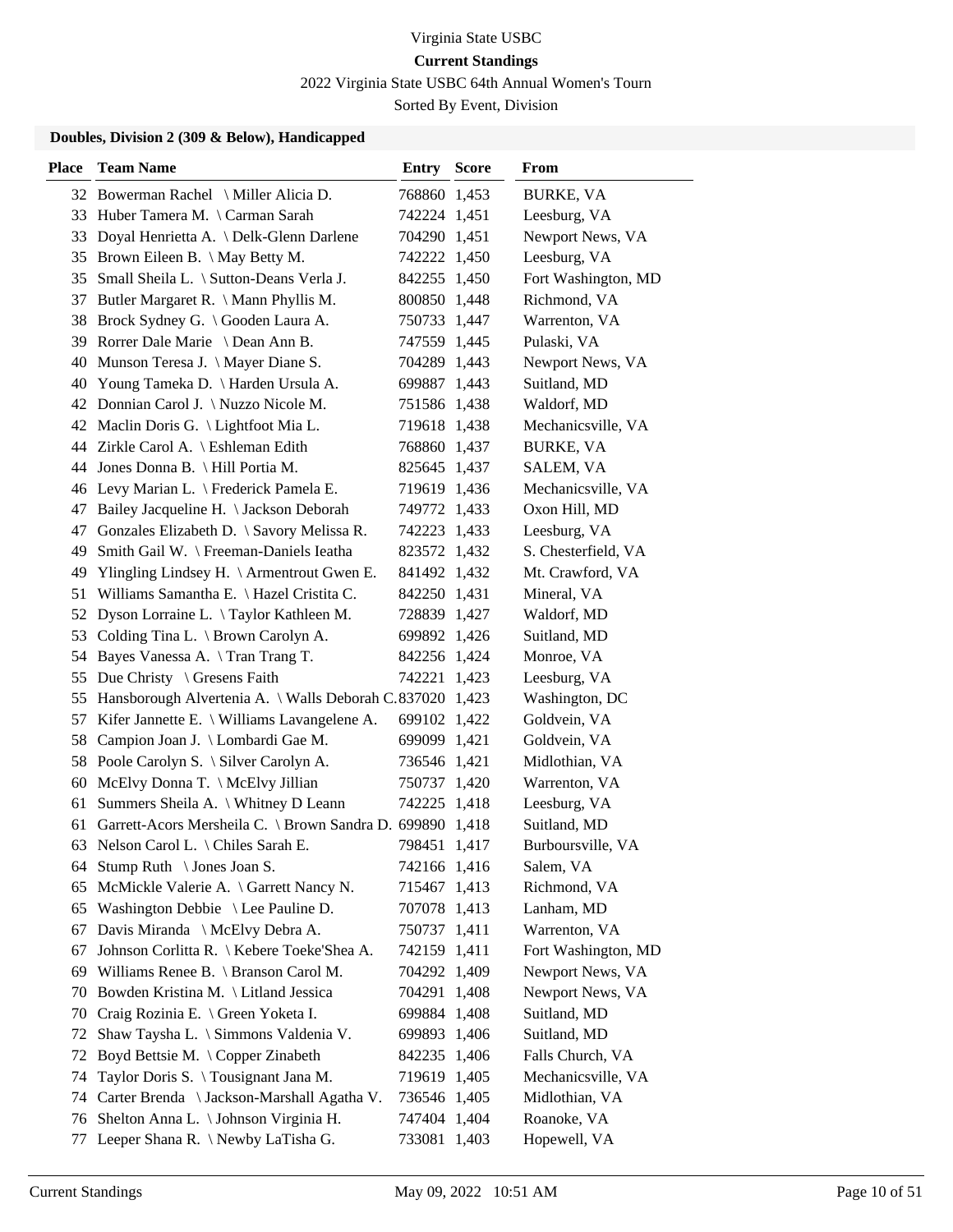2022 Virginia State USBC 64th Annual Women's Tourn

Sorted By Event, Division

| <b>Place</b> | <b>Team Name</b>                                         | <b>Entry Score</b> | From                 |
|--------------|----------------------------------------------------------|--------------------|----------------------|
|              | 78 Golson Lorraine A. \ Silas Denise I.                  | 717556 1,402       | Capitol Heights, MD  |
| 78           | Gray Lita F. $\setminus$ Gathers Ruth E.                 | 699890 1,402       | Suitland, MD         |
| 80           | Darling Vicky M. \ Cooke Rebecca L.                      | 795336 1,401       | Catharpin, VA        |
| 81           | Eden Kelly M. \ Kitler Linda A.                          | 819966 1,400       | Chantilly, VA        |
| 82           | Mathews Phyllis A. \ Molnar Pamela J.                    | 699101 1,399       | Goldvein, VA         |
| 83           | Fuller Sherry L. \ Disbrow Catherine M.                  | 823648 1,398       | Richmond, VA         |
|              | 83 Pearson Sharon F. \ McElroy Patricia (Trish)<br>L.    | 742223 1,398       | Leesburg, VA         |
|              | 85 Filice Marjorie \ Burrows Kelly T.                    | 742221 1,396       | Leesburg, VA         |
| 85           | Taylor-Jones Sandra E. \ Ross Beverly W.                 | 699894 1,396       | Suitland, MD         |
| 87           | Taylor Barbara J. \ Funderburk Linda A.                  | 759845 1,395       | Lanham, MD           |
| 87           | Gray Tina M. \Cabral Christina D.                        | 699202 1,395       | Staunton, VA         |
| 89           | Selander Patricia A. \ Williams Barb A.                  | 699203 1,394       | Staunton, VA         |
| 89           | Buchanan Elizabeth W. \ Alexander Janet R.               | 699096 1,394       | Goldvein, VA         |
|              | 89 Wells Theda V. \ Swanson Madeline C.                  | 823659 1,394       | Smithfield, VA       |
|              | 89 Hickerson Wanda M. \ Krack Judy L.                    | 742180 1,394       | Roanoke, VA          |
| 93           | Myers Karen Y. \ Jenifer Judy A.                         | 728837 1,393       | Waldorf, MD          |
|              | 93 Russell Soledad U. \ Bland Laurie J.                  | 842251 1,393       | Mineral, VA          |
| 95           | Randall Teresa \ Corbin Anna M.                          | 835539 1,392       | Dayton, VA           |
|              | 96 Caine Wilda \ Dorsey Gina M.                          | 699887 1,389       | Suitland, MD         |
|              | 96 Inskeep Debra J. \Rossi Sarah K.                      | 842247 1,389       | Warrenton, VA        |
|              | 98 Milstead Catherine L. \ Harkins Rita W.               | 728838 1,388       | Waldorf, MD          |
|              | 98 Benson Hinke \ Clearwater Adele A.                    | 800866 1,388       | Manassas, VA         |
|              | 100 Baxter Joann \ Barnhill Holly L.                     | 751585 1,385       | Waldorf, MD          |
|              | 101 Cunningham Sandra L. \ Sykes Lynn M.                 | 742196 1,384       | Newport News, VA     |
|              | 102 Crump Tasha L. \Ahlgrim Yvonne B.                    | 759820 1,382       | RICHMOND, VA         |
|              | 102 Athey Lisa A. \ Lemaster Mary E.                     | 742225 1,382       | Leesburg, VA         |
|              | 102 McLaughlin Doris C. \ Crowder Brooke A.              | 818094 1,382       | Covington, VA        |
|              | 102 Johnson Thelma E. \ Ford Patricia A.                 | 728840 1,382       | Waldorf, MD          |
|              | 102 Brown Sharon A. \ Johnson Terrey E.                  | 728840 1,382       | Waldorf, MD          |
|              | 107 Hall Shirley P. \ Staten Lillian M.                  | 820058 1,380       | District Heights, MD |
|              | 107 Kinnear Renee A. \ Ferrer Carol L.                   | 768564 1,380       | Midland, VA          |
|              | 107 Demby Nicole S. \ Woodfolk Julia K.                  | 750734 1,380       | Warrenton, VA        |
| 107          | Jaeger Shirley A. \ Dyson Carolyn B.                     | 747395 1,380       | Henrico, VA          |
| 111          | Crawford Donna M. \ Pezzella Anna M.                     | 754952 1,379       | Virginia Beach, VA   |
|              | 112 Barlow Bennie M. \ Wheeler Shandon N.                | 699203 1,378       | Staunton, VA         |
|              | 113 Burr Maureen A. \Palaszczuk Rita E.                  | 759091 1,377       | Chantilly, VA        |
| 114          | Bayliss Margaret A. \ Thornburg Dawn C.                  | 763588 1,376       | Inwood, WV           |
| 115          | Shields Susan P. \ Weal Linda P.                         | 789076 1,375       | Chesapeake, VA       |
|              | 115 Ford Lisa M. \ Butler Kimberly M.                    | 728837 1,375       | Waldorf, MD          |
| 117          | Whitehead Mary A. \ Pyles-Harris Betty J.                | 837021 1,374       | Washington, DC       |
| 117          | STEELE HELEN H. \ Horton Connie                          | 795292 1,374       | Raven, VA            |
| 117          | Bartholic Bonnie L. \ Ring(L) Rebecca                    | 742224 1,374       | Leesburg, VA         |
|              | 120 Gilabert Regina Y. \ Hedrick Judy                    | 742173 1,373       | Roanoke, VA          |
|              | 120 McDaniel Jo Ann \ Garrett Betty Jo                   | 711091 1,373       | Lexington, VA        |
|              | 122 Powell-Lee Patricia A. \ Williams-Hampton<br>Phyllis | 742159 1,371       | Fort Washington, MD  |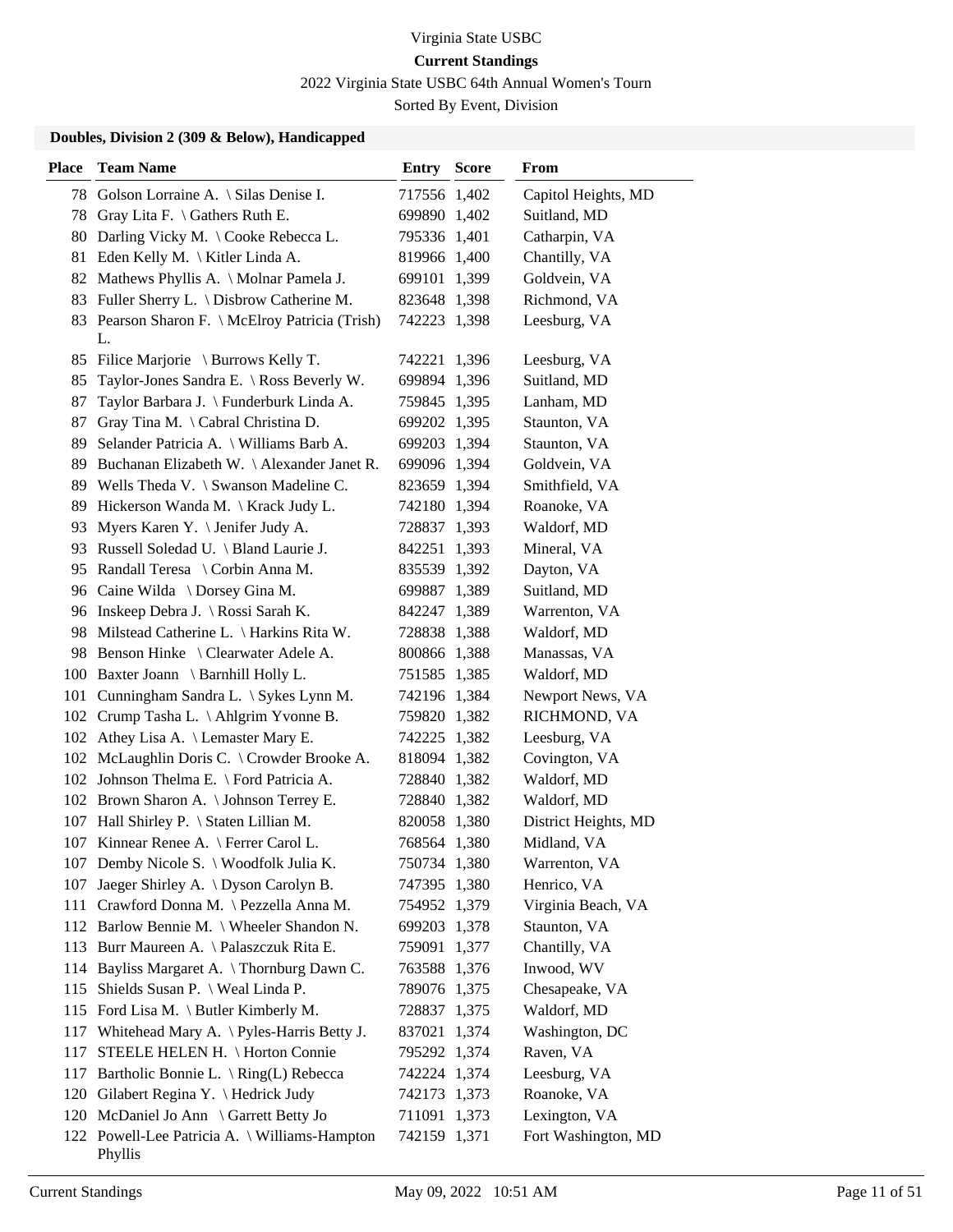2022 Virginia State USBC 64th Annual Women's Tourn

Sorted By Event, Division

| <b>Place</b> | <b>Team Name</b>                                       | Entry        | <b>Score</b> | From                 |
|--------------|--------------------------------------------------------|--------------|--------------|----------------------|
| 122          | Yuengert Teresa \Adams Doreen                          | 699101 1,371 |              | Goldvein, VA         |
| 124          | Arcipowski Virginia L. \Tynes Monique L.               | 789076 1,370 |              | Chesapeake, VA       |
|              | 125 Werner Hilde J. \ Graves Sandra A.                 | 699200 1,369 |              | Staunton, VA         |
| 125          | Scartz Rita A. \ Joseph Petra C.                       | 699095 1,369 |              | Goldvein, VA         |
| 127          | Kanode Doris D. $\text{Carter}$ Beth W.                | 742166 1,368 |              | Salem, VA            |
|              | 128 Nergui Ariuntuya \ Ulaankhuu Munkhtsetseg          | 699209 1,366 |              | Staunton, VA         |
|              | 129 Ullman Carrie A. \ Hudson Lucretia J.              | 699089 1,365 |              | Goldvein, VA         |
|              | 130 Bland Wanda B. \ Hayslett Dorothy B.               | 818094 1,364 |              | Covington, VA        |
|              | 131 Procise Gweneth T. \ Wingo Marion P.               | 823659 1,363 |              | Smithfield, VA       |
|              | 131 Lafon Annie R. \ Phillips Kathryn O.               | 754952 1,363 |              | Virginia Beach, VA   |
| 131          | Taylor Diane W. \ Awkard Darlene                       | 699201 1,363 |              | Staunton, VA         |
|              | 134 Urbanowicz Grace M. \ Schmidt Vicky L.             | 719230 1,362 |              | Newport News, VA     |
|              | 135 Harris Janelle S. \ Fellhauer Janet J.             | 818009 1,361 |              | Mechanicsville, VA   |
|              | 136 Walker Teresa J. \ Wilson Lucille V.               | 747404 1,360 |              | Roanoke, VA          |
|              | 136 Royal Susan M. \ Givler Barbara A.                 | 742173 1,360 |              | Roanoke, VA          |
|              | 136 Proctor Jacqueline F. \ Bivens Margaret V.         | 728841 1,360 |              | Waldorf, MD          |
|              | 139 Ratliff Kanoa A. \ Smith Anne H.                   | 768564 1,359 |              | Midland, VA          |
| 140          | Jackson Nicole D. \ Barnette Keshia M.                 | 759819 1,358 |              | RICHMOND, VA         |
| 141          | Myers Debbie H. \Yannitello Pamela K.                  | 719230 1,357 |              | Newport News, VA     |
| 141          | Schlosser Linda D. \ Jaco Patricia A.                  | 699098 1,357 |              | Goldvein, VA         |
| 143          | Simmons Stephanie V. \ Crandall Kristine               | 707079 1,355 |              | Lanham, MD           |
| 143          | Layton Betty \ Smithers Brenda S.                      | 818073 1,355 |              | Covington, VA        |
|              | 145 Fitzgerald Mary L. \ Brown Stephanie C.            | 765653 1,354 |              | Clover, VA           |
| 145          | Woodland Violet \ Houston Alenda M.                    | 728842 1,354 |              | Waldorf, MD          |
| 147          | Wilcox Nancy L. \ Erickson Catherine                   | 765733 1,353 |              | Woodbridge, VA       |
| 148          | Himelright Darlene L. \ Daniel Doreen G.               | 734291 1,352 |              | Ashland, VA          |
| 149          | McKenzie Kathy B. \ Booth Sherry L.                    | 728842 1,351 |              | Waldorf, MD          |
| 149          | Highland L. Sue \Nelson Lori M.                        | 699205 1,351 |              | Staunton, VA         |
| 151          | Gravely Therese L. \ LaPointe Geana M.                 | 759853 1,350 |              | Yorktown, VA         |
| 151          | Mack Stacie M. \ Clover Patricia O.                    | 820058 1,350 |              | District Heights, MD |
|              | 153 Smestad Kathy J. \Thomas Robbie K.                 | 765623 1,349 |              | Clifton Forge, VA    |
|              | 154 Richmond-Barden Laurie A. \Capps Julia S.          | 704290 1,348 |              | Newport News, VA     |
|              | 155 Hazzard Geraldine M. \ Ginaven Nancy               | 699200 1,347 |              | Staunton, VA         |
|              | 155 Bowles Edna R. \ Fincato Ronni D.                  | 747395 1,347 |              | Henrico, VA          |
|              | 157 Giltner Teresa \ Pellegrino Gail M.                | 800866 1,346 |              | Manassas, VA         |
|              | 157 Hicks Lillian L. \ Parker-Cunningham<br>Wilhemenia | 736549 1,346 |              | Midlothian, VA       |
|              | 159 Whitelock Joyce H. \ Herrity Stephanie             | 842257 1,345 |              | Centreville, VA      |
| 160          | Overby Deborah D. \ Jones Carolyn                      | 736544 1,343 |              | Midlothian, VA       |
| 160          | Brooks-Best Dana M. \ Shorter Renee'                   | 717557 1,343 |              | Capitol Heights, MD  |
| 160          | Granger Susie J. \ Boehm Joan P.                       | 747416 1,343 |              | Bristow, VA          |
| 163          | DeWoody Shirley J. \ Krause Kimberly A.                | 789069 1,339 |              | Chesapeake, VA       |
| 163          | Dowling Sheilane P. \ Gaddy Young S.                   | 794893 1,339 |              | Newport News, VA     |
| 163          | Moore Regina M. $\setminus$ Rockey Kimberly D.         | 699202 1,339 |              | Staunton, VA         |
|              | 163 Leach-Giles Angela P. \ Gillespie Andrea D.        | 699891 1,339 |              | Suitland, MD         |
| 167          | Hunt Annie L. \ McGill Dorothy J.                      | 749772 1,337 |              | Oxon Hill, MD        |
| 168          | Chronister Judy C. \ Chambers Glenda L.                | 699089 1,335 |              | Goldvein, VA         |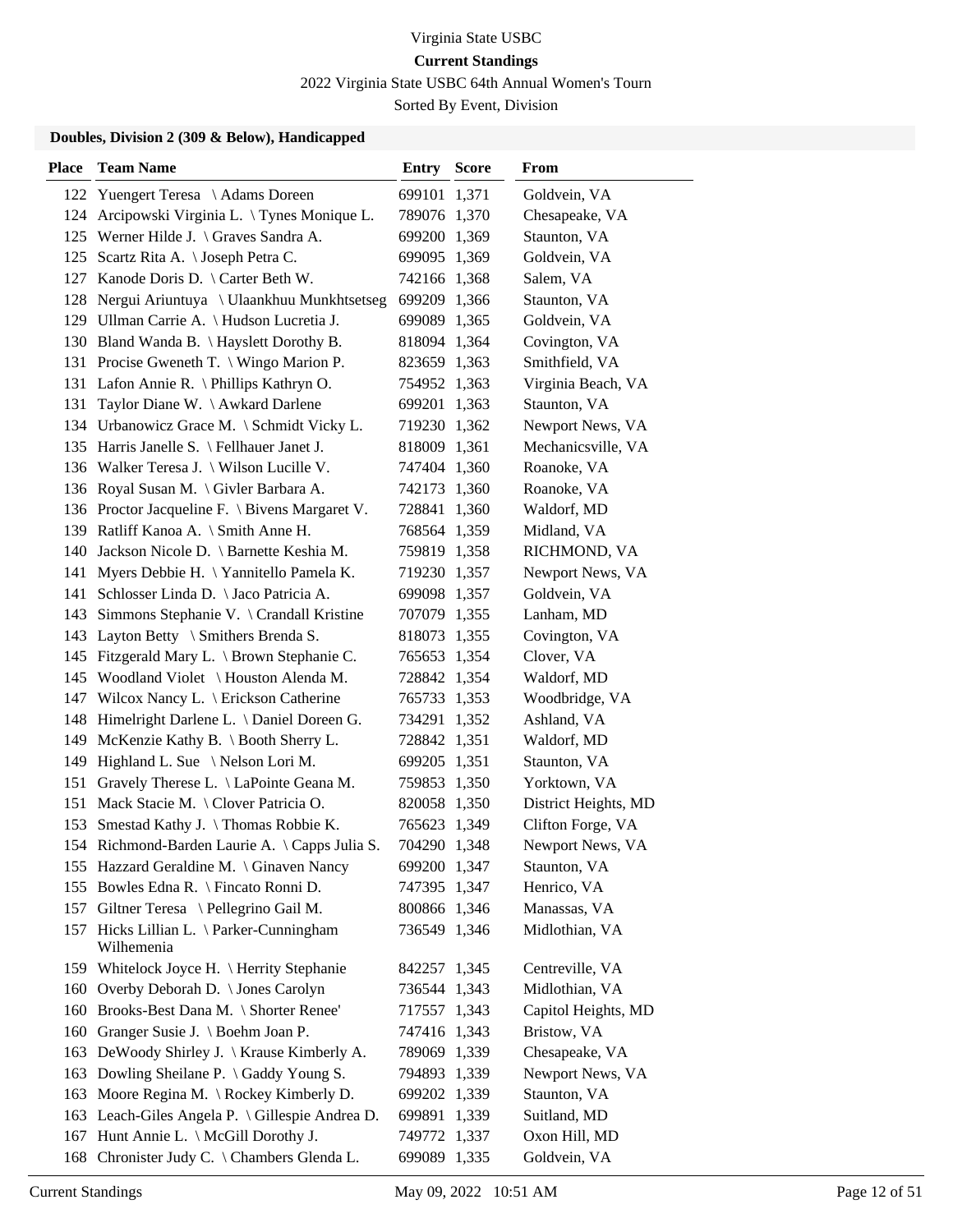2022 Virginia State USBC 64th Annual Women's Tourn

Sorted By Event, Division

| <b>Place</b> | <b>Team Name</b>                                    | Entry        | <b>Score</b> | From               |
|--------------|-----------------------------------------------------|--------------|--------------|--------------------|
|              | 169 Daniel Rebecca P. \ Lucas Terry M.              | 699098 1,334 |              | Goldvein, VA       |
|              | 169 Young Penny \Newman Donna R.                    | 699099 1,334 |              | Goldvein, VA       |
|              | 169 Justus Sherry L. \ Dye Janet                    | 795292 1,334 |              | Raven, VA          |
|              | 172 Price Karen V. \ Counts Ann A.                  | 835539 1,333 |              | Dayton, VA         |
|              | 172 Rush Jacklyn P. \Rhymes Sheryl A.               | 835493 1,333 |              | Dale City, VA      |
|              | 172 Johnson Barbara L. \ Saunders Christine D.      | 769378 1,333 |              | Hampton, VA        |
|              | 172 Hameed Letecia D. \ McDowell Lourdes E.         | 699208 1,333 |              | Staunton, VA       |
|              | 176 Hicks Renee C. \ Simms Janice M.                | 795304 1,332 |              | Ft Washington, MD  |
|              | 177 Cutchins Barbara M. \ Hall Theresa A.           | 747416 1,331 |              | Bristow, VA        |
| 177          | Moore Debra \ Pinkston Tuawana                      | 699206 1,331 |              | Staunton, VA       |
|              | 177 McGuinness Carol A. \ Hester Mary C.            | 699094 1,331 |              | Goldvein, VA       |
|              | 180 Gilliam Vivian M. \Parker Robin E.              | 837021 1,330 |              | Washington, DC     |
|              | 180 Midgett Glennis \ Goode Roslyn D.               | 733079 1,330 |              | Hopewell, VA       |
|              | 182 Green Rebecca A. \Taylor Racquel Y.             | 759820 1,326 |              | RICHMOND, VA       |
|              | 183 Tabor Brenda \ Mcdonald Barbara R.              | 704292 1,323 |              | Newport News, VA   |
|              | 184 Huey Simone R. \ Stewart Lydia K.               | 704289 1,322 |              | Newport News, VA   |
|              | 184 Thomas Brenda S. \ Greene Tonie M.              | 699889 1,322 |              | Suitland, MD       |
|              | 184 Anderson Veronica W. \ Sandidge Dorothy G.      | 842256 1,322 |              | Monroe, VA         |
|              | 187 Bender Susan A. \ Smith Rita                    | 759853 1,320 |              | Yorktown, VA       |
|              | 188 Bulow Dianne M. \Dorsey Sylvia E.               | 699097 1,319 |              | Goldvein, VA       |
|              | 189 Williams Katherine \ Secrest Ashley N.          | 723603 1,318 |              | Salem, VA          |
|              | 190 Knost Cheryl L. \ Newton Sheri C.               | 742116 1,316 |              | Christiansburg, VA |
|              | 191 Ryan Sandy J. \Leone Virginia L.                | 792456 1,315 |              | Purcellville, VA   |
|              | 192 Blackwell Sharon T. \ Miller Kittibel           | 699205 1,314 |              | Staunton, VA       |
|              | 193 Harrje Stacia A. \ Burke Katherine L.           | 699204 1,313 |              | Staunton, VA       |
| 193          | Carroll Jacqueline A. \ Stephan Virginia A.         | 699097 1,313 |              | Goldvein, VA       |
|              | 195 Perry Jolita D. \ McGuire Linda L.              | 795304 1,312 |              | Ft Washington, MD  |
| 196          | Shaw Taysha L. \ Thomas Michelle D.                 | 842246 1,308 |              | Laurel, MD         |
|              | 197 McDaniel Theresa L. \ Eure-Robinson<br>Patience | 740807 1,306 |              | Chesapeake, VA     |
|              | 198 Poore Angelique P. \ Carrico Sue                | 819966 1,301 |              | Chantilly, VA      |
|              | 199 Martin Bobbie J. \ Bigbie Diane L.              | 765616 1,298 |              | Mascot, VA         |
|              | 200 Butler Angela L. \ Baucum Cliftina              | 759845 1,296 |              | Lanham, MD         |
| 201          | Quinn Mildred A. \ Disbrow Tammy L.                 | 823648 1,293 |              | Richmond, VA       |
|              | 201 Brookman Barbara A. \ Mitchem Billie S.         | 699088 1,293 |              | Goldvein, VA       |
|              | 203 Leach Kimberly A. \ Reed Veronica B.            | 699891 1,291 |              | Suitland, MD       |
|              | 204 Nelson Diane S. \ Bilby Susan L.                | 742180 1,290 |              | Roanoke, VA        |
|              | 205 Huszar Kimberly S. \ Devaux Margaret E.         | 699094 1,285 |              | Goldvein, VA       |
| 206          | Stroman Cordelia O. \Tolson Wanda A.                | 699892 1,283 |              | Suitland, MD       |
| 207          | Hubbard Brenda M. \Calhoun Stacy Y.                 | 769378 1,282 |              | Hampton, VA        |
| 208          | Fabian Enid G. \ Black Lynne M.                     | 766928 1,277 |              | Manassas, VA       |
|              | 209 Will Virginia K \ Edwards Ruth T.               | 711091 1,272 |              | Lexington, VA      |
| 210          | Snyder Marie A. \ Moyer Margaret A.                 | 835492 1,270 |              | Dale City, VA      |
| 211          | Moore Christine E. \ Bumgardner Joan M.             | 699206 1,265 |              | Staunton, VA       |
|              | 212 Morton Deborah K. \ Kingsbury Michelle E.       | 734270 1,264 |              | Virginia Beach, VA |
|              | 213 Hedgepeth Janice L. \Newkirk Willie A.          | 795303 1,263 |              | Ft Washington, MD  |
|              | 214 Morrison Deanna N. \ Elliott Zotelia D.         | 733079 1,257 |              | Hopewell, VA       |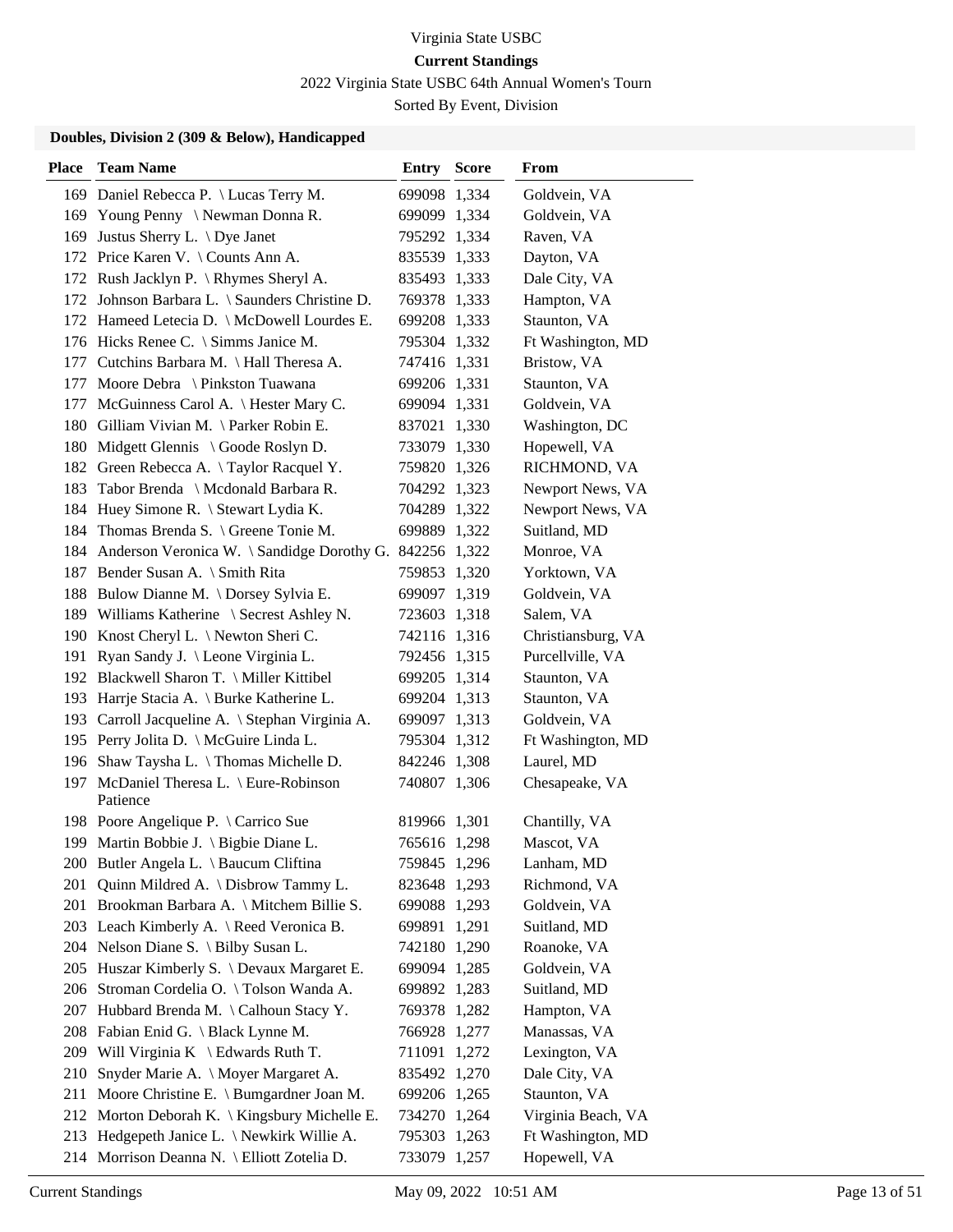2022 Virginia State USBC 64th Annual Women's Tourn

Sorted By Event, Division

#### **Doubles, Division 2 (309 & Below), Handicapped**

| <b>Place</b> Team Name                         | <b>Entry Score</b> | From           |
|------------------------------------------------|--------------------|----------------|
| 215 Greene Nannie N. \ Journiette Cassandra L. | 825645 1,255       | SALEM, VA      |
| 216 Lawhorne Belva M. \ Grooms Anna M.         | 699201 1,253       | Staunton, VA   |
| 217 Warren Cecelia \ Cooper Katina F.          | 707074 1,252       | Lanham, MD     |
| 218 Rutledge Karen R. \ Young Valerie A.       | 728841 1,221       | Waldorf, MD    |
| 219 Williams Toni C. \ Williams Sallie G.      | 837020 1,057       | Washington, DC |

#### **Doubles, Doubles Scratch, Scratch**

| Place | <b>Team Name</b>                                     | Entry        | <b>Score</b> | From                |
|-------|------------------------------------------------------|--------------|--------------|---------------------|
|       | 1 Jefferson Quintina R. \Goode Stephanie E.          | 707075 1,307 |              | Lanham, MD          |
| 2     | Turner Brenda J. \ Horn Robyn R.                     | 707071 1,306 |              | Lanham, MD          |
| 3     | Blackshear Anjanette D. \ Waller Charlene<br>(Ulari) | 707072 1,258 |              | Lanham, MD          |
|       | 4 Shaw-Wesby Crystal J. \ Bell Tiffany A.            | 837042 1,256 |              | Pikeville, NC       |
| 5     | Love Verniece A. \Turner Lisa F.                     | 759818 1,246 |              | RICHMOND, VA        |
| 6     | Walker Rhonda M. \ Morton Ollie K.                   | 736545 1,243 |              | Midlothian, VA      |
| 7     | Dickerson DeCola D. \ Edwards Denise Y.              | 707070 1,214 |              | Lanham, MD          |
| 8     | Diggs-Burrell Theresa L. \ Richardson<br>Princess    | 707070 1,189 |              | Lanham, MD          |
|       | 8 Scott Tiffany D. \ Wilson Jacqueline B.            | 823570 1,189 |              | S. Chesterfield, VA |
|       | 10 Eiland Terri A. \ Wheeler Sagirah S.              | 837042 1,188 |              | Pikeville, NC       |
|       | 11 Cunningham Valerie L. \ Wright Stephanie C.       | 736548 1,183 |              | Midlothian, VA      |
|       | 12 Cox Anita B. \ McDonald Eugenia A.                | 707076 1,180 |              | Lanham, MD          |
|       | 13 Lewis Tracie M. \ West Latikki C.                 | 823569 1,172 |              | S. Chesterfield, VA |
|       | 14 Terry Shelley D. \ Randolph Denise L.             | 823569 1,153 |              | S. Chesterfield, VA |
|       | 15 Coleman Allison T. \Thompson Ciara N.             | 707080 1,152 |              | Lanham, MD          |
|       | 16 Rhones Carletha O. \ Clay Kristan S.              | 842253 1,148 |              | Washington, DC      |
|       | 17 Hawkins Barbara A. \ Randolph Cheryl R.           | 707076 1,135 |              | Lanham, MD          |
| 17    | Tinsley Martessa D. \ Williams Yolanda S.            | 842253 1,135 |              | Washington, DC      |
| 19    | Taylor Pamela L. \ Butts Teressa E.                  | 751587 1,129 |              | Waldorf, MD         |
| 20    | Livingston La'Tonia M. \ Sullivan Lydia K.           | 759228 1,125 |              | Stafford, VA        |
| 21    | Fox Joylene L. \ Shuler Karen E.                     | 704293 1,117 |              | Newport News, VA    |
|       | 22 Baber Susan D. \ Reynolds Chelsea L.              | 747384 1,115 |              | Waynesboro, VA      |
|       | 22 Newlon Rhonda M. \ Middleton Shaunita L.          | 707067 1,115 |              | Lanham, MD          |
|       | 24 Pugh Mary A. \ Rowlett Kristin L.                 | 759818 1,088 |              | RICHMOND, VA        |
|       | 25 Neal Tamara V. \ Hunter Decola D.                 | 707069 1,083 |              | Lanham, MD          |
|       | 25 Matson Julia M. \ Musgrove Tondalaya A.           | 704287 1,083 |              | Newport News, VA    |
| 27    | McCamey Metchel H. \ Sharp Mabel G.                  | 842252 1,082 |              | Chelteham, MD       |
|       | 28 Coates Dominique \ Ford Yvette                    | 707075 1,081 |              | Lanham, MD          |
|       | 29 Bell Amber C. \ Casey Kimberly G.                 | 823570 1,070 |              | S. Chesterfield, VA |
|       | 30 Sharp Andrea \ Glenn Latoya C.                    | 759228 1,068 |              | Stafford, VA        |
|       | 31 Fountain Jasmine N. \ Samuel Salome D.            | 707080 1,057 |              | Lanham, MD          |
|       | 32 Maddox-Lewis Lavonne A. \ Bull Clarissa           | 823571       | 1,049        | S. Chesterfield, VA |
| 33    | Bell Trina-Renee M. \ Clingman Corina J.             | 707069 1,027 |              | Lanham, MD          |
| 34    | Wade Ashley N. \ Hudson Alethia R.                   | 823571 1,024 |              | S. Chesterfield, VA |
| 34    | Faison Veronica D. \ Watson Rhonda J.                | 751587 1,024 |              | Waldorf, MD         |
| 36    | Coffey Danielle L. \ Coffey Wendy D.                 | 747384 1,023 |              | Waynesboro, VA      |
| 37    | Simmons Judy A. \ Milloy Theresa T.                  | 704293 1,011 |              | Newport News, VA    |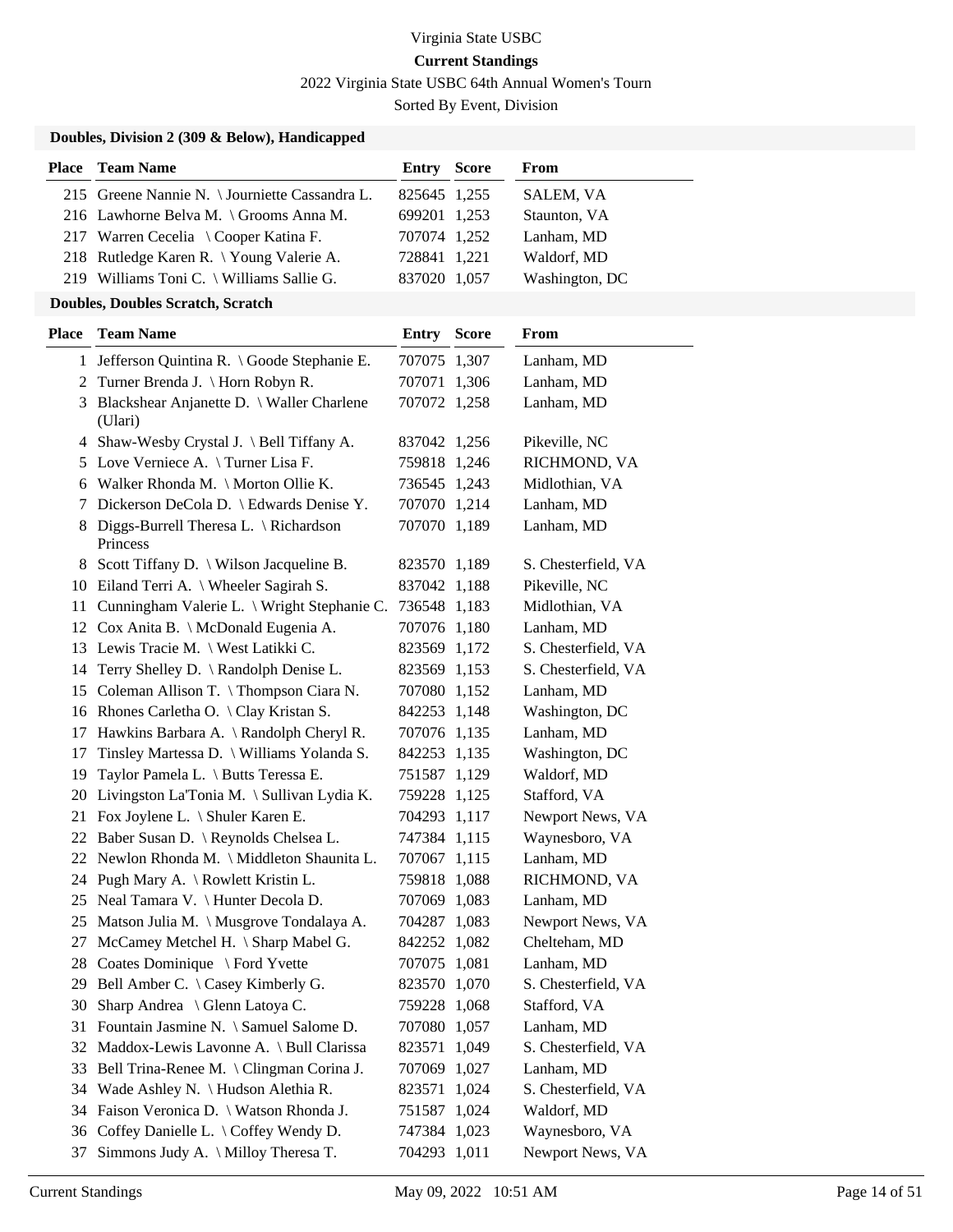2022 Virginia State USBC 64th Annual Women's Tourn

Sorted By Event, Division

#### **Doubles, Doubles Scratch, Scratch**

| <b>Place</b> Team Name                   | Entry        | <b>Score</b> | From             |
|------------------------------------------|--------------|--------------|------------------|
| 38 Conner Julia A. \ Miller Abby T.      | 704287 1,008 |              | Newport News, VA |
| 39 Eckles Krystal D. \ Zirkle Laurie T.  | 723603 1,005 |              | Salem, VA        |
| 40 Walker Carla A. \ Colbert Debra       | 707071 967   |              | Lanham, MD       |
| 41 Williams Maythis A. \ Key Lutricia B. | 699886 951   |              | Suitland, MD     |
| 42 Lowe Jacqueline B. \ Lawson Otima L.  | 707073 935   |              | Lanham, MD       |
| 43 Bynum-Talley Linda M. \ Reddy Hannah  | 707073 929   |              | Lanham, MD       |
| 43 Ross Michelle L. \ Hal Adrienne B.    | 736548 929   |              | Midlothian, VA   |
| 45 Kearney Dena R. \ Brooks Mary A.      | 707072 921   |              | Lanham, MD       |
| 46 Martin Christy L. \Taylor Kathy S.    | 818002 908   |              | Roanoke, VA      |

| Place | <b>Team Name</b>           | Entry      | <b>Score</b> | From                |
|-------|----------------------------|------------|--------------|---------------------|
|       | 1 Diggs-Burrell Theresa L. | 707070 845 |              | Lanham, MD          |
|       | 2 Thornburg Dawn C.        | 763588 827 |              | Inwood, WV          |
| 3     | Jackson Ingrid B.          | 747559 819 |              | Pulaski, VA         |
| 4     | Sams Yasmine S.            | 794665 814 |              | Virginia Beach, VA  |
| 5     | Donahue Nannette M.        | 750736 811 |              | Warrenton, VA       |
| 6     | Martin Christy L.          | 818002 801 |              | Roanoke, VA         |
| 7     | Miller Abby T.             | 704287 795 |              | Newport News, VA    |
| 8     | Sharp Andrea               | 759228 792 |              | Stafford, VA        |
| 8     | Cooper Mary F.             | 768881 792 |              | Chantilly, VA       |
| 10    | Taylor Pamela L.           | 751587 790 |              | Waldorf, MD         |
|       | 10 Peoples Carolyn V.      | 842252 790 |              | Chelteham, MD       |
| 12    | Silver Carolyn A.          | 736546 788 |              | Midlothian, VA      |
| 13    | Baber Susan D.             | 747384 786 |              | Waynesboro, VA      |
| 14    | Schultz Debbie D.          | 751585 785 |              | Waldorf, MD         |
| 14    | Weaver Lisa J.             | 763589 785 |              | Inwood, WV          |
| 16    | Thompson Ciara N.          | 707080 779 |              | Lanham, MD          |
| 17    | Wheeler Sagirah S.         | 837042 778 |              | Pikeville, NC       |
| 18    | Thompson Lynda S.          | 842225 776 |              | Norfolk, VA         |
|       | 19 Lomax Cynthia A.        | 842245 774 |              | Capitol Heights, MD |
| 19    | Anderson Noni N.           | 750734 774 |              | Warrenton, VA       |
|       | 21 Jones Donna B.          | 825645 768 |              | SALEM, VA           |
| 21    | Spain Dena B.              | 842254 768 |              | Fort Washington, MD |
| 23    | Owens Stephanie M.         | 707079 765 |              | Lanham, MD          |
| 24    | Jackson Angela M.          | 707078 759 |              | Lanham, MD          |
| 24    | Thomas Michelle D.         | 842246 759 |              | Laurel, MD          |
| 26    | Fosmire Michaela G.        | 750733 758 |              | Warrenton, VA       |
| 27    | Coffey Wendy D.            | 747384 757 |              | Waynesboro, VA      |
|       | 28 Fiorillo Marie E.       | 759091 756 |              | Chantilly, VA       |
|       | 29 Walker Rhonda M.        | 736545 755 |              | Midlothian, VA      |
|       | 30 Newby LaTisha G.        | 733081     | 754          | Hopewell, VA        |
| 30    | Young Tameka D.            | 699887 754 |              | Suitland, MD        |
|       | 32 Davis Jennifer          | 699207 753 |              | Staunton, VA        |
|       | 32 Jordan Catherine J.     | 699888 753 |              | Suitland, MD        |
|       | 34 Roath Peggy W.          | 699088 750 |              | Goldvein, VA        |
|       | 34 Russell Kimberly A.     | 842249 750 |              | Mineral, VA         |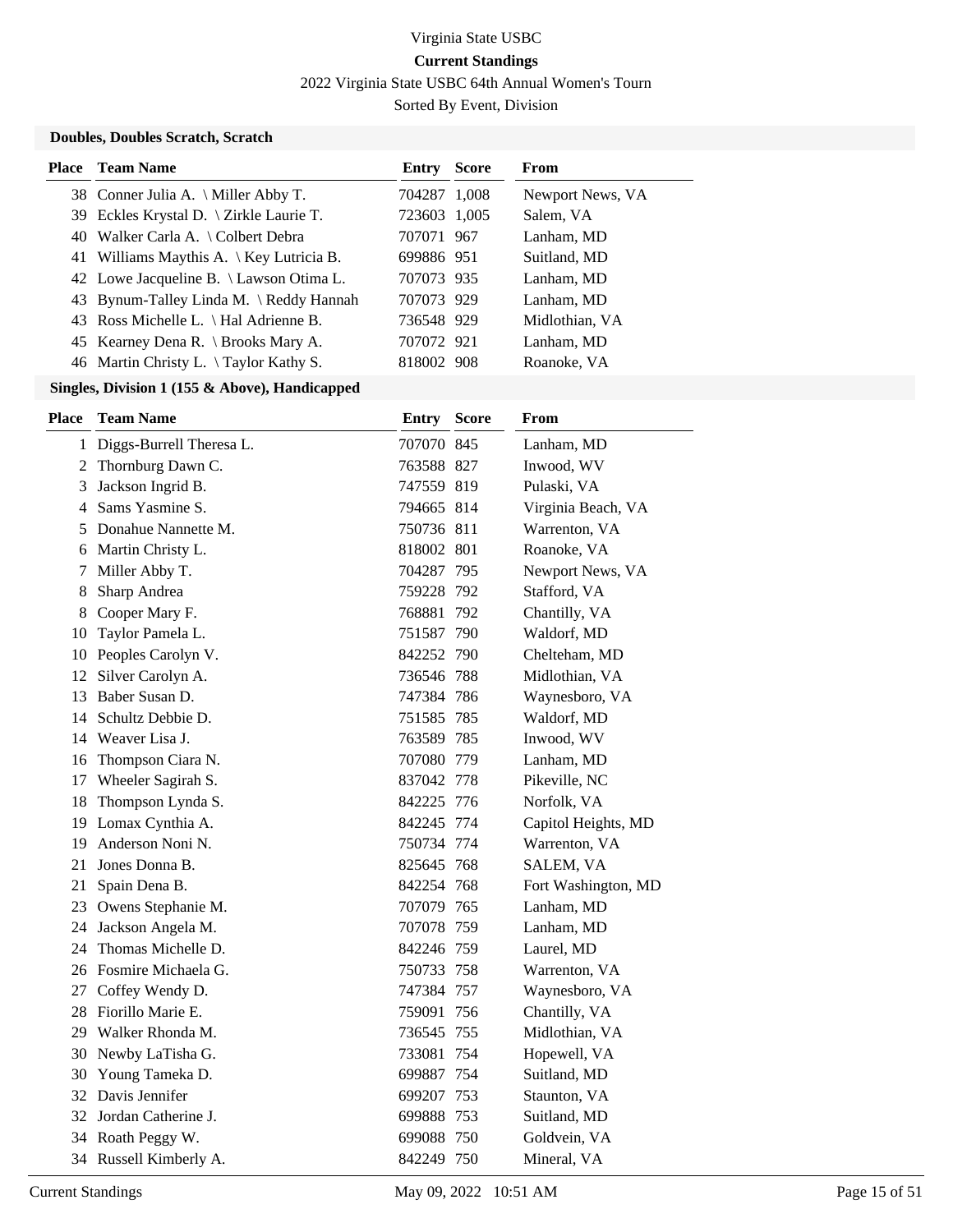2022 Virginia State USBC 64th Annual Women's Tourn

Sorted By Event, Division

| <b>Place</b> | <b>Team Name</b>              | <b>Entry Score</b> | From                |
|--------------|-------------------------------|--------------------|---------------------|
|              | 36 McCamey Metchel H.         | 842252 749         | Chelteham, MD       |
|              | 36 Kehrer Tracy A.            | 751584 749         | Waldorf, MD         |
|              | 38 Carrington Adrienne F.     | 800795 748         | Fredericksbrg, VA   |
|              | 38 Hatch Sherri S.            | 720095 748         | Petersburg, VA      |
|              | 38 Greene Tonie M.            | 699889 748         | Suitland, MD        |
|              | 38 Rhodes Marzella E.         | 717557 748         | Capitol Heights, MD |
|              | 42 Sharp Mabel G.             | 842252 747         | Chelteham, MD       |
|              | 42 Love Verniece A.           | 759818 747         | RICHMOND, VA        |
|              | 42 Wood Janet M.              | 707068 747         | Lanham, MD          |
|              | 45 McDonald Eugenia A.        | 707076 746         | Lanham, MD          |
|              | 46 Randolph Denise L.         | 823569 745         | S. Chesterfield, VA |
|              | 46 Freeman-Daniels Ieatha     | 823572 745         | S. Chesterfield, VA |
|              | 48 Eanes Joyce A.             | 768881 744         | Chantilly, VA       |
|              | 48 Colbert Debra              | 707071 744         | Lanham, MD          |
|              | 50 Jackson-Marshall Agatha V. | 736546 743         | Midlothian, VA      |
|              | 50 Coffey Sandie L.           | 800880 743         | Lyndhurst, VA       |
| 52           | Myers Elainea R.              | 842252 742         | Chelteham, MD       |
| 53           | Scott Wendy H.                | 736547 740         | Midlothian, VA      |
|              | 54 Ahlgrim Yvonne B.          | 759820 739         | RICHMOND, VA        |
|              | 54 Coombs Carla A.            | 734270 739         | Virginia Beach, VA  |
|              | 56 Brown Charita L.           | 759817 738         | RICHMOND, VA        |
|              | 56 Simpson Rachael L.         | 736547 738         | Midlothian, VA      |
|              | 56 Newman Donna R.            | 699099 738         | Goldvein, VA        |
| 59.          | Allen Sheila F.               | 759819 737         | RICHMOND, VA        |
| 59           | Reynolds Chelsea L.           | 747384 737         | Waynesboro, VA      |
| 61           | Sweet Melanie S.              | 699888 736         | Suitland, MD        |
|              | 61 DeBat Tabitha M.           | 765623 736         | Clifton Forge, VA   |
| 61           | Trimarchi Kathryn M.          | 742196 736         | Newport News, VA    |
|              | 64 Coates Dominique           | 707075 735         | Lanham, MD          |
|              | 64 Lewis Tracie M.            | 823569 735         | S. Chesterfield, VA |
|              | 66 Hall Theresa A.            | 747416 734         | Bristow, VA         |
|              | 66 Lomax Kaylyn G.            | 842225 734         | Norfolk, VA         |
|              | 66 Mcdonald Barbara R.        | 704292 734         | Newport News, VA    |
| 69           | Bellemare Jennifer L.         | 699102 733         | Goldvein, VA        |
|              | 70 Gunn Gena R.               | 800795 732         | Fredericksbrg, VA   |
| 70           | Biby Delores F.               | 800880 732         | Lyndhurst, VA       |
| 72           | McDowell Brenda A.            | 707074 731         | Lanham, MD          |
| 72           | Turner Brenda J.              | 707071 731         | Lanham, MD          |
| 74           | Elliott Zotelia D.            | 733079 728         | Hopewell, VA        |
| 75           | Jerard Katherine M.           | 750735 726         | Warrenton, VA       |
| 75           | Prince Susan D.               | 736544 726         | Midlothian, VA      |
| 75           | Lowe Jacqueline B.            | 707073 726         | Lanham, MD          |
| 78           | Crandall Kristine             | 707079 725         | Lanham, MD          |
| 78           | Brooks Mary A.                | 707072 725         | Lanham, MD          |
| 78           | <b>Stamper Kristen</b>        | 822154 725         | Greensboro, NC      |
| 81           | Coleman Carolyn A.            | 733080 724         | Hopewell, VA        |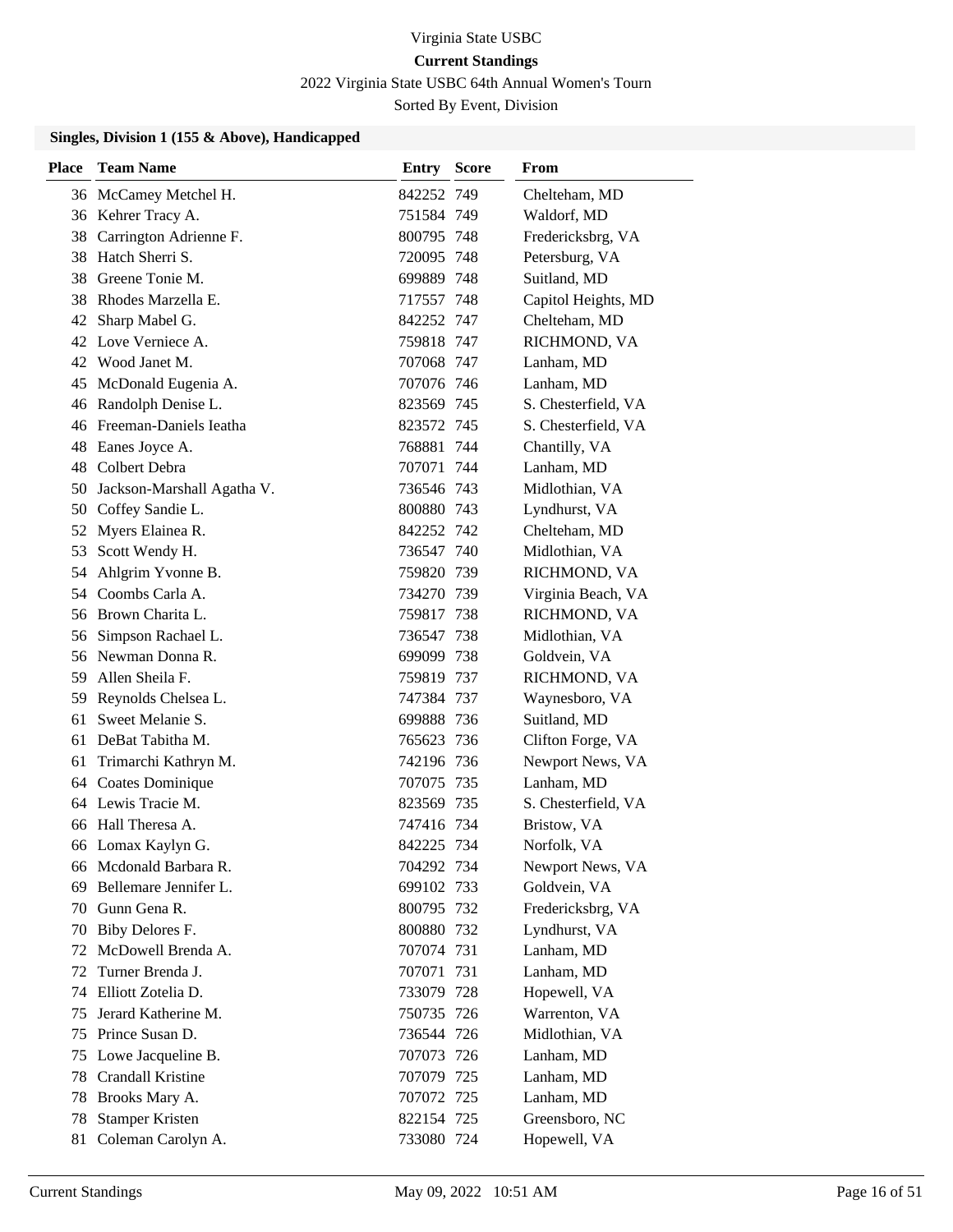2022 Virginia State USBC 64th Annual Women's Tourn

Sorted By Event, Division

| Place | <b>Team Name</b>               | Entry      | <b>Score</b> | From                |
|-------|--------------------------------|------------|--------------|---------------------|
| 81    | Gourdine Sandra J.             | 699889 724 |              | Suitland, MD        |
| 83    | Collick Angela D.              | 842254 723 |              | Fort Washington, MD |
| 83    | Clark April L.                 | 763588 723 |              | Inwood, WV          |
| 83    | Woodfolk Julia K.              | 750734 723 |              | Warrenton, VA       |
| 83    | Cooper Katina F.               | 707074 723 |              | Lanham, MD          |
| 83    | Mayer Diane S.                 | 704289 723 |              | Newport News, VA    |
|       | 88 Christiansen Kay A.         | 699090 722 |              | Goldvein, VA        |
| 88    | Roberts Brenda L.              | 765653 722 |              | Clover, VA          |
| 88    | Clay Kristan S.                | 842253 722 |              | Washington, DC      |
| 91    | Stanley Hillary E.             | 734270 721 |              | Virginia Beach, VA  |
|       | 91 Jefferson Alfreda Y.        | 707079 721 |              | Lanham, MD          |
|       | 91 Hawkins Barbara A.          | 707076 721 |              | Lanham, MD          |
|       | 94 Miller Violet G.            | 736544 719 |              | Midlothian, VA      |
|       | 94 Johnson Patricia A.         | 728838 719 |              | Waldorf, MD         |
|       | 94 Krause Kimberly A.          | 789069 719 |              | Chesapeake, VA      |
| 94    | Terry Shelley D.               | 823569 719 |              | S. Chesterfield, VA |
| 94    | Simmons Judy A.                | 704293 719 |              | Newport News, VA    |
|       | 94 McGuire Linda L.            | 795304 719 |              | Ft Washington, MD   |
|       | 100 Whittle Bailey G.          | 794665 717 |              | Virginia Beach, VA  |
|       | 100 Dillon Amanda M.           | 755462 717 |              | Alexandria, VA      |
|       | 100 Randolph Cheryl R.         | 707076 717 |              | Lanham, MD          |
|       | 103 Coleman Patricia Y.        | 720095 716 |              | Petersburg, VA      |
|       | 103 Dyson Sharman S.           | 834355 716 |              | Falls Church, VA    |
| 105   | Shields Susan P.               | 789076 714 |              | Chesapeake, VA      |
| 105   | Simmons Valdenia V.            | 699893 714 |              | Suitland, MD        |
|       | 105 Davidson Cayla M.          | 765623 714 |              | Clifton Forge, VA   |
| 105   | Anaya Briana R.                | 704286 714 |              | Newport News, VA    |
|       | 105 McNear Erica L.            | 765653 714 |              | Clover, VA          |
|       | 110 Williams Barb A.           | 699203 712 |              | Staunton, VA        |
|       | 111 Horn Robyn R.              | 707071 711 |              | Lanham, MD          |
|       | 112 Rowlett Kristin L.         | 759818 710 |              | RICHMOND, VA        |
| 113   | Brown Tammy D.                 | 720095 709 |              | Petersburg, VA      |
|       | 113 White Kathryn L.           | 800795 709 |              | Fredericksbrg, VA   |
|       | 113 Nilsen Razel S.            | 842251 709 |              | Mineral, VA         |
|       | 116 Reddy Hannah               | 707073 708 |              | Lanham, MD          |
|       | 116 Dodson-Mitchell Lunetta B. | 736545 708 |              | Midlothian, VA      |
|       | 118 Fronda FE B.               | 750733 707 |              | Warrenton, VA       |
|       | 118 Caldwell Jeanne M.         | 742222 707 |              | Leesburg, VA        |
|       | 118 Ford Yvette                | 707075 707 |              | Lanham, MD          |
|       | 121 Carman Sarah               | 742224 706 |              | Leesburg, VA        |
|       | 121 Brown Sandra D.            | 699890 706 |              | Suitland, MD        |
|       | 121 Brown Carolyn A.           | 699892 706 |              | Suitland, MD        |
| 121   | Samuel Salome D.               | 707080 706 |              | Lanham, MD          |
|       | 125 Richardson Princess        | 707070 705 |              | Lanham, MD          |
|       | 125 Levy Marian L.             | 719619 705 |              | Mechanicsville, VA  |
|       | 125 Goode Stephanie E.         | 707075 705 |              | Lanham, MD          |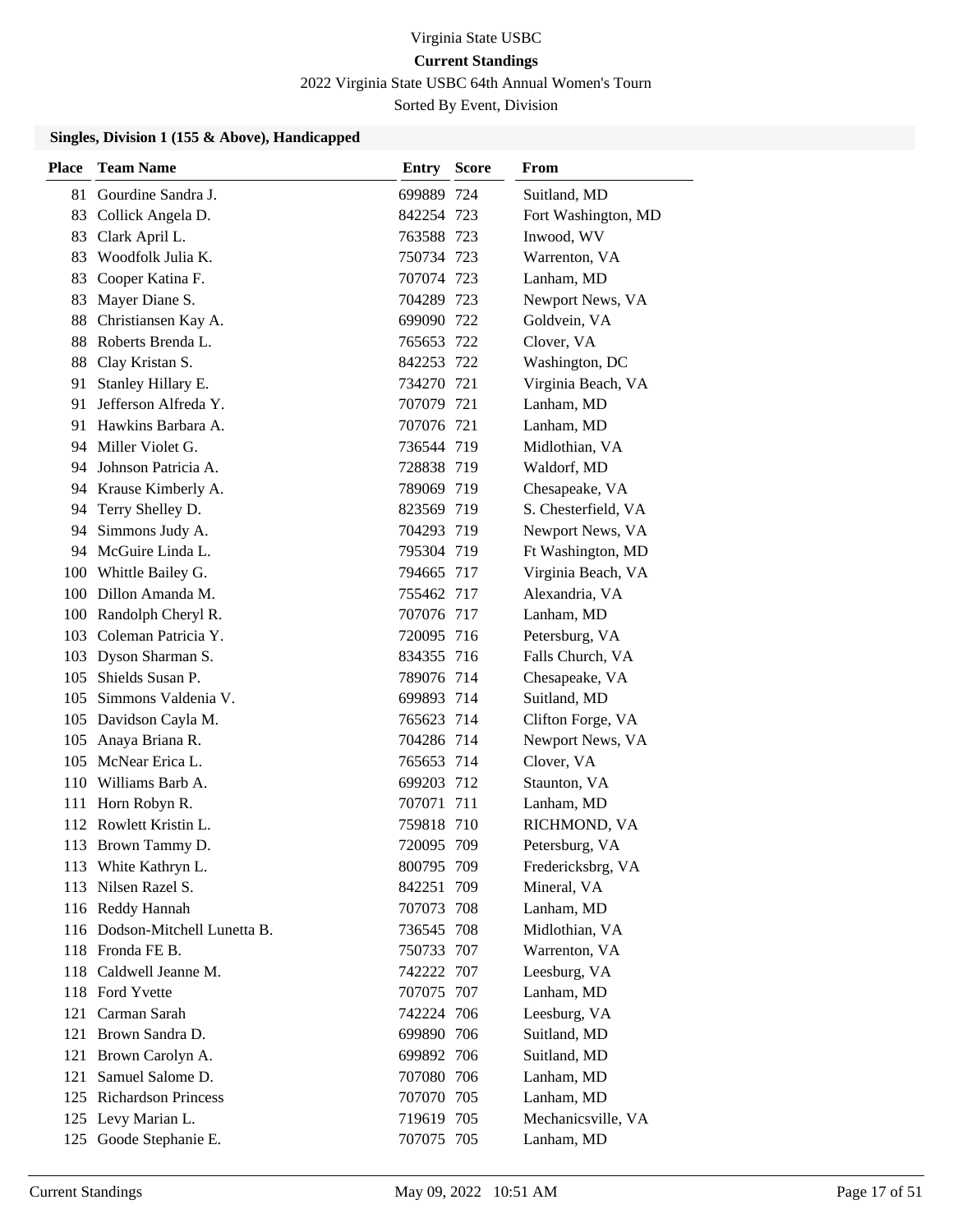2022 Virginia State USBC 64th Annual Women's Tourn

Sorted By Event, Division

| <b>Place</b> | <b>Team Name</b>               | <b>Entry Score</b> | From                 |
|--------------|--------------------------------|--------------------|----------------------|
| 125          | Gaddy Young S.                 | 794893 705         | Newport News, VA     |
|              | 129 Ward Wallicia C.           | 733080 704         | Hopewell, VA         |
| 129          | Tripp Bridgette J.             | 822154 704         | Greensboro, NC       |
| 129          | Savory Melissa R.              | 742223 704         | Leesburg, VA         |
|              | 129 Wallace Hazel A.           | 707077 704         | Lanham, MD           |
|              | 133 Jenkins Sharon E.          | 842245 702         | Capitol Heights, MD  |
|              | 134 Mack Stacie M.             | 820058 701         | District Heights, MD |
|              | 134 Rauschenbach Lina M.       | 704288 701         | Newport News, VA     |
|              | 136 Winfield Norma M.          | 823573 700         | S. Chesterfield, VA  |
|              | 136 Haffner Cathleen           | 699091 700         | Goldvein, VA         |
|              | 138 Scott Tiffany D.           | 823570 699         | S. Chesterfield, VA  |
|              | 139 Perry Jolita D.            | 803150 698         | Woodbridge, VA       |
|              | 140 Shaw-Wesby Crystal J.      | 837042 697         | Pikeville, NC        |
|              | 140 Clarke-Bell Lisa A.        | 707077 697         | Lanham, MD           |
|              | 140 Swift Verna                | 699096 697         | Goldvein, VA         |
|              | 143 Cox Anita B.               | 707076 696         | Lanham, MD           |
|              | 143 Manahl Kelly D.            | 699092 696         | Goldvein, VA         |
|              | 145 Murphy Penny               | 842250 695         | Mineral, VA          |
|              | 145 Awkard Darlene             | 699201 695         | Staunton, VA         |
|              | 145 Bell Amber C.              | 823570 695         | S. Chesterfield, VA  |
|              | 145 Dwyer Melissa J.           | 818002 695         | Roanoke, VA          |
|              | 149 Hunter Decola D.           | 707069 694         | Lanham, MD           |
|              | 150 Eiland Terri A.            | 837042 693         | Pikeville, NC        |
|              | 151 Livingston La'Tonia M.     | 759228 692         | Stafford, VA         |
|              | 151 Black Lynne M.             | 766928 692         | Manassas, VA         |
|              | 151 Butts Teressa E.           | 751587 692         | Waldorf, MD          |
|              | 151 Waller Charlene (Ulari) R. | 707072 692         | Lanham, MD           |
| 155          | Tolson Wanda A.                | 699892 691         | Suitland, MD         |
|              | 156 Hansen Amanda G.           | 750734 690         | Warrenton, VA        |
|              | 156 Watson Rhonda J.           | 751587 690         | Waldorf, MD          |
|              | 156 Allen Linda M.             | 792456 690         | Purcellville, VA     |
|              | 156 Gerdovich Kate A.          | 842257 690         | Centreville, VA      |
|              | 160 Ritter Lynette A.          | 750736 689         | Warrenton, VA        |
|              | 160 Forte Sara E.              | 789069 689         | Chesapeake, VA       |
|              | 162 Sullivan Lydia K.          | 759228 688         | Stafford, VA         |
|              | 163 Gilbert Mary T.            | 750735 687         | Warrenton, VA        |
|              | 163 Holcomb Penny L.           | 736547 687         | Midlothian, VA       |
|              | 165 Cousin LaNita J.           | 707078 686         | Lanham, MD           |
|              | 165 Parker Princess A.         | 822154 686         | Greensboro, NC       |
|              | 165 Pryor Isabelle R.          | 699093 686         | Goldvein, VA         |
|              | 168 Lightfoot Mia L.           | 719618 685         | Mechanicsville, VA   |
|              | 168 Booth Alice M.             | 728839 685         | Waldorf, MD          |
|              | 168 Blackshear Anjanette D.    | 707072 685         | Lanham, MD           |
|              | 168 Fountain Jasmine N.        | 707080 685         | Lanham, MD           |
|              | 172 Bell Tiffany A.            | 837042 684         | Pikeville, NC        |
|              | 172 Allen Judith L.            | 842249 684         | Mineral, VA          |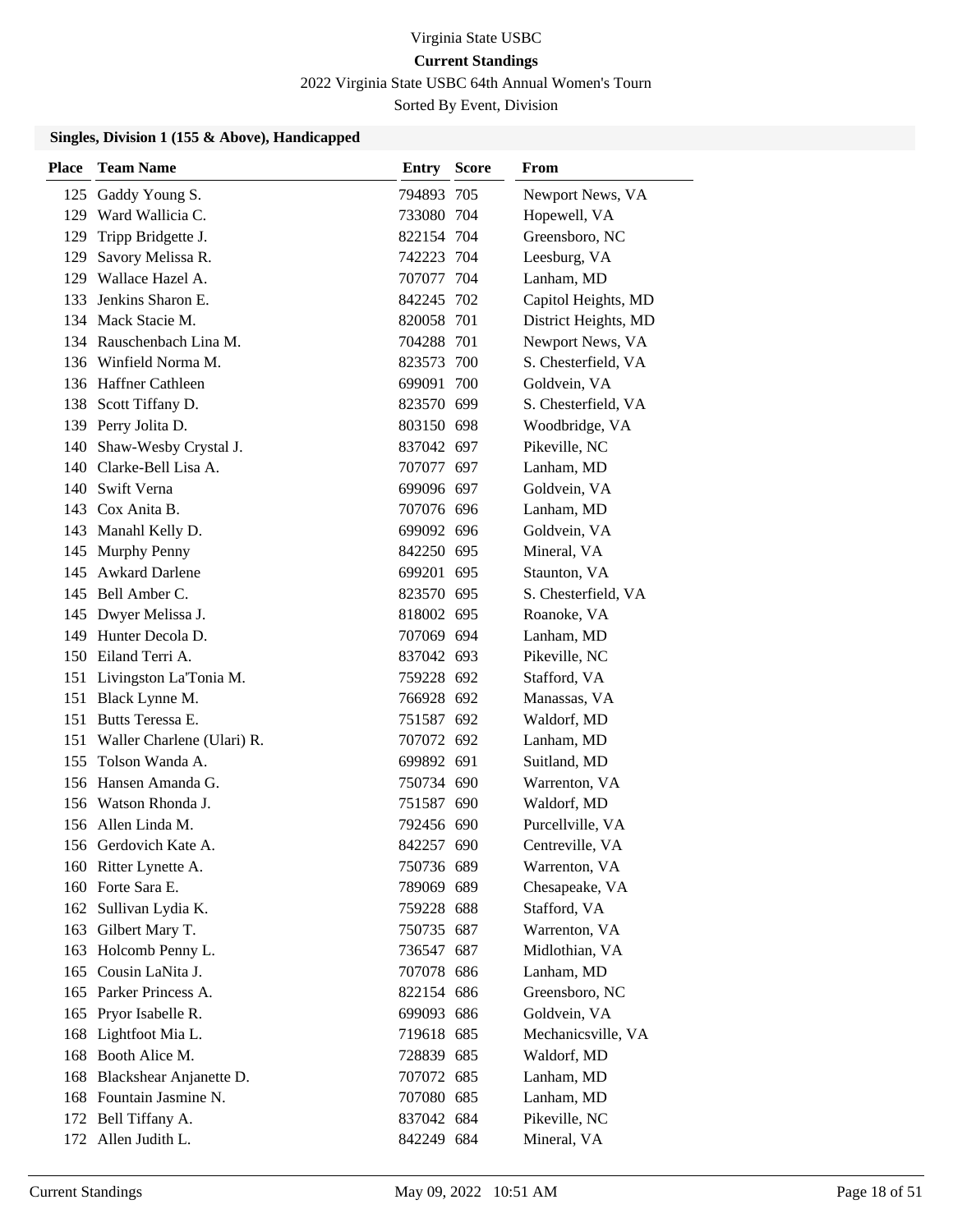2022 Virginia State USBC 64th Annual Women's Tourn

Sorted By Event, Division

| <b>Place</b> | <b>Team Name</b>                                | <b>Entry Score</b>       | From                                    |
|--------------|-------------------------------------------------|--------------------------|-----------------------------------------|
|              | 172 Fox Joylene L.                              | 704293 684               | Newport News, VA                        |
|              | 172 Rush Jacklyn P.                             | 835493 684               | Dale City, VA                           |
|              | 176 Compton Lauren A.                           | 755462 683               | Alexandria, VA                          |
|              | 176 Moss Debbie V.                              | 719618 683               | Mechanicsville, VA                      |
|              | 178 Morton Ollie K.                             | 736545 682               | Midlothian, VA                          |
|              | 178 Stewart Lydia K.                            | 704289 682               | Newport News, VA                        |
|              | 178 Silas Denise I.                             | 707068 682               | Lanham, MD                              |
| 181          | Shelton Jessacca H.                             | 823573 681               | S. Chesterfield, VA                     |
| 181          | Lloyd Denise M.                                 | 822154 681               | Greensboro, NC                          |
|              | 183 Collier Laura L.                            | 751584 680               | Waldorf, MD                             |
|              | 183 Jackson Nicole D.                           | 759819 680               | RICHMOND, VA                            |
|              | 183 Lomax Marie B.                              | 842254 680               | Fort Washington, MD                     |
|              | 186 Brettle Kat L.                              | 742116 679               | Christiansburg, VA                      |
|              | 186 McLain Diane M.                             | 795336 679               | Catharpin, VA                           |
|              | 186 Tynes Monique L.                            | 789076 679               | Chesapeake, VA                          |
|              | 189 Tinsley Martessa D.                         | 842253 678               | Washington, DC                          |
|              | 189 McGill Dorothy J.                           | 749772 678               | Oxon Hill, MD                           |
| 191          | Barnhill Holly L.                               | 751585 677               | Waldorf, MD                             |
|              | 191 Waldron Kaylee N.                           | 794665 677               | Virginia Beach, VA                      |
|              | 191 Holt Brenda L.                              | 795336 677               | Catharpin, VA                           |
|              | 191 Eckles Krystal D.                           | 723603 677               | Salem, VA                               |
|              | 195 Burke Katherine L.                          | 699204 676               | Staunton, VA                            |
|              | 195 Walters Tara M.                             | 842248 676               | Dumfries, VA                            |
|              | 195 Vaughan Marsha W.                           | 699091 676               | Goldvein, VA                            |
|              | 195 Myers Karen Y.                              | 728837 676               | Waldorf, MD                             |
|              | 195 Gaunt Beverly J.                            | 750736 676               | Warrenton, VA                           |
|              | 200 Dean Ann B.                                 | 747559 675               | Pulaski, VA                             |
|              | 200 Payne Kathy D.                              | 818002 675               | Roanoke, VA                             |
|              | 200 Simmons Lenida J.                           | 822155 675               | Greensboro, NC                          |
|              | 200 Johnston Tina A.                            | 796501 675               | Lynchburg, VA                           |
|              | 204 Watkins Stacey N.                           | 842249 674               | Mineral, VA                             |
|              | 205 Wilson Jacqueline B.                        | 823570 673               | S. Chesterfield, VA                     |
|              | 206 Taylor Kathy S.                             | 818002 672               | Roanoke, VA                             |
|              | 206 Pugh Mary A.                                | 759818 672               | RICHMOND, VA                            |
|              | 206 Davis Amanda J.                             | 750736 672               | Warrenton, VA                           |
|              | 206 Walker Carla A.<br>210 Bell Trina-Renee M.  | 707071 672               | Lanham, MD                              |
|              |                                                 | 707069 671               | Lanham, MD                              |
|              | 210 Magrogan Mary B.<br>210 Dobbins Deitra A.   | 817372 671               | Leesburg, VA                            |
|              |                                                 | 822155 671               | Greensboro, NC                          |
|              | 210 Davis-Smith Sylvia<br>214 Milloy Theresa T. | 717556 671<br>704293 670 | Capitol Heights, MD<br>Newport News, VA |
|              | 214 Reynolds Carolyn M.                         | 800795 670               | Fredericksbrg, VA                       |
|              | 214 Key Lutricia B.                             | 699886 670               | Suitland, MD                            |
|              | 214 Nuzzo Nicole M.                             | 751586 670               | Waldorf, MD                             |
|              | 214 Bain Deseree R.                             | 704286 670               | Newport News, VA                        |
|              | 219 Peck Joyce R.                               | 699090 669               | Goldvein, VA                            |
|              |                                                 |                          |                                         |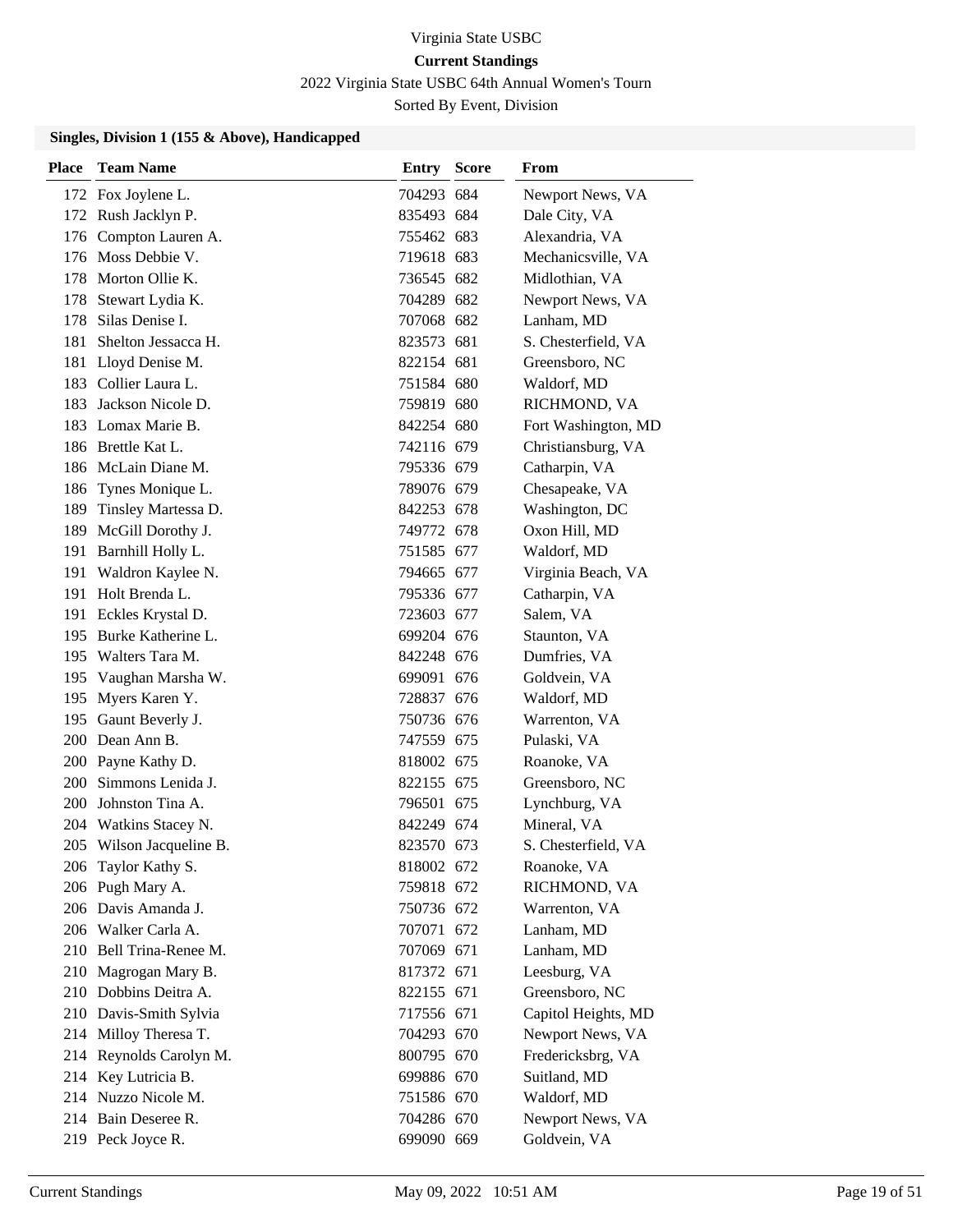2022 Virginia State USBC 64th Annual Women's Tourn

Sorted By Event, Division

| <b>Place</b> | <b>Team Name</b>            | <b>Entry Score</b> | From                |
|--------------|-----------------------------|--------------------|---------------------|
| 219          | Swanson Madeline C.         | 823659 669         | Smithfield, VA      |
| 219          | Hudson Alethia R.           | 823571 669         | S. Chesterfield, VA |
|              | 219 Rials Kesha T.          | 842225 669         | Norfolk, VA         |
| 223          | Lyall Mary E.               | 699103 668         | Goldvein, VA        |
| 224          | Taylor Kathleen M.          | 728839 667         | Waldorf, MD         |
| 225          | Dickerson DeCola D.         | 707070 666         | Lanham, MD          |
|              | 225 Rhymes Sheryl A.        | 699090 666         | Goldvein, VA        |
|              | 227 Morrisey Eva M.         | 699885 665         | Suitland, MD        |
| 227          | Hock Sara A.                | 759817 665         | RICHMOND, VA        |
| 229          | Williams Felicia A.         | 699886 664         | Suitland, MD        |
|              | 229 Bonner Debra A.         | 765733 664         | Woodbridge, VA      |
| 229          | Greene-Nowden Laverne       | 699889 664         | Suitland, MD        |
|              | 232 Brown Vickie A.         | 759817 663         | RICHMOND, VA        |
|              | 232 Williams Lavangelene A. | 699102 663         | Goldvein, VA        |
|              | 234 Spalding Jessica L.     | 699095 662         | Goldvein, VA        |
|              | 234 Pezzella Anna M.        | 754952 662         | Virginia Beach, VA  |
|              | 236 Brown Nicole A.         | 699885 661         | Suitland, MD        |
|              | 236 Strowbridge April E.    | 763589 661         | Inwood, WV          |
|              | 236 Goode Roslyn D.         | 733079 661         | Hopewell, VA        |
|              | 236 Bynum-Talley Linda M.   | 707073 661         | Lanham, MD          |
|              | 240 Sanford Nora A.         | 759091 660         | Chantilly, VA       |
|              | 241 Coleman Allison T.      | 707080 658         | Lanham, MD          |
|              | 241 Butler Kimberly M.      | 728837 658         | Waldorf, MD         |
|              | 241 Horn Wanda K.           | 834355 658         | Falls Church, VA    |
|              | 244 Lathan Shirley J.       | 842225 657         | Norfolk, VA         |
|              | 244 James Sheila S.         | 765646 657         | Richmond, VA        |
|              | 246 Jones Beverly A.        | 823572 656         | S. Chesterfield, VA |
|              | 246 Cabral Christina D.     | 699202 656         | Staunton, VA        |
|              | 246 Jackson Nancy W.        | 842247 656         | Warrenton, VA       |
|              | 246 Lanum Debora A.         | 699093 656         | Goldvein, VA        |
|              | 250 Leone Virginia L.       | 792456 655         | Purcellville, VA    |
|              | 250 Burke Lisa A.           | 699103 655         | Goldvein, VA        |
|              | 250 Neal Tamara V.          | 707069 655         | Lanham, MD          |
| 253          | Murphy Izon R.              | 733081 654         | Hopewell, VA        |
|              | 253 Lawrence Lee J.         | 755462 654         | Alexandria, VA      |
|              | 253 Jefferson Quintina R.   | 707075 654         | Lanham, MD          |
| 253          | Midgette Mary               | 717556 654         | Capitol Heights, MD |
| 257          | Brooks Karen A.             | 717557 653         | Capitol Heights, MD |
| 257          | O'Donnal Theresa M.         | 699204 653         | Staunton, VA        |
|              | 257 Wright Stephanie C.     | 736548 653         | Midlothian, VA      |
| 260          | James Tiliyah B.            | 765646 652         | Richmond, VA        |
| 260          | Cunningham Valerie L.       | 736548 652         | Midlothian, VA      |
|              | 262 Green Rebecca A.        | 759820 651         | RICHMOND, VA        |
|              | 263 Williams Yolanda S.     | 842253 650         | Washington, DC      |
|              | 264 Rossi Sarah K.          | 842247 649         | Warrenton, VA       |
|              | 264 Bogucki Brenda K.       | 742196 649         | Newport News, VA    |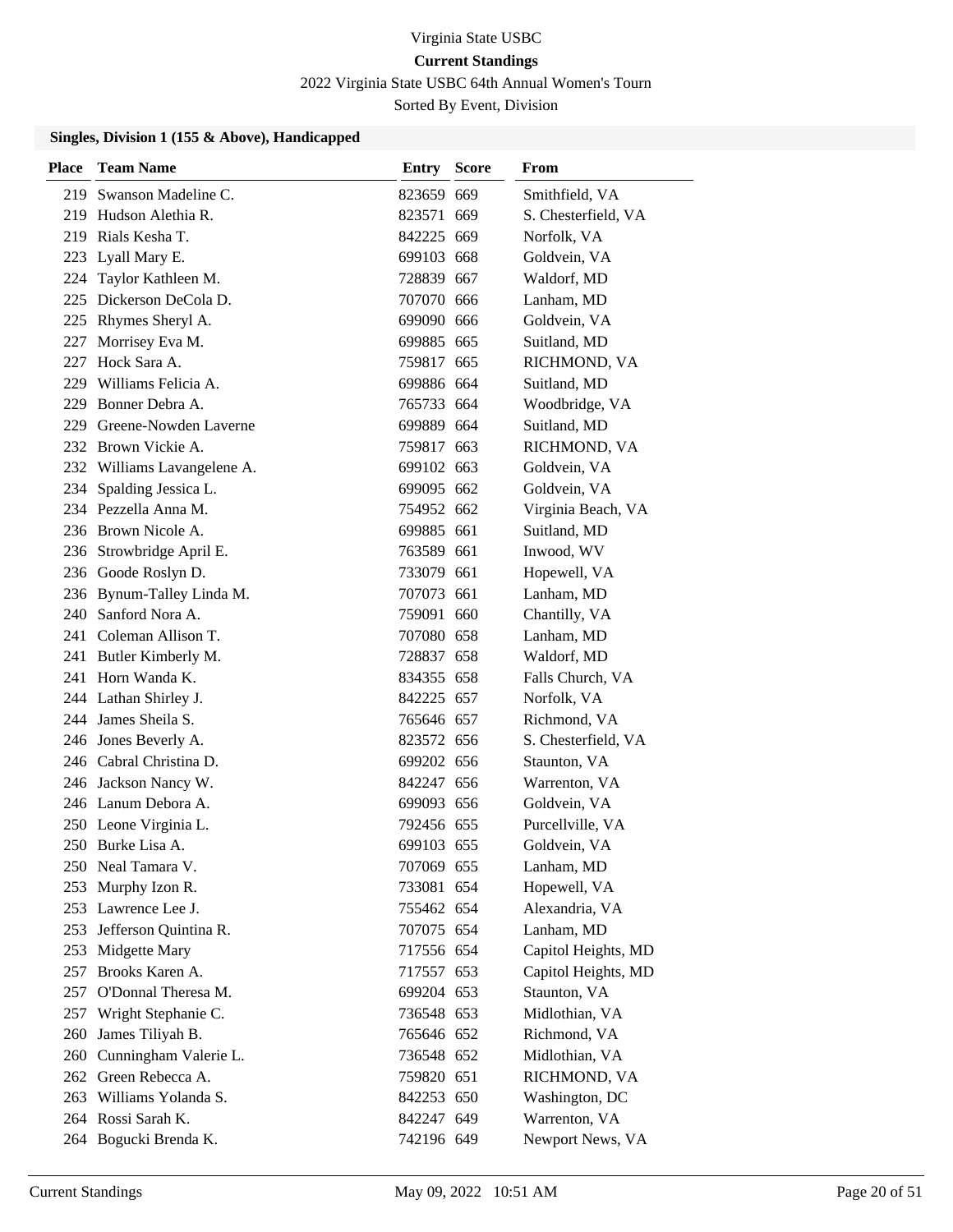2022 Virginia State USBC 64th Annual Women's Tourn

Sorted By Event, Division

| <b>Place</b> | <b>Team Name</b>            | <b>Entry Score</b> | From                |
|--------------|-----------------------------|--------------------|---------------------|
|              | 264 West Latikki C.         | 823569 649         | S. Chesterfield, VA |
|              | 264 Edwards Denise Y.       | 707070 649         | Lanham, MD          |
|              | 264 Russell Gala L.         | 699208 649         | Staunton, VA        |
|              | 264 Stern Patricia S.       | 699103 649         | Goldvein, VA        |
|              | 270 Heard Janine B.         | 707077 648         | Lanham, MD          |
| 271          | Pleasant DeAundria J.       | 736545 647         | Midlothian, VA      |
| 271          | Goode Kathleen B.           | 803150 647         | Woodbridge, VA      |
|              | 271 Cole Sheila D.          | 765646 647         | Richmond, VA        |
|              | 274 Phillips Kathryn O.     | 754952 646         | Virginia Beach, VA  |
|              | 274 Carver Laura M.         | 835492 646         | Dale City, VA       |
|              | 276 Bailey Nikki T.         | 707067 645         | Lanham, MD          |
| 277          | Blunt April L.              | 759817 644         | RICHMOND, VA        |
| 278          | Turner Lisa F.              | 759818 643         | RICHMOND, VA        |
| 278          | Chumley-Brockner Sherry E.  | 699102 643         | Goldvein, VA        |
|              | 280 Talley Erica L.         | 707067 642         | Lanham, MD          |
|              | 280 Dillon Donna M.         | 755462 642         | Alexandria, VA      |
|              | 282 Reed Veronica B.        | 699891 641         | Suitland, MD        |
|              | 282 Peck Linda N.           | 699088 641         | Goldvein, VA        |
|              | 282 Boyce Alicia J.         | 699207 641         | Staunton, VA        |
|              | 285 Maddox-Lewis Lavonne A. | 823571 640         | S. Chesterfield, VA |
|              | 286 Coulson Whitney B.      | 704286 639         | Newport News, VA    |
| 287          | Zirkle Laurie T.            | 723603 637         | Salem, VA           |
|              | 287 Higgins Thelma G.       | 699893 637         | Suitland, MD        |
| 289          | Clingman Corina J.          | 707069 636         | Lanham, MD          |
| 290          | Jamison Theresa             | 822155 635         | Greensboro, NC      |
| 291          | Wade Ashley N.              | 823571 634         | S. Chesterfield, VA |
| 291          | Granderson Samantha D.      | 823573 634         | S. Chesterfield, VA |
|              | 293 Mitchem Billie S.       | 699088 633         | Goldvein, VA        |
| 294          | McDowell Lourdes E.         | 699208 631         | Staunton, VA        |
| 294          | Witmer Delana D.            | 765616 631         | Mascot, VA          |
| 296          | Joseph Petra C.             | 699095 630         | Goldvein, VA        |
| 296          | Shuler Karen E.             | 704293 630         | Newport News, VA    |
|              | 296 Tkacz Jennifer L.       | 834355 630         | Falls Church, VA    |
| 299          | Ross Michelle L.            | 736548 629         | Midlothian, VA      |
|              | 299 Lewis Sharon F.         | 800850 629         | Richmond, VA        |
|              | 299 Rumburg Dawn M.         | 794893 629         | Newport News, VA    |
|              | 302 Timms Angela E.         | 754491 627         | Herndon, VA         |
| 303          | Smith Rita                  | 759853 626         | Yorktown, VA        |
| 303          | <b>Bull Clarissa</b>        | 823571 626         | S. Chesterfield, VA |
|              | 305 Dorsey Gina M.          | 699887 625         | Suitland, MD        |
|              | 306 Casey Kimberly G.       | 823570 620         | S. Chesterfield, VA |
|              | 307 Holton Pamela G.        | 699885 619         | Suitland, MD        |
|              | 308 Hakenson Nancy D.       | 699091 618         | Goldvein, VA        |
|              | 309 Williams Katherine      | 723603 617         | Salem, VA           |
| 309          | Shorter Renee'              | 717557 617         | Capitol Heights, MD |
|              | 311 Edwards Ruth T.         | 711091 616         | Lexington, VA       |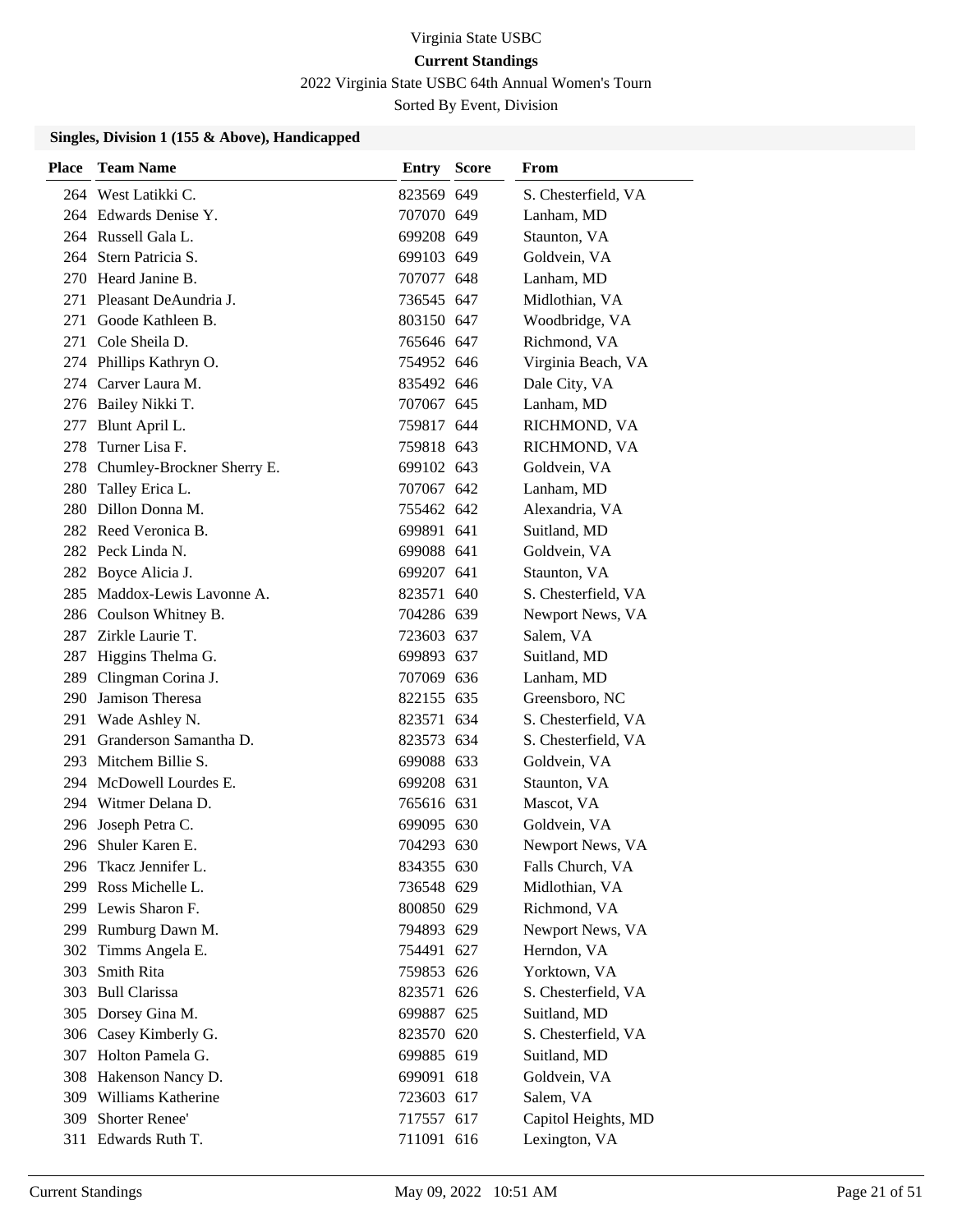2022 Virginia State USBC 64th Annual Women's Tourn Sorted By Event, Division

**Singles, Division 1 (155 & Above), Handicapped**

| <b>Place</b> | <b>Team Name</b>          | <b>Entry Score</b> | From                |
|--------------|---------------------------|--------------------|---------------------|
|              | 311 Harbison Crystal R.   | 803150 616         | Woodbridge, VA      |
| 313          | Taylor Candice S.         | 699885 615         | Suitland, MD        |
| 313          | Hatfield Tammy L.         | 699092 615         | Goldvein, VA        |
|              | 315 Jeffries Cathy L.     | 699103 611         | Goldvein, VA        |
|              | 316 Musgrove Tondalaya A. | 704287 609         | Newport News, VA    |
|              | 316 Brown Jennifer M.     | 794665 609         | Virginia Beach, VA  |
| 318          | Brooks Deborah A.         | 699096 608         | Goldvein, VA        |
| 319          | Adams Amie E.             | 704286 607         | Newport News, VA    |
| 320          | Lau-Snow Stacy R.         | 768881 606         | Chantilly, VA       |
| 321          | Gorham Lottie C.          | 699093 600         | Goldvein, VA        |
| 322          | Purevjav Baigalmaa        | 699209 598         | Staunton, VA        |
| 323          | Matson Julia M.           | 704287 597         | Newport News, VA    |
|              | 324 Curtis Janice E.      | 763589 589         | Inwood, WV          |
| 325          | Brown Bobbie J.           | 704288 588         | Newport News, VA    |
| 326          | Shelor Robyn A.           | 763589 586         | Inwood, WV          |
| 327          | Hal Adrienne B.           | 736548 583         | Midlothian, VA      |
| 328          | <b>Stroud Laverne</b>     | 733080 581         | Hopewell, VA        |
| 329          | McNeil Sharon G.          | 842254 578         | Fort Washington, MD |
| 330          | Ennis Melinda A.          | 754491 577         | Herndon, VA         |
| 331          | Beavers Kelly L.          | 834355 573         | Falls Church, VA    |
| 332          | Tweedy Cheryl L.          | 796501 564         | Lynchburg, VA       |
| 333          | Cobbs Robin O.            | 822155 554         | Greensboro, NC      |
| 334          | Newlon Rhonda M.          | 707067 543         | Lanham, MD          |
| 335          | Glenn Latoya C.           | 759228 539         | Stafford, VA        |
| 336          | Middleton Shaunita L.     | 707067 501         | Lanham, MD          |
| 337          | Newkirk Willie A.         | 795303 481         | Ft Washington, MD   |
| 338          | Jones Eldeana M.          | 740807 435         | Chesapeake, VA      |
|              | 339 Gillespie Andrea D.   | 699891 427         | Suitland, MD        |

| <b>Place</b> | <b>Team Name</b>     | <b>Entry Score</b> | From                 |
|--------------|----------------------|--------------------|----------------------|
|              | 1 Petty Tracy        | 699100 843         | Goldvein, VA         |
| 2            | Ramey Ashley L.      | 699884 827         | Suitland, MD         |
| 3            | Barbie Karoline M.   | 734291 823         | Ashland, VA          |
|              | Harrison Lorraine B. | 699894 813         | Suitland, MD         |
| 5.           | Carter Brenda        | 736546 808         | Midlothian, VA       |
| 6            | Coffey Danielle L.   | 747384 806         | Waynesboro, VA       |
| 6            | Midkiff Crystal M.   | 818073 806         | Covington, VA        |
| 6            | Leeper Shana R.      | 733081 806         | Hopewell, VA         |
| 9            | Small Sheila L.      | 842255 804         | Fort Washington, MD  |
| 10           | Caine Wilda          | 699887 803         | Suitland, MD         |
|              | 10 Hall Shirley P.   | 820058 803         | District Heights, MD |
|              | 12 Kifer Jannette E. | 699102 802         | Goldvein, VA         |
| 13           | Ricks-Beach Marilyn  | 699207 800         | Staunton, VA         |
|              | 14 Zirkle Carol A.   | 768860 798         | BURKE, VA            |
|              | 15 Boyd Bettsie M.   | 842235 794         | Falls Church, VA     |
|              | 16 Eden Kelly M.     | 819966 793         | Chantilly, VA        |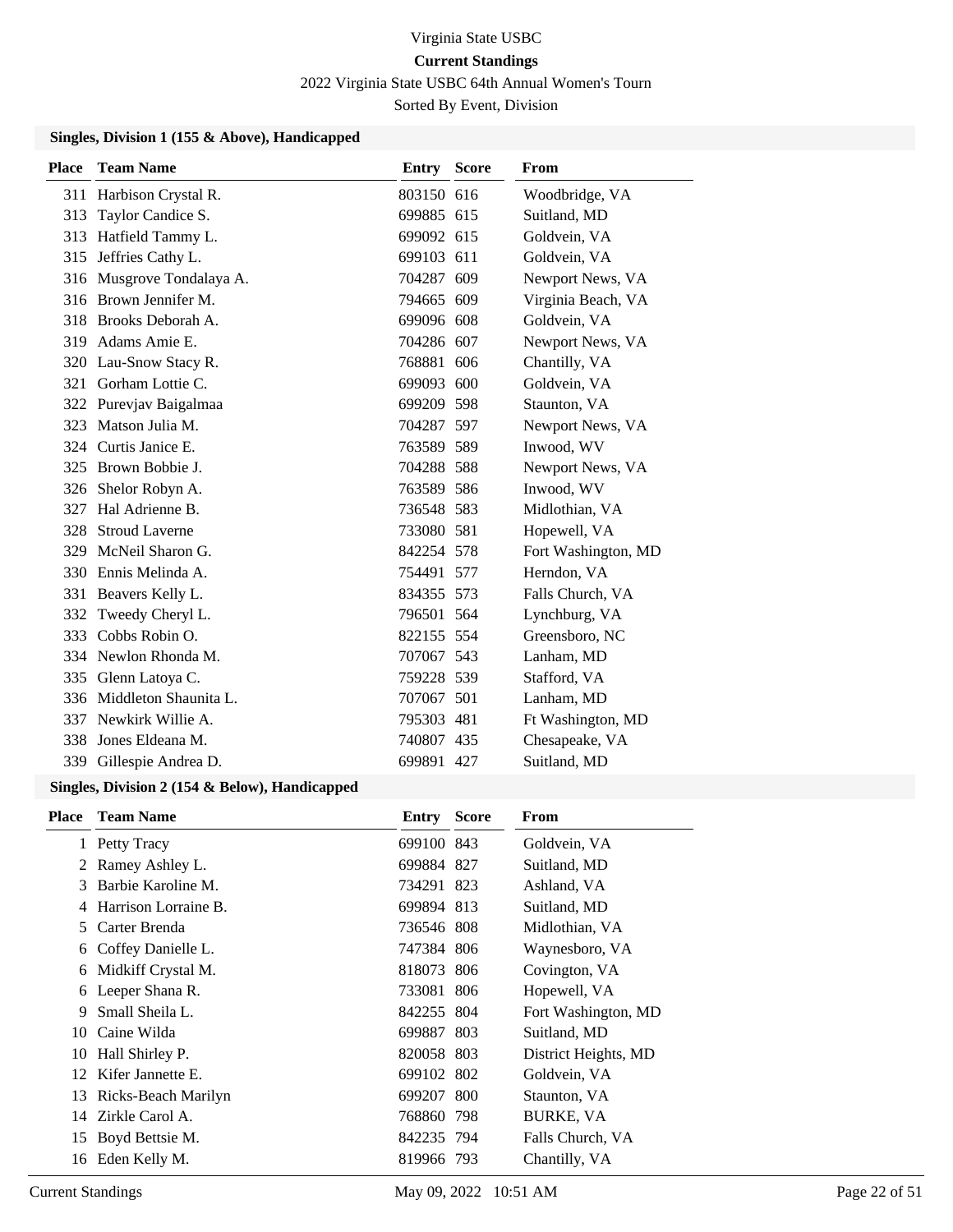2022 Virginia State USBC 64th Annual Women's Tourn Sorted By Event, Division

| <b>Place</b> | <b>Team Name</b>           | Entry      | <b>Score</b> | From                 |
|--------------|----------------------------|------------|--------------|----------------------|
| 17           | Kingsbury Michelle E.      | 734270 792 |              | Virginia Beach, VA   |
| 18           | Polley Gina E.             | 751586 787 |              | Waldorf, MD          |
| 19           | Stephan Virginia A.        | 699097 786 |              | Goldvein, VA         |
| 20           | Davis Miranda              | 750737 778 |              | Warrenton, VA        |
| 21           | Herrity Stephanie          | 842257 775 |              | Centreville, VA      |
| 22           | Parran Jacquline           | 842245 774 |              | Capitol Heights, MD  |
| 23           | Eshleman Edith             | 768860 771 |              | <b>BURKE, VA</b>     |
|              | 24 Hansen Shelly M.        | 699092 768 |              | Goldvein, VA         |
| 24           | Tune Armentine             | 736547 768 |              | Midlothian, VA       |
| 26           | Friend Sandra L.           | 699090 763 |              | Goldvein, VA         |
| 27           | Chiles Sarah E.            | 798451     | 762          | Burboursville, VA    |
| 27           | Fuller Sherry L.           | 823648 762 |              | Richmond, VA         |
| 27           | Daniel Doreen G.           | 734291 762 |              | Ashland, VA          |
|              | 30 Disbrow Catherine M.    | 823648 761 |              | Richmond, VA         |
| 30           | Doyal Henrietta A.         | 704290 761 |              | Newport News, VA     |
| 30           | McElvy Donna T.            | 750737 761 |              | Warrenton, VA        |
| 33           | Copper Zinabeth            | 842235 760 |              | Falls Church, VA     |
|              | 34 Palaszczuk Rita E.      | 759091 757 |              | Chantilly, VA        |
|              | 34 Donnian Carol J.        | 751586 757 |              | Waldorf, MD          |
|              | 36 Will Virginia K         | 711091 755 |              | Lexington, VA        |
| 37           | Roach Verna M.             | 720095 754 |              | Petersburg, VA       |
| 38           | Colding Tina L.            | 699892 753 |              | Suitland, MD         |
| 39           | Carter Melvina             | 707068 752 |              | Lanham, MD           |
| 39.          | Latimore Patricia M.       | 699884 752 |              | Suitland, MD         |
| 41           | Antignano Kristen E.       | 704288 751 |              | Newport News, VA     |
| 41           | Harris Janelle S.          | 818009 751 |              | Mechanicsville, VA   |
| 41           | Owen Susan I.              | 699204 751 |              | Staunton, VA         |
|              | 44 Summers Sheila A.       | 742225 750 |              | Leesburg, VA         |
| 45           | Pearson Sharon F.          | 742223 749 |              | Leesburg, VA         |
| 45           | Yannitello Pamela K.       | 719230 749 |              | Newport News, VA     |
| 45           | Crouse Jennifer A.         | 841492 749 |              | Mt. Crawford, VA     |
|              | 48 Munson Teresa J.        | 704289 747 |              | Newport News, VA     |
| 49           | Jones Joan S.              | 742166 746 |              | Salem, VA            |
|              | 50 Burruss Ernestine V.    | 842246 745 |              | Laurel, MD           |
|              | 51 Ellis-Williams Alice E. | 842255 744 |              | Fort Washington, MD  |
|              | 51 Anderson Veronica W.    | 842256 744 |              | Monroe, VA           |
| 53           | Burr Maureen A.            | 759091 743 |              | Chantilly, VA        |
|              | 54 Randall Teresa          | 835539 742 |              | Dayton, VA           |
| 55           | Rhones Carletha O.         | 842253 741 |              | Washington, DC       |
| 56           | Staten Lillian M.          | 820058 740 |              | District Heights, MD |
| 56           | Hamlett Mya                | 699207 740 |              | Staunton, VA         |
| 56           | Ramey Virginia M.          | 742116 740 |              | Christiansburg, VA   |
|              | 56 Graves Sandra A.        | 699200 740 |              | Staunton, VA         |
| 60           | McCormick Frankie K.       | 747559 739 |              | Pulaski, VA          |
| 60           | Daniel Rebecca P.          | 699098 739 |              | Goldvein, VA         |
|              | 60 Cunningham Sandra L.    | 742196 739 |              | Newport News, VA     |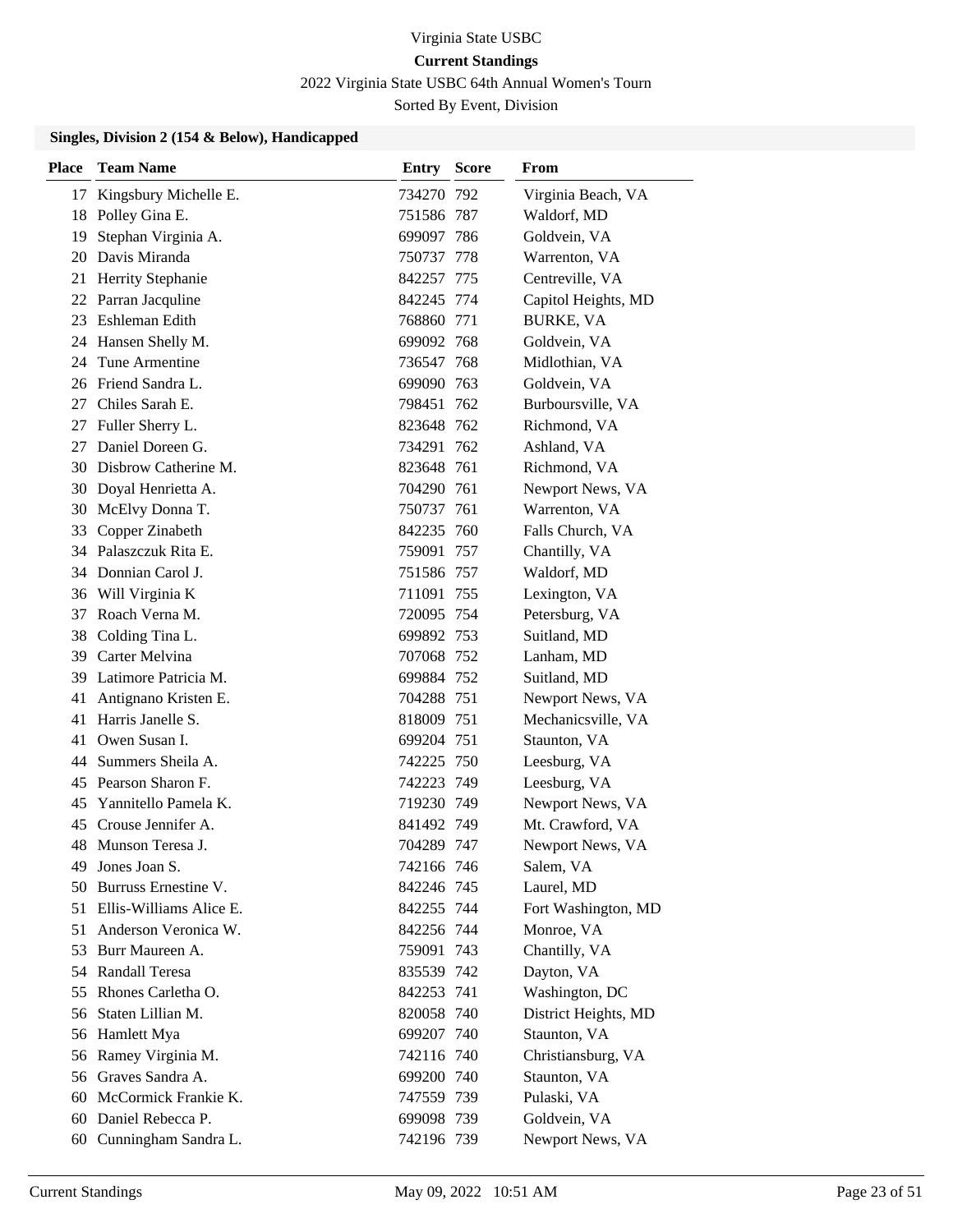2022 Virginia State USBC 64th Annual Women's Tourn

Sorted By Event, Division

| <b>Place</b> | <b>Team Name</b>           | Entry      | <b>Score</b> | From                |
|--------------|----------------------------|------------|--------------|---------------------|
| 63           | Mathews Phyllis A.         | 699101 737 |              | Goldvein, VA        |
| 64           | Bayes Vanessa A.           | 842256 736 |              | Monroe, VA          |
|              | 64 Jenifer Judy A.         | 728837 736 |              | Waldorf, MD         |
| 64           | Taylor Barbara J.          | 759845 736 |              | Lanham, MD          |
| 67           | Bowden Kristina M.         | 704291 735 |              | Newport News, VA    |
| 68           | Simmons Stephanie V.       | 707079 733 |              | Lanham, MD          |
| 69           | Taylor Doris S.            | 719619 732 |              | Mechanicsville, VA  |
| 69           | Bartholic Bonnie L.        | 742224 732 |              | Leesburg, VA        |
| 69           | Parham Diane H.            | 733080 732 |              | Hopewell, VA        |
| 72           | Taylor-Jones Sandra E.     | 699894 731 |              | Suitland, MD        |
| 72           | Williams Maythis A.        | 699886 731 |              | Suitland, MD        |
| 74           | Smith Gail W.              | 823572 730 |              | S. Chesterfield, VA |
| 74           | Schiavone Lillian A.       | 759819 730 |              | RICHMOND, VA        |
|              | 76 Rhoads Michelle L.      | 842247 729 |              | Warrenton, VA       |
|              | 76 Wheeler Shandon N.      | 699203 729 |              | Staunton, VA        |
| 78           | Litland Jessica            | 704291 728 |              | Newport News, VA    |
| 78           | Jones Cindy K.             | 736549 728 |              | Midlothian, VA      |
| 78           | Jaeger Shirley A.          | 747395 728 |              | Henrico, VA         |
|              | 81 Brown Eileen B.         | 742222 727 |              | Leesburg, VA        |
| 81           | Collier Catie M.           | 751584 727 |              | Waldorf, MD         |
| 81           | <b>Washington Debbie</b>   | 707078 727 |              | Lanham, MD          |
| 81           | Snyder Marie A.            | 835492 727 |              | Dale City, VA       |
| 81           | McDaniel Theresa L.        | 740807 727 |              | Chesapeake, VA      |
| 86           | Johnson Barbara L.         | 769378 726 |              | Hampton, VA         |
| 86           | Smith Judy L.              | 792456 726 |              | Purcellville, VA    |
| 86           | Givler Barbara A.          | 742173 726 |              | Roanoke, VA         |
|              | 89 Allen Vernetta L.       | 707068 725 |              | Lanham, MD          |
| 89           | Garrett-Acors Mersheila C. | 699890 725 |              | Suitland, MD        |
| 89           | Giles Cindy A.             | 699100 725 |              | Goldvein, VA        |
| 89           | Martin Bobbie J.           | 765616 725 |              | Mascot, VA          |
| 93.          | Butler Margaret R.         | 800850 724 |              | Richmond, VA        |
| 93           | Fitzgerald Mary L.         | 765653     | 724          | Clover, VA          |
|              | 93 Starks Beverly C.       | 842246 724 |              | Laurel, MD          |
|              | 96 Bland Laurie J.         | 842251 723 |              | Mineral, VA         |
|              | 97 Hooker Evelyn           | 842255 722 |              | Fort Washington, MD |
| 97           | Briscoe Patricia B.        | 699893 722 |              | Suitland, MD        |
| 99.          | Newton Sheri C.            | 742116 721 |              | Christiansburg, VA  |
| 99           | Parker Robin E.            | 837021 721 |              | Washington, DC      |
| 101          | Williams Darlene S.        | 842251 719 |              | Mineral, VA         |
|              | 102 Quinn Mildred A.       | 823648 717 |              | Richmond, VA        |
|              | 102 Jessie Rebecca H.      | 765616 717 |              | Mascot, VA          |
|              | 102 Hollins Michelle R.    | 699888 717 |              | Suitland, MD        |
|              | 105 Boehm Joan P.          | 747416 716 |              | Bristow, VA         |
|              | 105 Faison Veronica D.     | 751587 716 |              | Waldorf, MD         |
|              | 105 Goff Donna             | 818073 716 |              | Covington, VA       |
|              | 108 Habron Jacqueline L.   | 842249 715 |              | Mineral, VA         |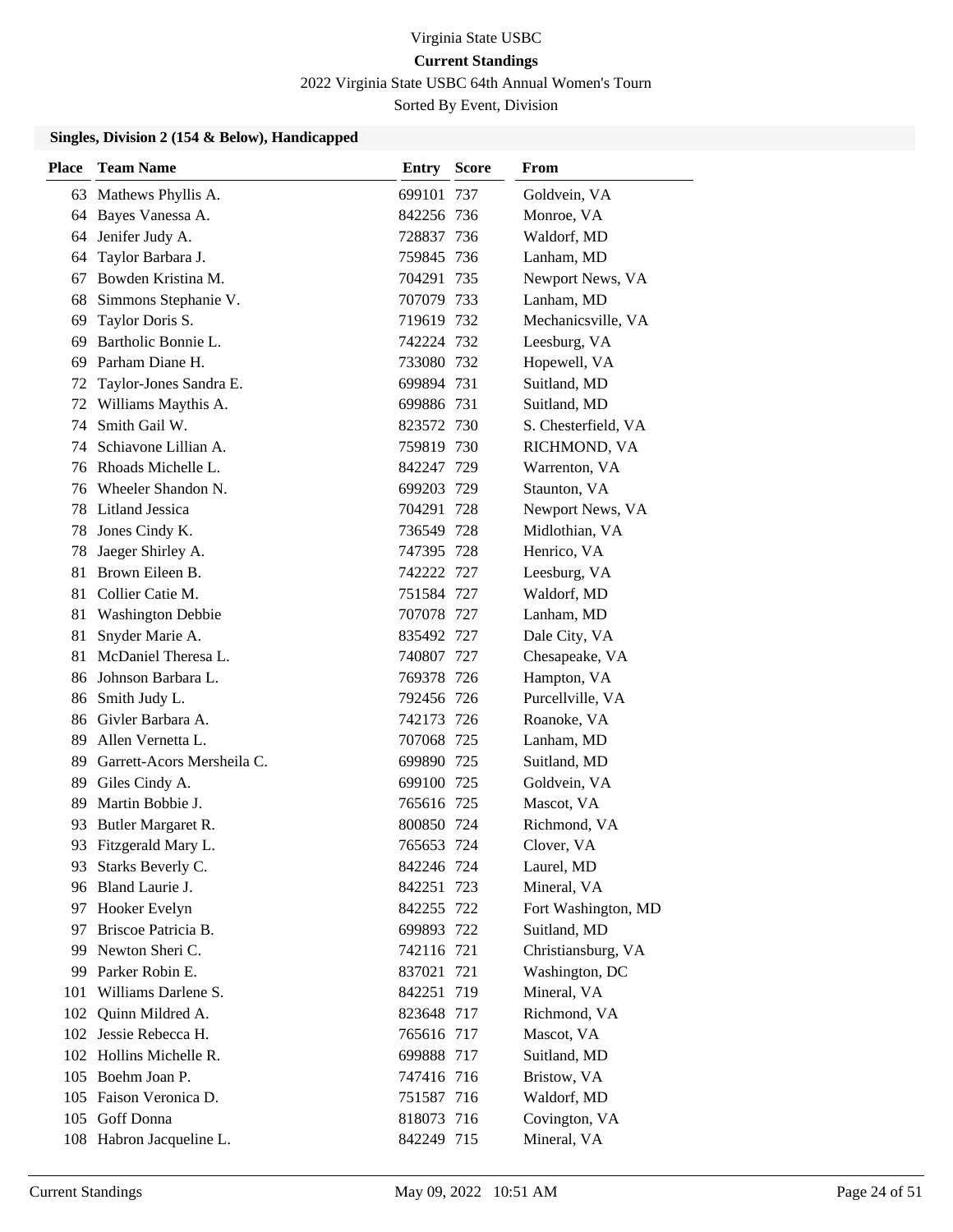2022 Virginia State USBC 64th Annual Women's Tourn

Sorted By Event, Division

| <b>Place</b> | <b>Team Name</b>                 | <b>Entry Score</b> |     | From                |
|--------------|----------------------------------|--------------------|-----|---------------------|
|              | 108 Morris Christine N.          | 699092 715         |     | Goldvein, VA        |
|              | 108 Erickson Catherine           | 765733 715         |     | Woodbridge, VA      |
|              | 108 Ginaven Nancy                | 699200 715         |     | Staunton, VA        |
|              | 112 Green Yoketa I.              | 699884 714         |     | Suitland, MD        |
|              | 112 Morrison Deanna N.           | 733079 714         |     | Hopewell, VA        |
|              | 112 Kitler Linda A.              | 819966 714         |     | Chantilly, VA       |
|              | 112 Sale Jennifer L.             | 818009 714         |     | Mechanicsville, VA  |
|              | 116 Jackson Deborah              | 749772 713         |     | Oxon Hill, MD       |
|              | 117 Williams-Hampton Phyllis A.  | 742159 712         |     | Fort Washington, MD |
|              | 117 Shelton Anna L.              | 747404 712         |     | Roanoke, VA         |
|              | 117 Bulow Dianne M.              | 699097 712         |     | Goldvein, VA        |
|              | 120 Stone Wandra E.              | 699888 711         |     | Suitland, MD        |
|              | 120 Cooke Rebecca L.             | 795336 711         |     | Catharpin, VA       |
|              | 120 Golson Lorraine A.           | 717556 711         |     | Capitol Heights, MD |
|              | 120 Brown Dawn R.                | 800880 711         |     | Lyndhurst, VA       |
|              | 120 Dowling Sheilane P.          | 794893 711         |     | Newport News, VA    |
|              | 125 Sampiller Iva H.             | 842250 710         |     | Mineral, VA         |
|              | 125 Nelson Shirley A.            | 699894 710         |     | Suitland, MD        |
|              | 125 McElvy Jillian               | 750737 710         |     | Warrenton, VA       |
|              | 125 Dyson Lorraine L.            | 728839 710         |     | Waldorf, MD         |
|              | 129 Due Christy                  | 742221 709         |     | Leesburg, VA        |
|              | 129 Armentrout Gwen E.           | 841492 709         |     | Mt. Crawford, VA    |
|              | 129 Miller Alicia D.             | 768860 709         |     | BURKE, VA           |
|              | 129 Hill Portia M.               | 825645 709         |     | SALEM, VA           |
|              | 129 Walls Deborah C.             | 837020 709         |     | Washington, DC      |
|              | 134 Alexandropoulos Chris        | 715467 708         |     | Richmond, VA        |
|              | 134 Hunter Renee L.              | 842245 708         |     | Capitol Heights, MD |
|              | 134 Nelson Lori M.               | 699205 708         |     | Staunton, VA        |
|              | 134 Reniere Patricia R.          | 842257 708         |     | Centreville, VA     |
|              | 134 Filice Marjorie              | 742221 708         |     | Leesburg, VA        |
|              | 134 Grajczyk Bobbi J.            | 751584 708         |     | Waldorf, MD         |
|              | 134 Gilabert Regina Y.           | 742173             | 708 | Roanoke, VA         |
|              | 134 Hicks Lillian L.             | 736549 708         |     | Midlothian, VA      |
|              | 134 McOsker Vanessa              | 699100 708         |     | Goldvein, VA        |
|              | 134 Scartz Rita A.               | 699095 708         |     | Goldvein, VA        |
|              | 144 Parker-Cunningham Wilhemenia | 736549 707         |     | Midlothian, VA      |
|              | 144 Lee Pauline D.               | 707078 707         |     | Lanham, MD          |
|              | 144 Keys Sandra A.               | 707074 707         |     | Lanham, MD          |
|              | 144 Baxter Joann                 | 751585 707         |     | Waldorf, MD         |
|              | 144 McMickle Valerie A.          | 715467 707         |     | Richmond, VA        |
|              | 149 Disbrow Tammy L.             | 823648 706         |     | Richmond, VA        |
|              | 149 Schmidt Vicky L.             | 719230 706         |     | Newport News, VA    |
|              | 149 Speight Lynn M.              | 750735 706         |     | Warrenton, VA       |
|              | 152 Robinson Gwen J.             | 736549 705         |     | Midlothian, VA      |
|              | 152 Milstead Veronica E.         | 728838 705         |     | Waldorf, MD         |
|              | 152 Smith Donna M.               | 699095 705         |     | Goldvein, VA        |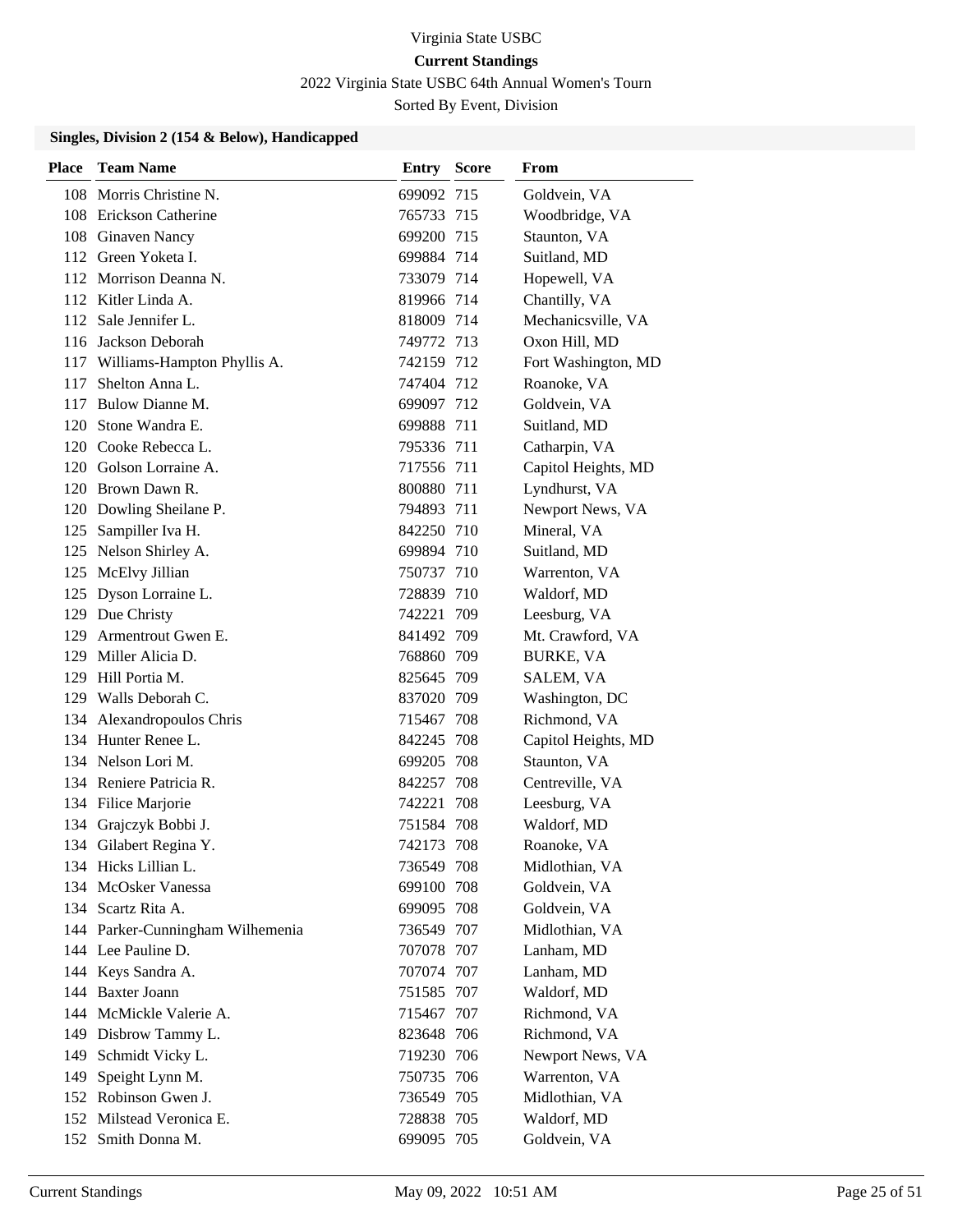2022 Virginia State USBC 64th Annual Women's Tourn

Sorted By Event, Division

| <b>Place</b> | <b>Team Name</b>           | Entry      | <b>Score</b> | From                |
|--------------|----------------------------|------------|--------------|---------------------|
|              | 152 Harrje Stacia A.       | 699204 705 |              | Staunton, VA        |
|              | 156 Kebere Toeke'Shea A.   | 742159 704 |              | Fort Washington, MD |
|              | 156 Barnette Keshia M.     | 759819 704 |              | RICHMOND, VA        |
|              | 156 Brown Stephanie C.     | 765653 704 |              | Clover, VA          |
|              | 156 Poole Carolyn S.       | 736546 704 |              | Midlothian, VA      |
|              | 156 Ulaankhuu Munkhtsetseg | 699209 704 |              | Staunton, VA        |
|              | 156 Hameed Letecia D.      | 699208 704 |              | Staunton, VA        |
|              | 156 Davis Sharon K.        | 704291 704 |              | Newport News, VA    |
|              | 156 May Betty M.           | 742222 704 |              | Leesburg, VA        |
|              | 164 Robertson Sarah R.     | 795303 703 |              | Ft Washington, MD   |
|              | 165 Maclin Doris G.        | 719618 702 |              | Mechanicsville, VA  |
|              | 166 Wells Theda V.         | 823659 701 |              | Smithfield, VA      |
|              | 166 Coleman Alice M.       | 733081 701 |              | Hopewell, VA        |
|              | 166 Jones Laura A.         | 766928 701 |              | Manassas, VA        |
|              | 166 Garrett Betty Jo       | 711091 701 |              | Lexington, VA       |
|              | 170 Gonzales Elizabeth D.  | 742223 700 |              | Leesburg, VA        |
|              | 170 Rockey Kimberly D.     | 699202 700 |              | Staunton, VA        |
|              | 170 Lawhorne Belva M.      | 699201 700 |              | Staunton, VA        |
|              | 170 Gray Tina M.           | 699202 700 |              | Staunton, VA        |
|              | 170 Erdenebileg Sarangoo   | 699209 700 |              | Staunton, VA        |
|              | 170 Hudson Lucretia J.     | 699089 700 |              | Goldvein, VA        |
|              | 170 Kinnear Renee A.       | 768564 700 |              | Midland, VA         |
|              | 170 McKenzie Kathy B.      | 728842 700 |              | Waldorf, MD         |
|              | 170 Watson Josie F.        | 699093 700 |              | Goldvein, VA        |
| 179          | Wingo Marion P.            | 823659 699 |              | Smithfield, VA      |
| 179          | Saunders Christine D.      | 769378 699 |              | Hampton, VA         |
| 179          | Selander Patricia A.       | 699203 699 |              | Staunton, VA        |
| 179          | Moore Debra                | 699206 699 |              | Staunton, VA        |
| 183          | Ross Beverly W.            | 699894 698 |              | Suitland, MD        |
| 183          | Carter Beth W.             | 742166 698 |              | Salem, VA           |
|              | 183 Benson Hinke           | 800866 698 |              | Manassas, VA        |
| 183          | Frederick Pamela E.        | 719619 698 |              | Mechanicsville, VA  |
|              | 187 Bourne Donna G.        | 765646 697 |              | Richmond, VA        |
|              | 187 Johnson Corlitta R.    | 742159 697 |              | Fort Washington, MD |
|              | 187 Young Valerie A.       | 728841 697 |              | Waldorf, MD         |
|              | 190 Sorensen Eva L.        | 835492 696 |              | Dale City, VA       |
|              | 190 Kapustka Lesa A.       | 751585 696 |              | Waldorf, MD         |
|              | 192 Hunt Annie L.          | 749772 695 |              | Oxon Hill, MD       |
|              | 192 Crisman Brenda M.      | 763588 695 |              | Inwood, WV          |
|              | 194 STEELE HELEN H.        | 795292 694 |              | Raven, VA           |
|              | 194 Houston Alenda M.      | 728842 694 |              | Waldorf, MD         |
|              | 196 Tran Trang T.          | 842256 693 |              | Monroe, VA          |
|              | 196 Counts Ann A.          | 835539 693 |              | Dayton, VA          |
|              | 196 Heyer Laura A.         | 742222 693 |              | Leesburg, VA        |
|              | 196 Werner Hilde J.        | 699200 693 |              | Staunton, VA        |
|              | 196 Buchanan Elizabeth W.  | 699096 693 |              | Goldvein, VA        |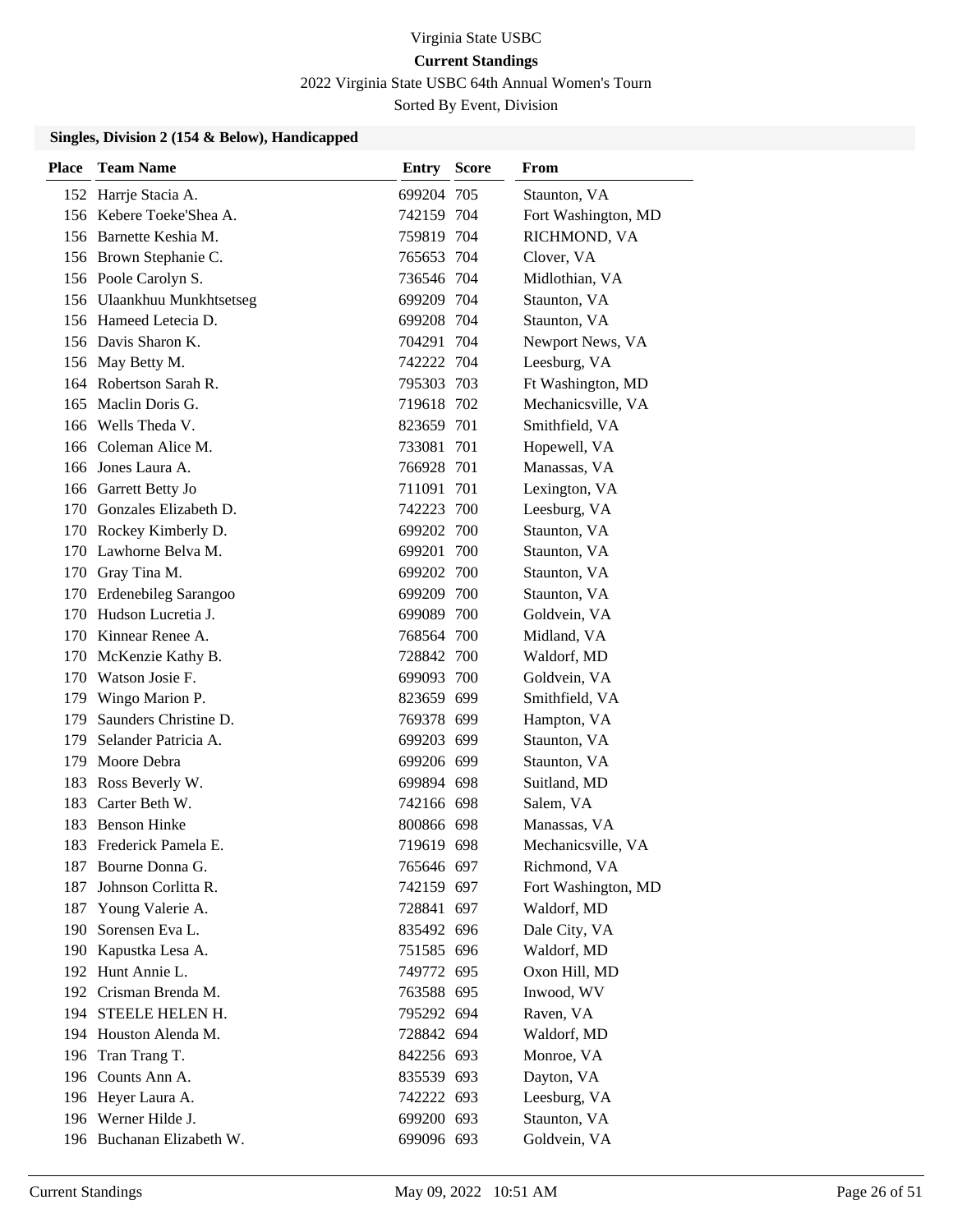2022 Virginia State USBC 64th Annual Women's Tourn

Sorted By Event, Division

| <b>Place</b> | <b>Team Name</b>              | <b>Entry Score</b> | From               |
|--------------|-------------------------------|--------------------|--------------------|
|              | 201 Huszar Kimberly S.        | 699094 692         | Goldvein, VA       |
|              | 201 Burrows Kelly T.          | 742221 692         | Leesburg, VA       |
|              | 201 Miller Kittibel           | 699205 692         | Staunton, VA       |
|              | 201 Lawson Otima L.           | 707073 692         | Lanham, MD         |
|              | 201 Graves Susan M.           | 817372 692         | Leesburg, VA       |
|              | 206 Hansborough Alvertenia A. | 837020 691         | Washington, DC     |
|              | 206 Garrett Nancy N.          | 715467 691         | Richmond, VA       |
|              | 206 Rorrer Dale Marie         | 747559 691         | Pulaski, VA        |
|              | 206 Huey Simone R.            | 704289 691         | Newport News, VA   |
|              | 206 Grasz Holly J.            | 704288 691         | Newport News, VA   |
|              | 211 Krack Judy L.             | 742180 690         | Roanoke, VA        |
|              | 211 Ylingling Lindsey H.      | 841492 690         | Mt. Crawford, VA   |
|              | 213 Lafon Annie R.            | 754952 689         | Virginia Beach, VA |
|              | 213 Tate-Moore Amelia J.      | 751586 689         | Waldorf, MD        |
|              | 213 Barlow Bennie M.          | 699203 689         | Staunton, VA       |
|              | 213 Kearney Dena R.           | 707072 689         | Lanham, MD         |
|              | 217 Lucas Terry M.            | 699098 688         | Goldvein, VA       |
|              | 217 Schlosser Linda D.        | 699098 688         | Goldvein, VA       |
|              | 217 DeWoody Shirley J.        | 789069 688         | Chesapeake, VA     |
|              | 217 Richerson Sheila S.       | 719618 688         | Mechanicsville, VA |
|              | 217 Procise Gweneth T.        | 823659 688         | Smithfield, VA     |
|              | 222 Tsengas Kelly             | 715467 687         | Richmond, VA       |
|              | 222 Inskeep Debra J.          | 842247 687         | Warrenton, VA      |
|              | 222 Moore Regina M.           | 699202 687         | Staunton, VA       |
|              | 222 Kanode Doris D.           | 742166 687         | Salem, VA          |
|              | 226 Nergui Ariuntuya          | 699209 686         | Staunton, VA       |
| 226          | Taylor Diane W.               | 699201 686         | Staunton, VA       |
|              | 226 Molnar Pamela J.          | 699101 686         | Goldvein, VA       |
|              | 226 Funderburk Linda A.       | 759845 686         | Lanham, MD         |
|              | 230 Paulovich Virginia B.     | 789069 685         | Chesapeake, VA     |
|              | 230 Ryan Sandy J.             | 792456 685         | Purcellville, VA   |
|              | 230 Warren Cecelia            | 707074 685         | Lanham, MD         |
|              | 230 Hassell A Jane            | 707077 685         | Lanham, MD         |
|              | 234 Ullman Carrie A.          | 699089 684         | Goldvein, VA       |
|              | 234 Morton Deborah K.         | 734270 684         | Virginia Beach, VA |
|              | 234 Goode Denita D.           | 803150 684         | Woodbridge, VA     |
| 237          | Baylor Gina H.                | 842248 683         | Dumfries, VA       |
| 237          | Johnson Terrey E.             | 728840 683         | Waldorf, MD        |
|              | 239 Felker Adelaida A.        | 699208 682         | Staunton, VA       |
|              | 239 Ring(L) Rebecca           | 742224 682         | Leesburg, VA       |
| 239          | Tabor Brenda                  | 704292 682         | Newport News, VA   |
| 239          | Campbell Sherry T.            | 796501 682         | Lynchburg, VA      |
|              | 239 Layton Betty              | 818073 682         | Covington, VA      |
|              | 239 Bowerman Rachel           | 768860 682         | <b>BURKE, VA</b>   |
|              | 245 Pittinger Adrienne        | 794893 681         | Newport News, VA   |
|              | 245 Ratliff Kanoa A.          | 768564 681         | Midland, VA        |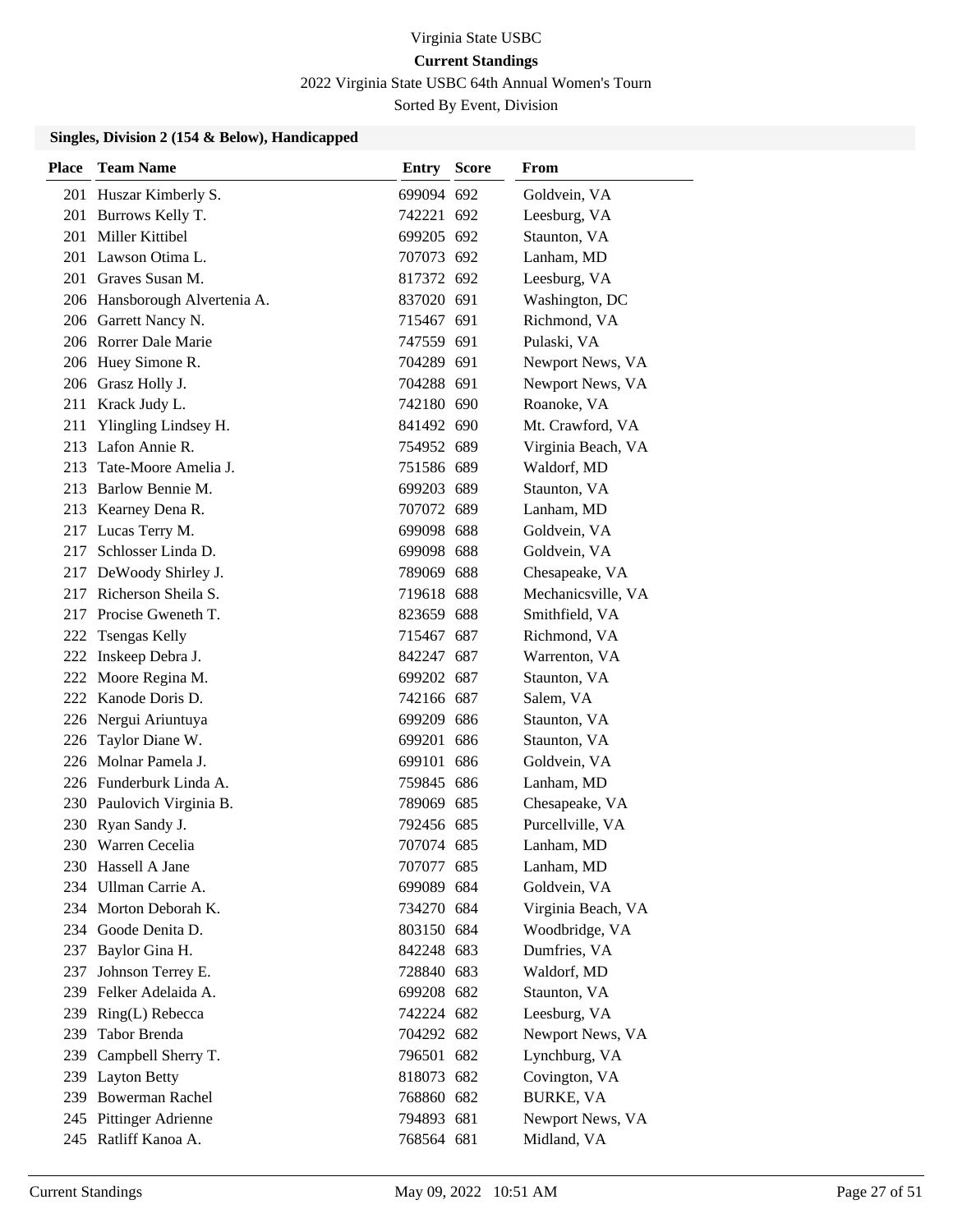2022 Virginia State USBC 64th Annual Women's Tourn

Sorted By Event, Division

| Place | <b>Team Name</b>          | Entry      | <b>Score</b> | From                |
|-------|---------------------------|------------|--------------|---------------------|
| 245   | Taylor Racquel Y.         | 759820 681 |              | RICHMOND, VA        |
|       | 245 Hayslett Dorothy B.   | 818094 681 |              | Covington, VA       |
|       | 245 Williams Renee B.     | 704292 681 |              | Newport News, VA    |
|       | 245 Gray Lita F.          | 699890 681 |              | Suitland, MD        |
| 251   | Sykes Lynn M.             | 742196 680 |              | Newport News, VA    |
|       | 251 Thomas Robbie K.      | 765623 680 |              | Clifton Forge, VA   |
|       | 251 Bigbie Diane L.       | 765616 680 |              | Mascot, VA          |
|       | 254 Branson Carol M.      | 704292 679 |              | Newport News, VA    |
|       | 254 Simms Janice M.       | 795304 679 |              | Ft Washington, MD   |
|       | 254 Corbin Anna M.        | 835539 679 |              | Dayton, VA          |
|       | 254 Moore Christine E.    | 699206 679 |              | Staunton, VA        |
|       | 254 Stump Ruth            | 742166 679 |              | Salem, VA           |
|       | 254 Walker Teresa J.      | 747404 679 |              | Roanoke, VA         |
|       | 254 Hester Mary C.        | 699094 679 |              | Goldvein, VA        |
|       | 261 Sutton-Deans Verla J. | 842255 678 |              | Fort Washington, MD |
|       | 261 Midgett Glennis       | 733079 678 |              | Hopewell, VA        |
| 263   | Bayliss Margaret A.       | 763588 677 |              | Inwood, WV          |
|       | 263 Hazel Cristita C.     | 842250 677 |              | Mineral, VA         |
|       | 263 Fortier Annette S.    | 817372 677 |              | Leesburg, VA        |
|       | 266 Norton Sandra M.      | 795303 676 |              | Ft Washington, MD   |
|       | 266 Mann Phyllis M.       | 800850 676 |              | Richmond, VA        |
|       | 266 Horton Connie         | 795292 676 |              | Raven, VA           |
|       | 266 Gravely Therese L.    | 759853 676 |              | Yorktown, VA        |
| 270   | Overby Deborah D.         | 736544 675 |              | Midlothian, VA      |
| 271   | Granger Susie J.          | 747416 674 |              | Bristow, VA         |
| 271   | Whitney D Leann           | 742225 674 |              | Leesburg, VA        |
|       | 271 Lemaster Mary E.      | 742225 674 |              | Leesburg, VA        |
|       | 271 Padilla Madonna       | 750735 674 |              | Warrenton, VA       |
|       | 271 Bailey Jacqueline H.  | 749772 674 |              | Oxon Hill, MD       |
|       | 271 Knost Cheryl L.       | 742116 674 |              | Christiansburg, VA  |
| 277   | Whitelock Joyce H.        | 842257 673 |              | Centreville, VA     |
| 277   | Ford Lisa M.              | 728837 673 |              | Waldorf, MD         |
| 277   | Thomas Patricia A.        | 818009 673 |              | Mechanicsville, VA  |
|       | 277 Foxworth Rose C.      | 734291 673 |              | Ashland, VA         |
|       | 277 Williams Samantha E.  | 842250 673 |              | Mineral, VA         |
| 277   | Gooden Laura A.           | 750733 673 |              | Warrenton, VA       |
| 277   | Brown Sharon A.           | 728840 673 |              | Waldorf, MD         |
|       | 284 Brock Sydney G.       | 750733 672 |              | Warrenton, VA       |
|       | 284 Fincato Ronni D.      | 747395 672 |              | Henrico, VA         |
|       | 284 Crump Tasha L.        | 759820 672 |              | RICHMOND, VA        |
|       | 284 Fosmire Linda L.      | 817372 672 |              | Leesburg, VA        |
|       | 288 Weal Linda P.         | 789076 671 |              | Chesapeake, VA      |
|       | 288 Brooks-Best Dana M.   | 717557 671 |              | Capitol Heights, MD |
|       | 288 Conner Julia A.       | 704287 671 |              | Newport News, VA    |
|       | 288 Brookman Barbara A.   | 699088 671 |              | Goldvein, VA        |
|       | 292 Delk-Glenn Darlene    | 704290 670 |              | Newport News, VA    |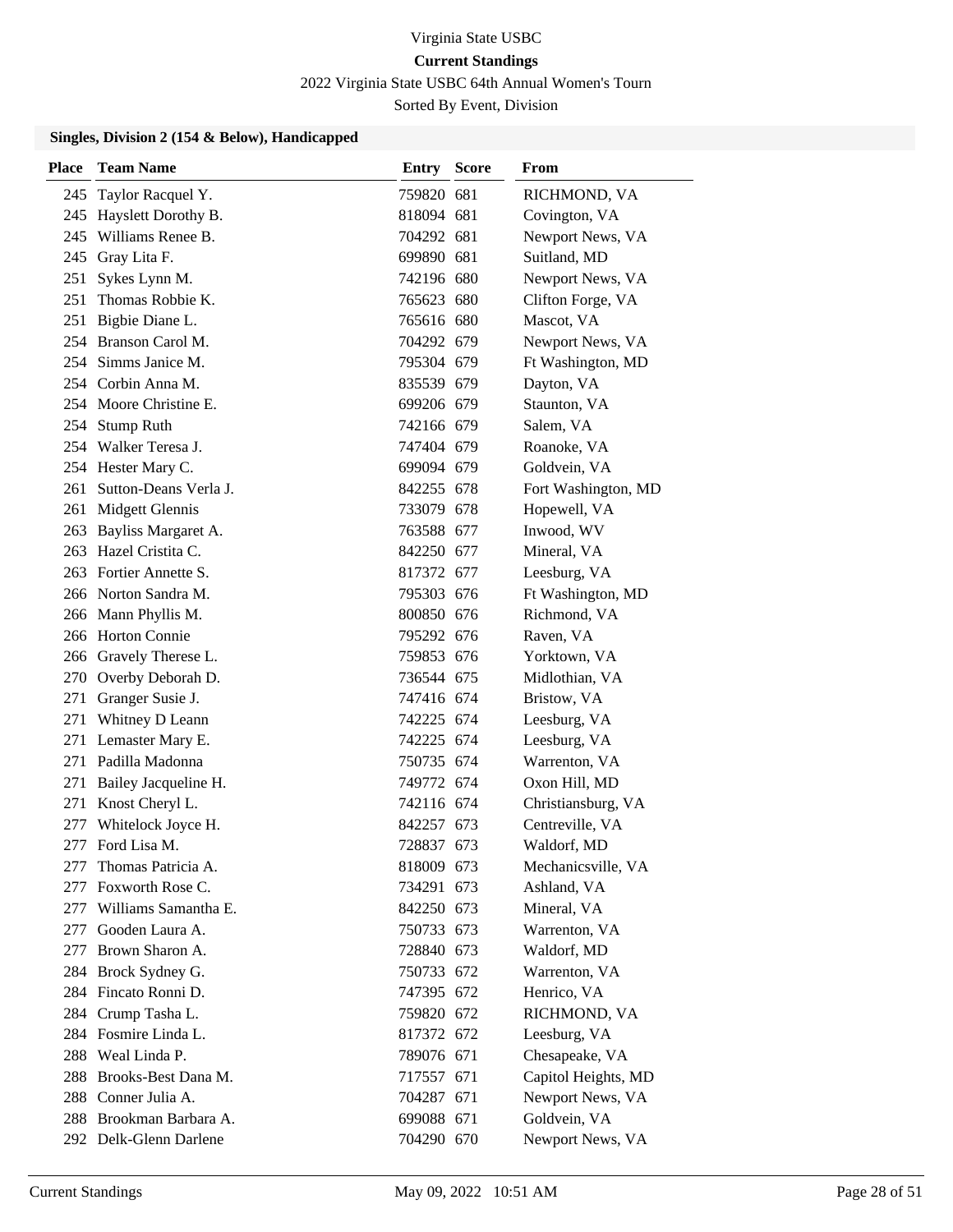2022 Virginia State USBC 64th Annual Women's Tourn

Sorted By Event, Division

| Place | <b>Team Name</b>              | <b>Entry Score</b> | From                 |
|-------|-------------------------------|--------------------|----------------------|
|       | 293 Gilliam Vivian M.         | 837021 669         | Washington, DC       |
|       | 294 Poore Angelique P.        | 819966 668         | Chantilly, VA        |
|       | 295 Secrest Ashley N.         | 723603 667         | Salem, VA            |
|       | 295 Huber Tamera M.           | 742224 667         | Leesburg, VA         |
|       | 295 Harkins Rita W.           | 728838 667         | Waldorf, MD          |
|       | 298 Hazzard Geraldine M.      | 699200 666         | Staunton, VA         |
|       | 298 Pinkston Tuawana          | 699206 666         | Staunton, VA         |
|       | 298 McLaughlin Doris C.       | 818094 666         | Covington, VA        |
|       | 298 Crowder Brooke A.         | 818094 666         | Covington, VA        |
|       | 298 Cox Jeanette M.           | 800850 666         | Richmond, VA         |
|       | 303 Russell Soledad U.        | 842251 665         | Mineral, VA          |
|       | 303 Blackwell Sharon T.       | 699205 665         | Staunton, VA         |
|       | 303 Shaw Taysha L.            | 699893 665         | Suitland, MD         |
|       | 303 Alexander Janet R.        | 699096 665         | Goldvein, VA         |
|       | 307 Bowles Edna R.            | 747395 664         | Henrico, VA          |
|       | 307 Hickerson Wanda M.        | 742180 664         | Roanoke, VA          |
|       | 307 Brown Tammy S.            | 796501 664         | Lynchburg, VA        |
| 307   | Justus Sherry L.              | 795292 664         | Raven, VA            |
|       | 307 Fabian Enid G.            | 766928 664         | Manassas, VA         |
|       | 312 Moyer Margaret A.         | 835492 662         | Dale City, VA        |
|       | 312 Arcipowski Virginia L.    | 789076 662         | Chesapeake, VA       |
|       | 312 Proctor Jacqueline F.     | 728841 662         | Waldorf, MD          |
|       | 312 Johnson Thelma E.         | 728840 662         | Waldorf, MD          |
|       | 312 Lombardi Gae M.           | 699099 662         | Goldvein, VA         |
|       | 317 Richmond-Barden Laurie A. | 704290 661         | Newport News, VA     |
|       | 317 Booth Sherry L.           | 728842 661         | Waldorf, MD          |
|       | 317 Hicks Renee C.            | 795304 661         | Ft Washington, MD    |
|       | 317 McLean Cheryl J.          | 766928 661         | Manassas, VA         |
|       | 317 Eure-Robinson Patience    | 740807 661         | Chesapeake, VA       |
|       | 322 McElvy Debra A.           | 750737 660         | Warrenton, VA        |
|       | 323 Crawford Donna M.         | 754952 659         | Virginia Beach, VA   |
|       | 324 Fellhauer Janet J.        | 818009 658         | Mechanicsville, VA   |
|       | 324 Bender Susan A.           | 759853 658         | Yorktown, VA         |
|       | 324 Hedrick Judy              | 742173 658         | Roanoke, VA          |
|       | 324 Ford Patricia A.          | 728840 658         | Waldorf, MD          |
|       | 324 Brown Dana                | 699100 658         | Goldvein, VA         |
|       | 329 Jaco Patricia A.          | 699098 657         | Goldvein, VA         |
|       | 329 Gathers Ruth E.           | 699890 657         | Suitland, MD         |
|       | 329 Cutchins Barbara M.       | 747416 657         | Bristow, VA          |
|       | 332 Craig Rozinia E.          | 699884 656         | Suitland, MD         |
|       | 332 Hagens-Gant Lenora M.     | 728839 656         | Waldorf, MD          |
|       | 332 Hubbard Brenda M.         | 769378 656         | Hampton, VA          |
|       | 332 Butler Angela L.          | 759845 656         | Lanham, MD           |
|       | 336 Boykins Ethel D.          | 740807 655         | Chesapeake, VA       |
|       | 336 Clover Patricia O.        | 820058 655         | District Heights, MD |
|       | 338 LaPointe Geana M.         | 759853 654         | Yorktown, VA         |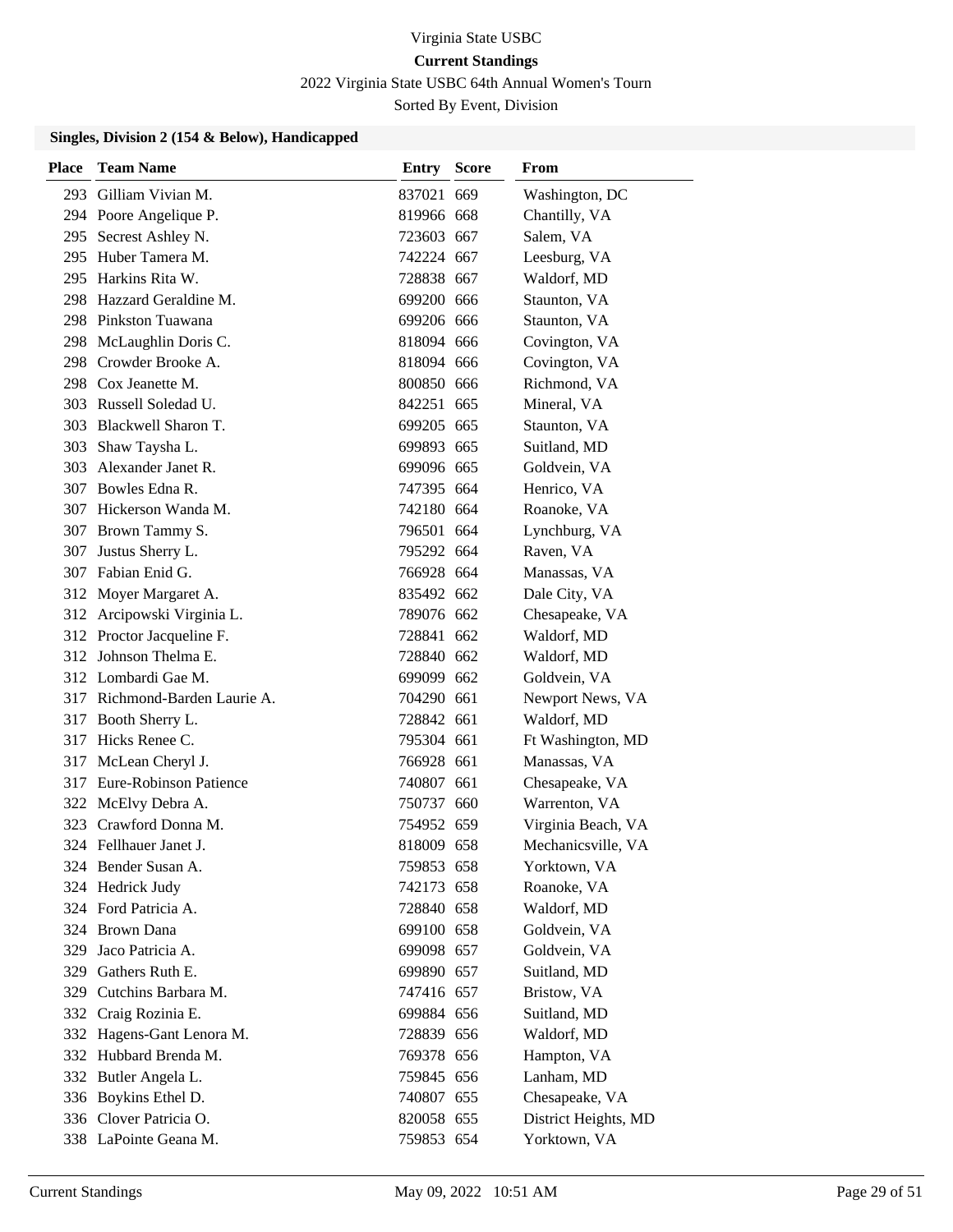2022 Virginia State USBC 64th Annual Women's Tourn

Sorted By Event, Division

| Place | <b>Team Name</b>                | Entry      | <b>Score</b> | From              |
|-------|---------------------------------|------------|--------------|-------------------|
|       | 338 Wilcox Nancy L.             | 765733 654 |              | Woodbridge, VA    |
|       | 338 Nelson Diane S.             | 742180 654 |              | Roanoke, VA       |
|       | 338 Bilby Susan L.              | 742180 654 |              | Roanoke, VA       |
|       | 342 Gresens Faith               | 742221 653 |              | Leesburg, VA      |
|       | 342 Lau Deborah A.              | 768881 653 |              | Chantilly, VA     |
|       | 344 Smithers Brenda S.          | 818073 652 |              | Covington, VA     |
|       | 344 Jones Carolyn               | 736544 652 |              | Midlothian, VA    |
|       | 346 McElroy Patricia (Trish) L. | 742223 651 |              | Leesburg, VA      |
|       | 346 Demby Nicole S.             | 750734 651 |              | Warrenton, VA     |
|       | 346 Campion Joan J.             | 699099 651 |              | Goldvein, VA      |
|       | 346 McGuinness Carol A.         | 699094 651 |              | Goldvein, VA      |
|       | 350 Bivens Margaret V.          | 728841 650 |              | Waldorf, MD       |
|       | 351 Dyson Carolyn B.            | 747395 649 |              | Henrico, VA       |
|       | 352 Woodland Violet             | 728842 648 |              | Waldorf, MD       |
|       | 352 Nelson Carol L.             | 798451 648 |              | Burboursville, VA |
|       | 354 Devaux Margaret E.          | 699094 647 |              | Goldvein, VA      |
|       | 355 Stewart Francine H.         | 704291 645 |              | Newport News, VA  |
|       | 355 Pyles-Harris Betty J.       | 837021 645 |              | Washington, DC    |
|       | 355 Highland L. Sue             | 699205 645 |              | Staunton, VA      |
|       | 358 Giltner Teresa              | 800866 644 |              | Manassas, VA      |
|       | 358 Johnson Virginia H.         | 747404 644 |              | Roanoke, VA       |
| 360   | <b>Adams</b> Doreen             | 699101 643 |              | Goldvein, VA      |
|       | 360 Williams Sallie G.          | 837020 643 |              | Washington, DC    |
|       | 360 Rahe Cindy A.               | 841492 643 |              | Mt. Crawford, VA  |
| 360   | Sandidge Dorothy G.             | 842256 643 |              | Monroe, VA        |
|       | 364 Dorsey Sylvia E.            | 699097 642 |              | Goldvein, VA      |
|       | 364 Leach Kimberly A.           | 699891 642 |              | Suitland, MD      |
|       | 364 Grooms Anna M.              | 699201 642 |              | Staunton, VA      |
|       | 367 Carroll Jacqueline A.       | 699097 641 |              | Goldvein, VA      |
|       | 368 Myers Debbie H.             | 719230 640 |              | Newport News, VA  |
| 369   | Baucum Cliftina                 | 759845 639 |              | Lanham, MD        |
| 369   | Carrico Sue                     | 819966 639 |              | Chantilly, VA     |
| 371   | Calhoun Stacy Y.                | 769378 638 |              | Hampton, VA       |
| 371   | Athey Lisa A.                   | 742225 638 |              | Leesburg, VA      |
| 373   | Queen Karen S.                  | 699886 634 |              | Suitland, MD      |
|       | 373 Harden Ursula A.            | 699887 634 |              | Suitland, MD      |
| 375   | Pellegrino Gail M.              | 800866 633 |              | Manassas, VA      |
|       | 375 Ferrer Carol L.             | 768564 633 |              | Midland, VA       |
| 377   | Jackson Phyllis V.              | 754491 632 |              | Herndon, VA       |
| 377   | Royal Susan M.                  | 742173 632 |              | Roanoke, VA       |
| 379   | Bumgardner Joan M.              | 699206 631 |              | Staunton, VA      |
| 379   | Greene Nannie N.                | 825645 631 |              | SALEM, VA         |
| 379   | Himelright Darlene L.           | 734291 631 |              | Ashland, VA       |
| 382   | Stroman Cordelia O.             | 699892 630 |              | Suitland, MD      |
|       | 382 Chronister Judy C.          | 699089 630 |              | Goldvein, VA      |
|       | 384 Price Karen V.              | 835539 629 |              | Dayton, VA        |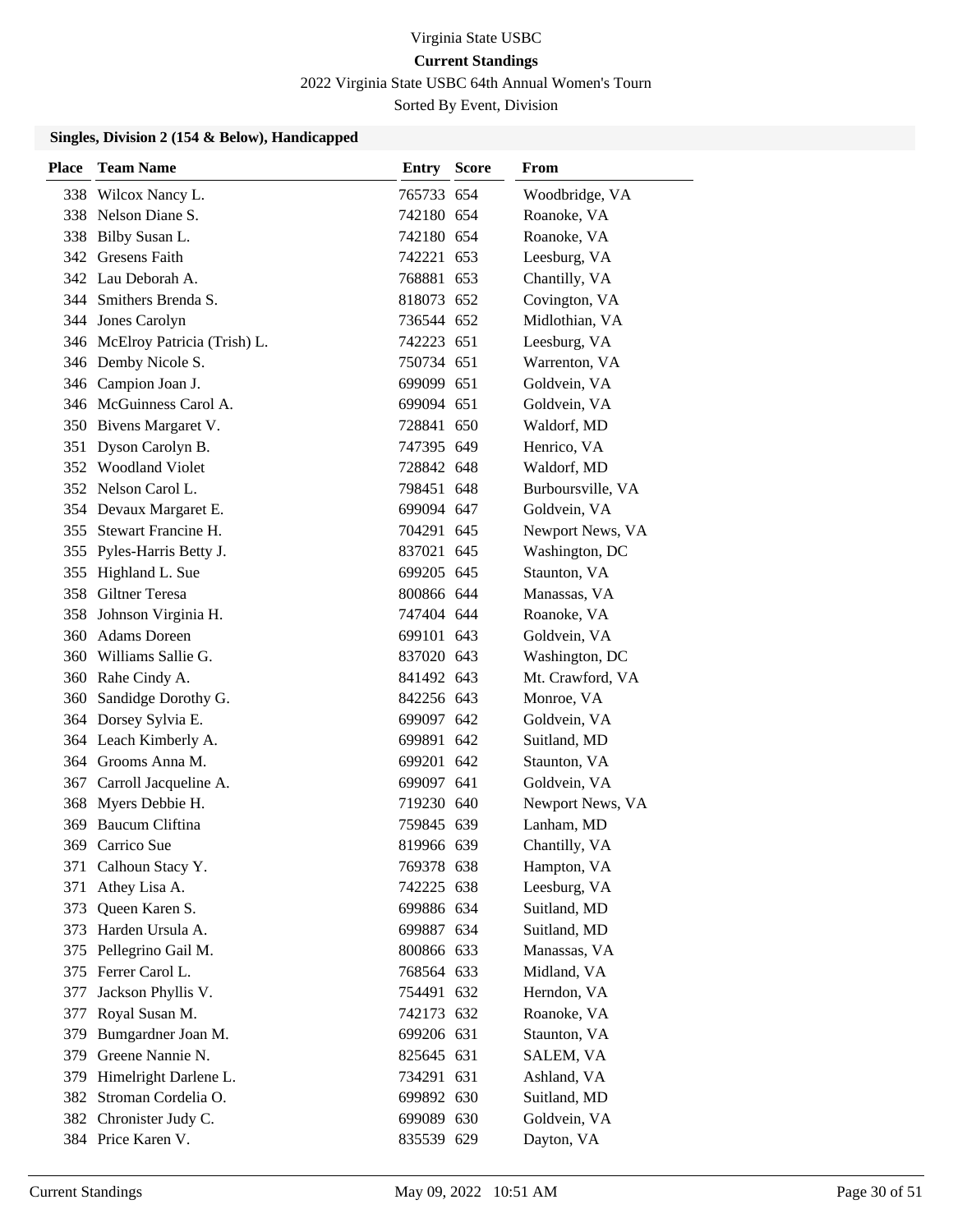2022 Virginia State USBC 64th Annual Women's Tourn

Sorted By Event, Division

#### **Singles, Division 2 (154 & Below), Handicapped**

| <b>Place</b> | <b>Team Name</b>           | <b>Entry Score</b> | From                |
|--------------|----------------------------|--------------------|---------------------|
| 385          | Urbanowicz Grace M.        | 719230 628         | Newport News, VA    |
| 386          | Rutledge Karen R.          | 728841 627         | Waldorf, MD         |
| 387          | Thomas Brenda S.           | 699889 626         | Suitland, MD        |
| 388          | Dye Janet                  | 795292 624         | Raven, VA           |
| 388          | Tousignant Jana M.         | 754491 624         | Herndon, VA         |
| 390          | Capps Julia S.             | 704290 623         | Newport News, VA    |
| 391          | <b>Yuengert Teresa</b>     | 699101 622         | Goldvein, VA        |
| 392          | Hedgepeth Janice L.        | 795303 619         | Ft Washington, MD   |
| 393          | Smith Anne H.              | 768564 614         | Midland, VA         |
| 393          | Milstead Catherine L.      | 728838 614         | Waldorf, MD         |
| 393          | Wilson Lucille V.          | 747404 614         | Roanoke, VA         |
|              | 396 Leach-Giles Angela P.  | 699891 611         | Suitland, MD        |
|              | 396 Powell-Lee Patricia A. | 742159 611         | Fort Washington, MD |
|              | 398 Clearwater Adele A.    | 800866 603         | Manassas, VA        |
|              | 399 McDaniel Jo Ann        | 711091 601         | Lexington, VA       |
| 400          | Journiette Cassandra L.    | 825645 592         | SALEM, VA           |
| 401          | Beaman Barbara J.          | 800880 590         | Lyndhurst, VA       |
| 402          | Chambers Glenda L.         | 699089 573         | Goldvein, VA        |
| 403          | White Gracie A.            | 823572 572         | S. Chesterfield, VA |
|              | 404 Darling Vicky M.       | 795336 568         | Catharpin, VA       |
|              | 404 Young Penny            | 699099 568         | Goldvein, VA        |
| 406          | Smestad Kathy J.           | 765623 564         | Clifton Forge, VA   |
| 407          | DeCerbo Bonnie E.          | 699091 558         | Goldvein, VA        |
|              |                            |                    |                     |

#### **Singles, Singles Scratch, Scratch**

| Place | <b>Team Name</b>         | Entry      | <b>Score</b> | From                |
|-------|--------------------------|------------|--------------|---------------------|
| 1     | Wheeler Sagirah S.       | 837042 724 |              | Pikeville, NC       |
| 2     | Miller Abby T.           | 704287 723 |              | Newport News, VA    |
| 3     | Reynolds Chelsea L.      | 747384 710 |              | Waynesboro, VA      |
| 4     | Diggs-Burrell Theresa L. | 707070 695 |              | Lanham, MD          |
| 5     | Shaw-Wesby Crystal J.    | 837042 685 |              | Pikeville, NC       |
| 6     | Sharp Andrea             | 759228 684 |              | Stafford, VA        |
|       | Thompson Ciara N.        | 707080 683 |              | Lanham, MD          |
| 8     | Bell Tiffany A.          | 837042 669 |              | Pikeville, NC       |
| 9     | Clay Kristan S.          | 842253 662 |              | Washington, DC      |
| 9     | <b>Ford Yvette</b>       | 707075 662 |              | Lanham, MD          |
| 11    | Taylor Pamela L.         | 751587 661 |              | Waldorf, MD         |
| 12    | Baber Susan D.           | 747384 654 |              | Waynesboro, VA      |
| 12    | Lewis Tracie M.          | 823569 654 |              | S. Chesterfield, VA |
| 14    | Rowlett Kristin L.       | 759818 650 |              | RICHMOND, VA        |
| 15    | Randolph Denise L.       | 823569 637 |              | S. Chesterfield, VA |
| 16    | Goode Stephanie E.       | 707075 630 |              | Lanham, MD          |
| 17    | Colbert Debra            | 707071 624 |              | Lanham, MD          |
| 18    | Coffey Wendy D.          | 747384 616 |              | Waynesboro, VA      |
| 19    | Love Verniece A.         | 759818 615 |              | RICHMOND, VA        |
| 20    | Morton Ollie K.          | 736545 613 |              | Midlothian, VA      |
| 21    | Eiland Terri A.          | 837042 612 |              | Pikeville, NC       |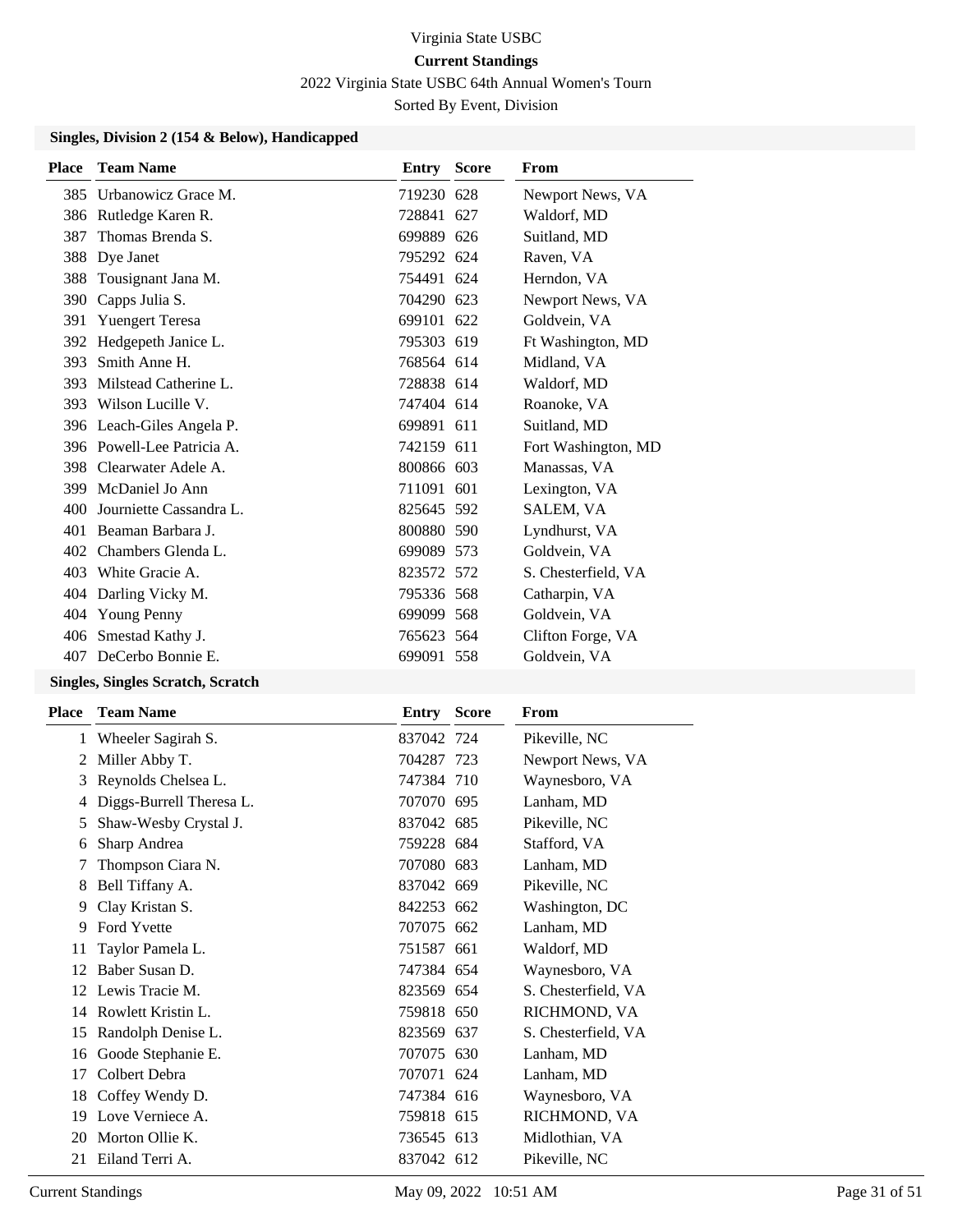2022 Virginia State USBC 64th Annual Women's Tourn

Sorted By Event, Division

### **Singles, Singles Scratch, Scratch**

| <b>Place</b> | <b>Team Name</b>              | Entry      | <b>Score</b> | From                |
|--------------|-------------------------------|------------|--------------|---------------------|
|              | 22 Samuel Salome D.           | 707080 610 |              | Lanham, MD          |
| 23           | Sharp Mabel G.                | 842252 609 |              | Chelteham, MD       |
|              | 24 Walker Rhonda M.           | 736545 608 |              | Midlothian, VA      |
| 25           | Turner Brenda J.              | 707071 602 |              | Lanham, MD          |
|              | 26 Bull Clarissa              | 823571 590 |              | S. Chesterfield, VA |
|              | 27 Edwards Denise Y.          | 707070 589 |              | Lanham, MD          |
|              | 28 Horn Robyn R.              | 707071 588 |              | Lanham, MD          |
| 29           | O'Donnal Theresa M.           | 699204 587 |              | Staunton, VA        |
| 30           | Turner Lisa F.                | 759818 586 |              | RICHMOND, VA        |
| 31           | Terry Shelley D.              | 823569 584 |              | S. Chesterfield, VA |
| 31           | McDonald Eugenia A.           | 707076 584 |              | Lanham, MD          |
|              | 33 Richardson Princess        | 707070 579 |              | Lanham, MD          |
| 33           | Jefferson Quintina R.         | 707075 579 |              | Lanham, MD          |
|              | 35 West Latikki C.            | 823569 577 |              | S. Chesterfield, VA |
|              | 36 Martin Christy L.          | 818002 576 |              | Roanoke, VA         |
|              | 37 Butts Teressa E.           | 751587 575 |              | Waldorf, MD         |
| 38           | Sullivan Lydia K.             | 759228 574 |              | Stafford, VA        |
| 39           | Livingston La'Tonia M.        | 759228 572 |              | Stafford, VA        |
| 40           | Blackshear Anjanette D.       | 707072 571 |              | Lanham, MD          |
|              | 41 Dickerson DeCola D.        | 707070 564 |              | Lanham, MD          |
|              | 41 Coates Dominique           | 707075 564 |              | Lanham, MD          |
| 43           | Bell Amber C.                 | 823570 560 |              | S. Chesterfield, VA |
| 44           | Scott Tiffany D.              | 823570 558 |              | S. Chesterfield, VA |
| 45           | Hudson Alethia R.             | 823571 555 |              | S. Chesterfield, VA |
| 46           | Hunter Decola D.              | 707069 553 |              | Lanham, MD          |
| 47           | Fox Joylene L.                | 704293 552 |              | Newport News, VA    |
| 48           | Wilson Jacqueline B.          | 823570 550 |              | S. Chesterfield, VA |
| 49           | Simmons Judy A.               | 704293 548 |              | Newport News, VA    |
| 49           | Casey Kimberly G.             | 823570 548 |              | S. Chesterfield, VA |
| 51           | Hawkins Barbara A.            | 707076 547 |              | Lanham, MD          |
| 52           | Wright Stephanie C.           | 736548 545 |              | Midlothian, VA      |
|              | 52 Waller Charlene (Ulari) R. | 707072 545 |              | Lanham, MD          |
|              | 52 Brooks Mary A.             | 707072 545 |              | Lanham, MD          |
| 55           | Newlon Rhonda M.              | 707067 543 |              | Lanham, MD          |
|              | 56 Fountain Jasmine N.        | 707080 541 |              | Lanham, MD          |
| 57           | Taylor Kathy S.               | 818002 540 |              | Roanoke, VA         |
| 58           | Williams Yolanda S.           | 842253 536 |              | Washington, DC      |
| 59           | Key Lutricia B.               | 699886 535 |              | Suitland, MD        |
| 60           | Hatfield Tammy L.             | 699092 534 |              | Goldvein, VA        |
| 61           | Reddy Hannah                  | 707073 531 |              | Lanham, MD          |
| 61           | Randolph Cheryl R.            | 707076 531 |              | Lanham, MD          |
| 61           | Pugh Mary A.                  | 759818 531 |              | RICHMOND, VA        |
| 64           | Tinsley Martessa D.           | 842253 528 |              | Washington, DC      |
| 65           | Wade Ashley N.                | 823571 526 |              | S. Chesterfield, VA |
| 66           | Lowe Jacqueline B.            | 707073 525 |              | Lanham, MD          |
| 67           | Perry Jolita D.               | 803150 524 |              | Woodbridge, VA      |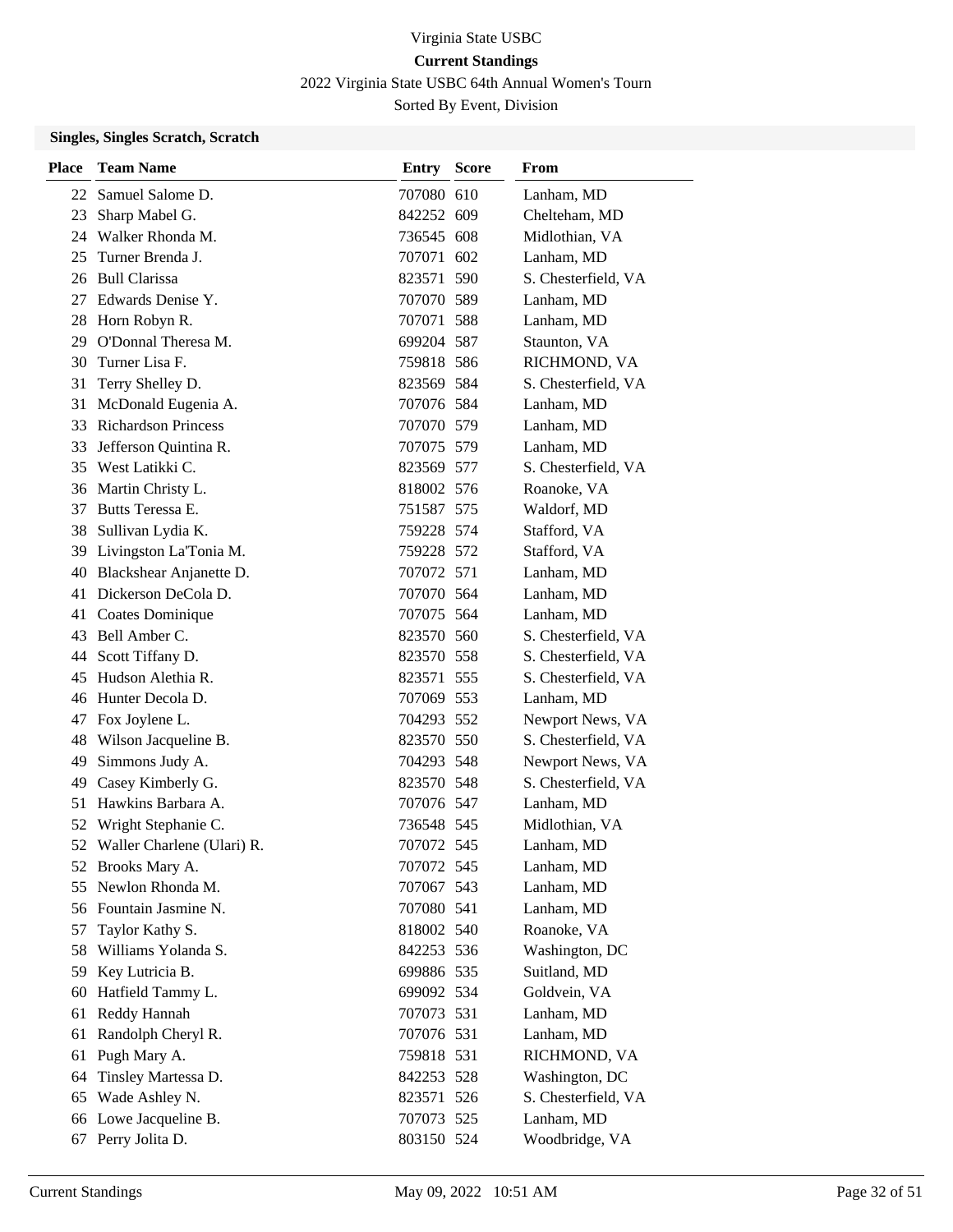2022 Virginia State USBC 64th Annual Women's Tourn

Sorted By Event, Division

## **Singles, Singles Scratch, Scratch**

| <b>Place</b> | <b>Team Name</b>        | Entry      | <b>Score</b> | From                |
|--------------|-------------------------|------------|--------------|---------------------|
|              | 68 Bell Trina-Renee M.  | 707069 521 |              | Lanham, MD          |
| 69           | Shuler Karen E.         | 704293 519 |              | Newport News, VA    |
| 70           | Clingman Corina J.      | 707069 516 |              | Lanham, MD          |
| 70           | Cox Anita B.            | 707076 516 |              | Lanham, MD          |
| 72           | Goode Kathleen B.       | 803150 512 |              | Woodbridge, VA      |
| 73           | Rhones Carletha O.      | 842253 510 |              | Washington, DC      |
| 73           | Watson Rhonda J.        | 751587 510 |              | Waldorf, MD         |
| 75           | Glenn Latoya C.         | 759228 509 |              | Stafford, VA        |
| 76           | Maddox-Lewis Lavonne A. | 823571 502 |              | S. Chesterfield, VA |
| 77           | Middleton Shaunita L.   | 707067 501 |              | Lanham, MD          |
| 78           | Neal Tamara V.          | 707069 499 |              | Lanham, MD          |
| 79           | Walker Carla A.         | 707071 495 |              | Lanham, MD          |
| 80           | Musgrove Tondalaya A.   | 704287 492 |              | Newport News, VA    |
| 81           | Milloy Theresa T.       | 704293 490 |              | Newport News, VA    |
| 82           | Faison Veronica D.      | 751587 485 |              | Waldorf, MD         |
| 83           | Cunningham Valerie L.   | 736548 481 |              | Midlothian, VA      |
| 84           | Coleman Allison T.      | 707080 478 |              | Lanham, MD          |
| 85           | Hal Adrienne B.         | 736548 469 |              | Midlothian, VA      |
| 86           | Bynum-Talley Linda M.   | 707073 463 |              | Lanham, MD          |
| 87           | Matson Julia M.         | 704287 462 |              | Newport News, VA    |
| 88           | Ross Michelle L.        | 736548 461 |              | Midlothian, VA      |
| 89           | Lawson Otima L.         | 707073 437 |              | Lanham, MD          |
| 90           | Overby Deborah D.       | 736544 417 |              | Midlothian, VA      |
| 91           | Conner Julia A.         | 704287 392 |              | Newport News, VA    |

| <b>Place</b> | <b>Team Name</b>         | Entry        | <b>Score</b> | From                |
|--------------|--------------------------|--------------|--------------|---------------------|
|              | Diggs-Burrell Theresa L. | 707070 2,358 |              | Lanham, MD          |
| 2            | Turner Brenda J.         | 707071 2,346 |              | Lanham, MD          |
| 3            | Schultz Debbie D.        | 751585 2,321 |              | Waldorf, MD         |
| 4            | Coffey Wendy D.          | 747384 2,315 |              | Waynesboro, VA      |
| 5            | Scott Tiffany D.         | 823570 2,313 |              | S. Chesterfield, VA |
| 6            | Sams Yasmine S.          | 794665 2,309 |              | Virginia Beach, VA  |
| 7            | Kehrer Tracy A.          | 751584 2,296 |              | Waldorf, MD         |
| 8            | Waldron Kaylee N.        | 794665 2,262 |              | Virginia Beach, VA  |
| 8            | Dyson Sharman S.         | 834355 2,262 |              | Falls Church, VA    |
| 10           | Bellemare Jennifer L.    | 699102 2,261 |              | Goldvein, VA        |
| 11           | Jefferson Alfreda Y.     | 707079 2,260 |              | Lanham, MD          |
| 12           | Bell Trina-Renee M.      | 707069 2,258 |              | Lanham, MD          |
| 13           | Jackson Angela M.        | 707078 2,253 |              | Lanham, MD          |
| 13           | Hatch Sherri S.          | 720095 2,253 |              | Petersburg, VA      |
| 15           | Randolph Denise L.       | 823569 2,252 |              | S. Chesterfield, VA |
| 16           | Jackson Ingrid B.        | 747559 2,248 |              | Pulaski, VA         |
| 17           | Myers Elainea R.         | 842252 2,244 |              | Chelteham, MD       |
| 18           | Newman Donna R.          | 699099 2,234 |              | Goldvein, VA        |
| 19           | McCamey Metchel H.       | 842252 2,233 |              | Chelteham, MD       |
| 20           | Silver Carolyn A.        | 736546 2,231 |              | Midlothian, VA      |
|              |                          |              |              |                     |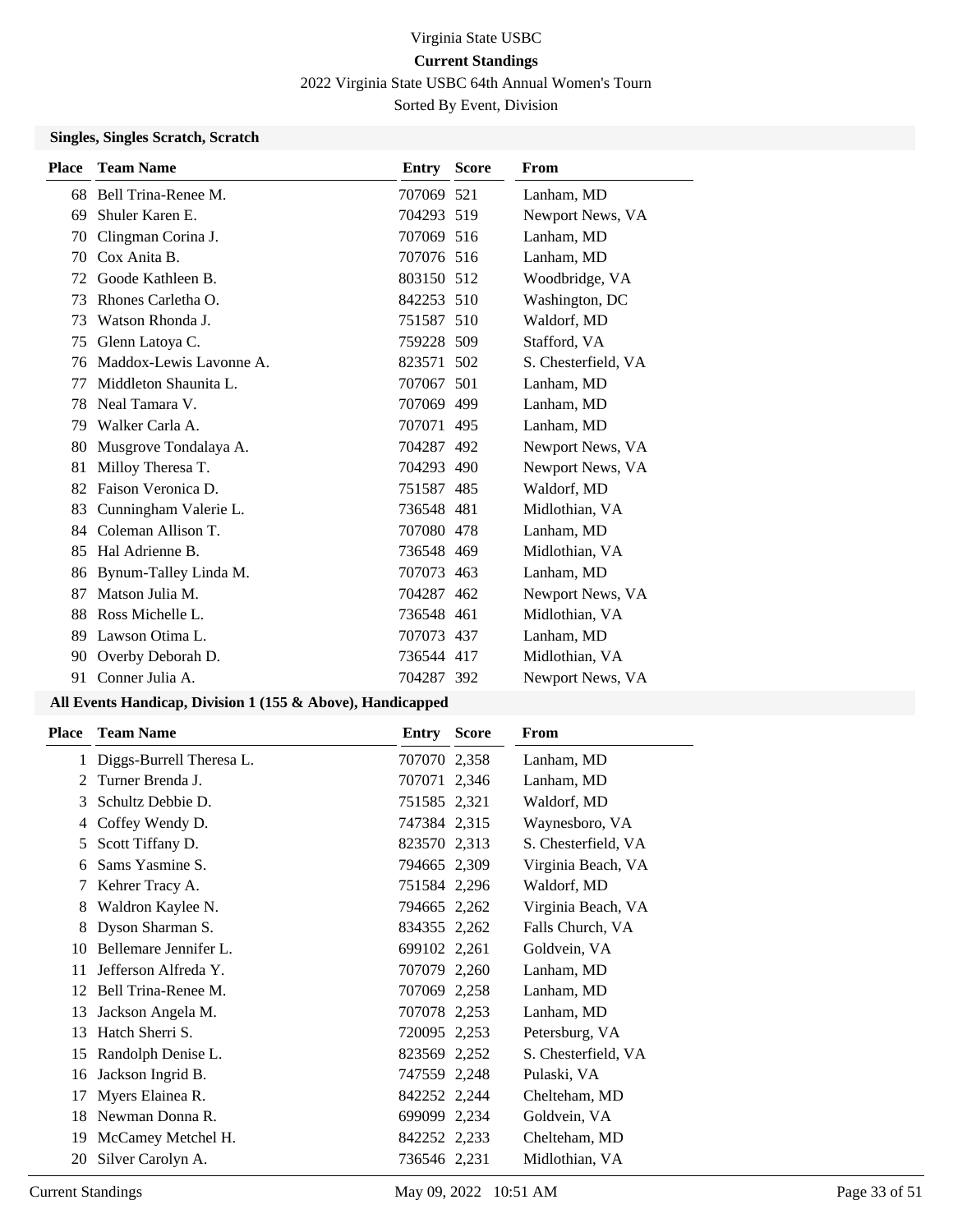# 2022 Virginia State USBC 64th Annual Women's Tourn

Sorted By Event, Division

| <b>Place</b> | <b>Team Name</b>              | <b>Entry Score</b> | From                |
|--------------|-------------------------------|--------------------|---------------------|
| 21           | Jackson-Marshall Agatha V.    | 736546 2,230       | Midlothian, VA      |
| 22           | Carrington Adrienne F.        | 800795 2,229       | Fredericksbrg, VA   |
|              | 23 Young Tameka D.            | 699887 2,223       | Suitland, MD        |
| 24           | Jones Beverly A.              | 823572 2,221       | S. Chesterfield, VA |
| 25           | Taylor Pamela L.              | 751587 2,220       | Waldorf, MD         |
| 25           | Dwyer Melissa J.              | 818002 2,220       | Roanoke, VA         |
| 27           | Coleman Patricia Y.           | 720095 2,210       | Petersburg, VA      |
|              | 28 Russell Kimberly A.        | 842249 2,208       | Mineral, VA         |
| 29           | Spain Dena B.                 | 842254 2,207       | Fort Washington, MD |
|              | 29 Love Verniece A.           | 759818 2,207       | RICHMOND, VA        |
|              | 31 Lomax Cynthia A.           | 842245 2,206       | Capitol Heights, MD |
|              | 32 Walker Rhonda M.           | 736545 2,205       | Midlothian, VA      |
| 33           | Roath Peggy W.                | 699088 2,201       | Goldvein, VA        |
| 34           | Thornburg Dawn C.             | 763588 2,194       | Inwood, WV          |
|              | 35 Wheeler Sagirah S.         | 837042 2,193       | Pikeville, NC       |
|              | 35 Waller Charlene (Ulari) R. | 707072 2,193       | Lanham, MD          |
| 37           | Martin Christy L.             | 818002 2,191       | Roanoke, VA         |
| 38           | Coleman Carolyn A.            | 733080 2,188       | Hopewell, VA        |
|              | 39 Dobbins Deitra A.          | 822155 2,181       | Greensboro, NC      |
| 40           | Jordan Catherine J.           | 699888 2,180       | Suitland, MD        |
|              | 41 Baber Susan D.             | 747384 2,176       | Waynesboro, VA      |
|              | 41 Brown Charita L.           | 759817 2,176       | RICHMOND, VA        |
|              | 43 Clarke-Bell Lisa A.        | 707077 2,172       | Lanham, MD          |
|              | 44 Cooper Mary F.             | 768881 2,171       | Chantilly, VA       |
| 45           | Swift Verna                   | 699096 2,169       | Goldvein, VA        |
| 46           | Clay Kristan S.               | 842253 2,167       | Washington, DC      |
|              | 46 Hansen Amanda G.           | 750734 2,167       | Warrenton, VA       |
|              | 48 Cox Anita B.               | 707076 2,165       | Lanham, MD          |
| 49           | McDowell Brenda A.            | 707074 2,164       | Lanham, MD          |
| 50           | Jones Donna B.                | 825645 2,163       | SALEM, VA           |
|              | 51 Hawkins Barbara A.         | 707076 2,162       | Lanham, MD          |
|              | 52 Friend Sandra L.           | 699090 2,161       | Goldvein, VA        |
|              | 53 Brooks Mary A.             | 707072 2,160       | Lanham, MD          |
| 54           | Fiorillo Marie E.             | 759091 2,159       | Chantilly, VA       |
| 55           | White Kathryn L.              | 800795 2,148       | Fredericksbrg, VA   |
| 55           | Peoples Carolyn V.            | 842252 2,148       | Chelteham, MD       |
| 57           | Silas Denise I.               | 707068 2,147       | Lanham, MD          |
| 57           | McDonald Eugenia A.           | 707076 2,147       | Lanham, MD          |
|              | 59 Whittle Bailey G.          | 794665 2,144       | Virginia Beach, VA  |
| 60           | Shields Susan P.              | 789076 2,143       | Chesapeake, VA      |
| 60           | Sharp Andrea                  | 759228 2,143       | Stafford, VA        |
| 60           | Simpson Rachael L.            | 736547 2,143       | Midlothian, VA      |
| 63           | Roberts Brenda L.             | 765653 2,142       | Clover, VA          |
|              | 64 Wallace Hazel A.           | 707077 2,138       | Lanham, MD          |
| 65           | Johnson Patricia A.           | 728842 2,136       | Waldorf, MD         |
| 65           | <b>Richardson Princess</b>    | 707070 2,136       | Lanham, MD          |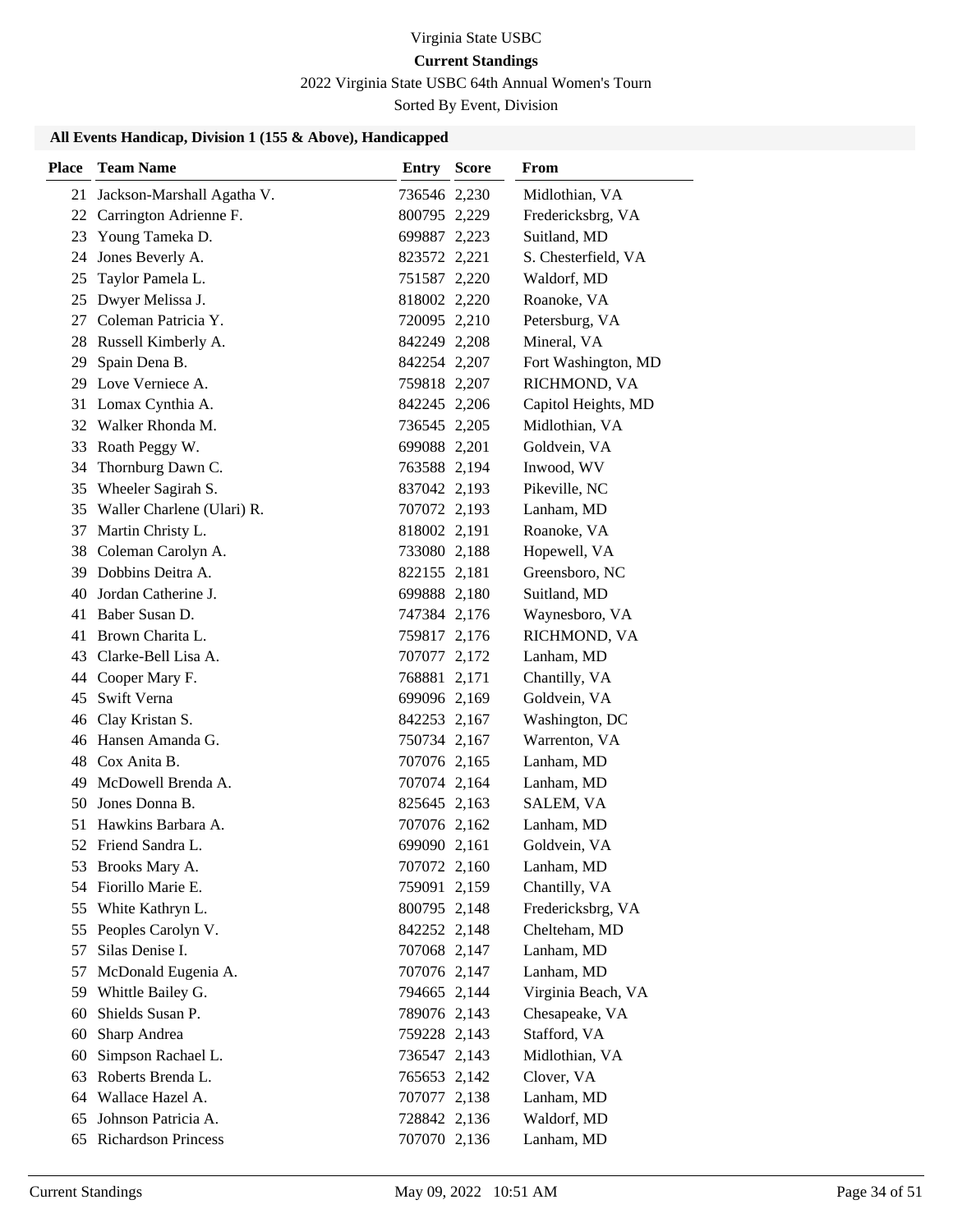# 2022 Virginia State USBC 64th Annual Women's Tourn

Sorted By Event, Division

| <b>Place</b> | <b>Team Name</b>          | <b>Entry Score</b> | From                 |
|--------------|---------------------------|--------------------|----------------------|
|              | 67 Brown Nicole A.        | 699885 2,134       | Suitland, MD         |
|              | 68 Lightfoot Mia L.       | 719618 2,133       | Mechanicsville, VA   |
|              | 69 Lomax Kaylyn G.        | 842225 2,132       | Norfolk, VA          |
| 69           | Sanford Nora A.           | 759091 2,132       | Chantilly, VA        |
| 69           | Nilsen Razel S.           | 842251 2,132       | Mineral, VA          |
|              | 72 Wood Janet M.          | 707068 2,131       | Lanham, MD           |
|              | 73 Greene Tonie M.        | 699889 2,128       | Suitland, MD         |
| 73           | Shelton Jessacca H.       | 823573 2,128       | S. Chesterfield, VA  |
| 75           | Eanes Joyce A.            | 768881 2,127       | Chantilly, VA        |
| 75           | Owens Stephanie M.        | 707079 2,127       | Lanham, MD           |
| 75           | Anaya Briana R.           | 704286 2,127       | Newport News, VA     |
| 78           | Randolph Cheryl R.        | 707076 2,126       | Lanham, MD           |
| 78           | Lyall Mary E.             | 699103 2,126       | Goldvein, VA         |
|              | 80 Jefferson Quintina R.  | 707075 2,124       | Lanham, MD           |
|              | 81 Williams Barb A.       | 699203 2,123       | Staunton, VA         |
|              | 82 Gunn Gena R.           | 800795 2,122       | Fredericksbrg, VA    |
|              | 82 Levy Marian L.         | 719619 2,122       | Mechanicsville, VA   |
|              | 84 McNear Erica L.        | 765653 2,121       | Clover, VA           |
|              | 84 Brooks Deborah A.      | 699096 2,121       | Goldvein, VA         |
|              | 86 Allen Linda M.         | 792456 2,120       | Purcellville, VA     |
| 86           | Trimarchi Kathryn M.      | 742196 2,120       | Newport News, VA     |
| 88           | Sharp Mabel G.            | 842252 2,119       | Chelteham, MD        |
|              | 88 Miller Violet G.       | 736544 2,119       | Midlothian, VA       |
|              | 90 Lowe Jacqueline B.     | 707073 2,118       | Lanham, MD           |
|              | 90 Donahue Nannette M.    | 750736 2,118       | Warrenton, VA        |
|              | 92 Mcdonald Barbara R.    | 704292 2,117       | Newport News, VA     |
|              | 92 Lewis Tracie M.        | 823569 2,117       | S. Chesterfield, VA  |
|              | 94 Allen Sheila F.        | 759819 2,114       | RICHMOND, VA         |
|              | 95 Krause Kimberly A.     | 789069 2,112       | Chesapeake, VA       |
|              | 96 Freeman-Daniels Jeatha | 823572 2,111       | S. Chesterfield, VA  |
|              | 96 Savory Melissa R.      | 742223 2,111       | Leesburg, VA         |
| 96           | Stanley Hillary E.        | 734270 2,111       | Virginia Beach, VA   |
|              | 96 Brown Carolyn A.       | 699892 2,111       | Suitland, MD         |
|              | 100 Reddy Hannah          | 707073 2,110       | Lanham, MD           |
|              | 100 Terry Shelley D.      | 823569 2,110       | S. Chesterfield, VA  |
|              | 102 Leone Virginia L.     | 792456 2,109       | Purcellville, VA     |
|              | 103 Rhodes Marzella E.    | 717557 2,108       | Capitol Heights, MD  |
|              | 103 Bailey Nikki T.       | 707067 2,108       | Lanham, MD           |
|              | 105 Perry Jolita D.       | 803150 2,107       | Woodbridge, VA       |
| 106          | Mack Stacie M.            | 820058 2,105       | District Heights, MD |
| 107          | Jenkins Sharon E.         | 842245 2,104       | Capitol Heights, MD  |
|              | 107 Magrogan Mary B.      | 817372 2,104       | Leesburg, VA         |
|              | 109 Pezzella Anna M.      | 754952 2,103       | Virginia Beach, VA   |
|              | 109 Payne Kathy D.        | 818002 2,103       | Roanoke, VA          |
|              | 109 Scott Wendy H.        | 736547 2,103       | Midlothian, VA       |
| 109          | Jerard Katherine M.       | 750735 2,103       | Warrenton, VA        |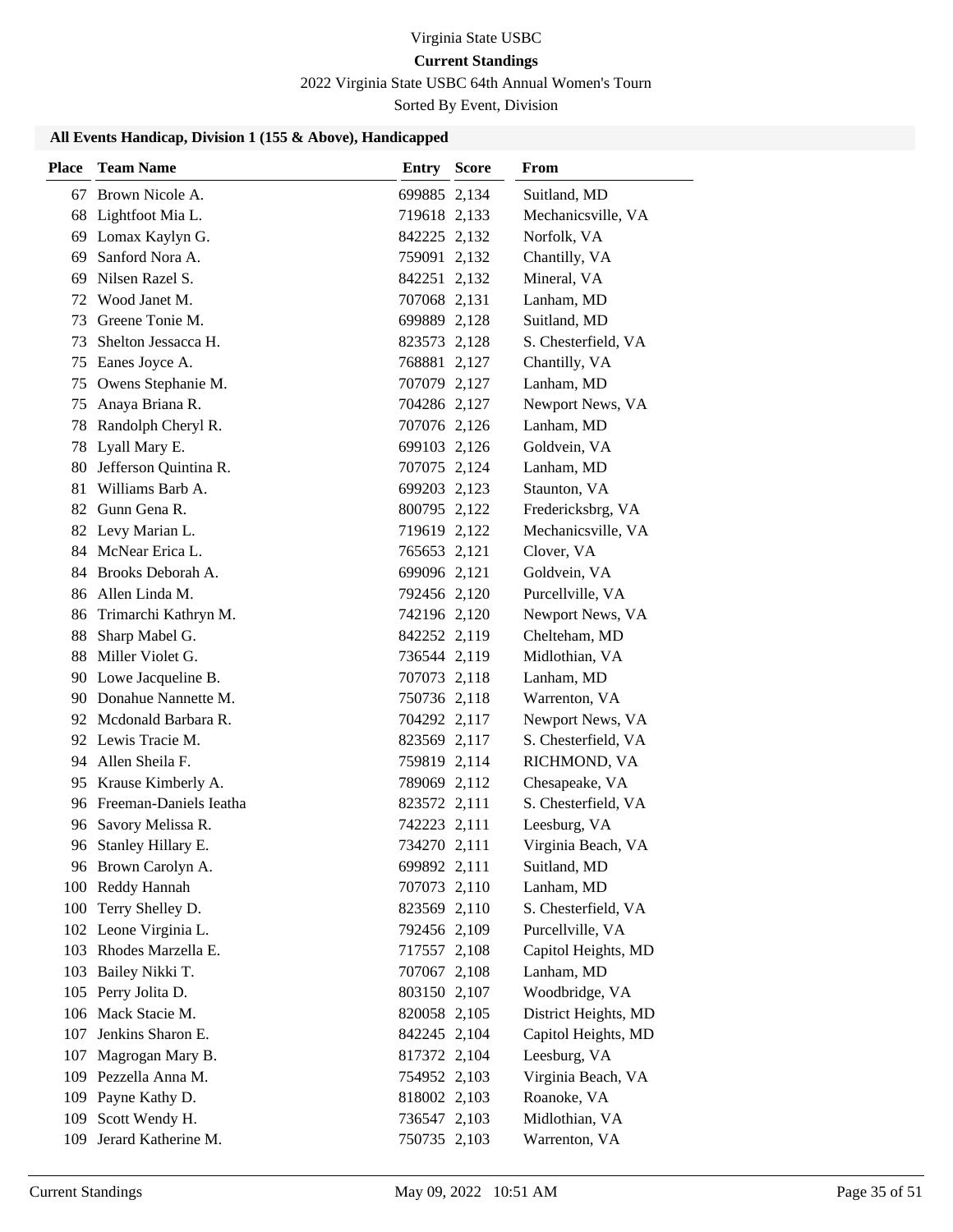# 2022 Virginia State USBC 64th Annual Women's Tourn

Sorted By Event, Division

| Place | <b>Team Name</b>               | <b>Entry Score</b> | From                |
|-------|--------------------------------|--------------------|---------------------|
| 109   | Sweet Melanie S.               | 699888 2,103       | Suitland, MD        |
|       | 114 Witmer Delana D.           | 765616 2,102       | Mascot, VA          |
|       | 114 Davis-Smith Sylvia         | 717556 2,102       | Capitol Heights, MD |
|       | 116 Dillon Amanda M.           | 755462 2,101       | Alexandria, VA      |
|       | 116 Simmons Judy A.            | 704293 2,101       | Newport News, VA    |
|       | 116 Collick Angela D.          | 842254 2,101       | Fort Washington, MD |
|       | 116 Holcomb Penny L.           | 736547 2,101       | Midlothian, VA      |
|       | 120 Eckles Krystal D.          | 723603 2,100       | Salem, VA           |
|       | 121 Lewis Sharon F.            | 800850 2,098       | Richmond, VA        |
|       | 121 Lawrence Lee J.            | 755462 2,098       | Alexandria, VA      |
|       | 123 Weaver Lisa J.             | 763589 2,097       | Inwood, WV          |
|       | 123 Gourdine Sandra J.         | 699889 2,097       | Suitland, MD        |
|       | 123 Cunningham Valerie L.      | 736548 2,097       | Midlothian, VA      |
|       | 123 Horn Robyn R.              | 707071 2,097       | Lanham, MD          |
|       | 127 Lloyd Denise M.            | 822154 2,096       | Greensboro, NC      |
| 128   | Morrisey Eva M.                | 699885 2,095       | Suitland, MD        |
|       | 129 Brown Sandra D.            | 699890 2,094       | Suitland, MD        |
| 129   | Mayer Diane S.                 | 704289 2,094       | Newport News, VA    |
|       | 131 West Latikki C.            | 823569 2,093       | S. Chesterfield, VA |
|       | 132 Caldwell Jeanne M.         | 742222 2,092       | Leesburg, VA        |
|       | 132 Winfield Norma M.          | 823573 2,092       | S. Chesterfield, VA |
|       | 134 Brown Vickie A.            | 759817 2,091       | RICHMOND, VA        |
|       | 134 Prince Susan D.            | 736544 2,091       | Midlothian, VA      |
|       | 136 Gaddy Young S.             | 794893 2,090       | Newport News, VA    |
|       | 136 Davis Jennifer             | 699207 2,090       | Staunton, VA        |
|       | 138 Ward Wallicia C.           | 733080 2,087       | Hopewell, VA        |
|       | 139 Simmons Valdenia V.        | 699893 2,086       | Suitland, MD        |
|       | 139 Key Lutricia B.            | 699886 2,086       | Suitland, MD        |
|       | 141 Butts Teressa E.           | 751587 2,084       | Waldorf, MD         |
|       | 141 Biby Delores F.            | 800880 2,084       | Lyndhurst, VA       |
|       | 143 Newby LaTisha G.           | 733081 2,082       | Hopewell, VA        |
|       | 143 Brooks Karen A.            | 717557 2,082       | Capitol Heights, MD |
|       | 143 Taylor Candice S.          | 699885 2,082       | Suitland, MD        |
|       | 143 Dodson-Mitchell Lunetta B. | 736545 2,082       | Midlothian, VA      |
|       | 143 Russell Gala L.            | 699208 2,082       | Staunton, VA        |
|       | 148 Dickerson DeCola D.        | 707070 2,080       | Lanham, MD          |
|       | 148 Butler Kimberly M.         | 728838 2,080       | Waldorf, MD         |
|       | 150 Forte Sara E.              | 789069 2,079       | Chesapeake, VA      |
| 150   | Ahlgrim Yvonne B.              | 759820 2,079       | RICHMOND, VA        |
| 150   | Reynolds Carolyn M.            | 800795 2,079       | Fredericksbrg, VA   |
|       | 153 Burke Lisa A.              | 699103 2,078       | Goldvein, VA        |
|       | 154 Dean Ann B.                | 747559 2,077       | Pulaski, VA         |
|       | 154 Neal Tamara V.             | 707069 2,077       | Lanham, MD          |
| 156   | Thompson Ciara N.              | 707080 2,076       | Lanham, MD          |
|       | 156 Coffey Sandie L.           | 800880 2,076       | Lyndhurst, VA       |
|       | 158 Coombs Carla A.            | 734270 2,075       | Virginia Beach, VA  |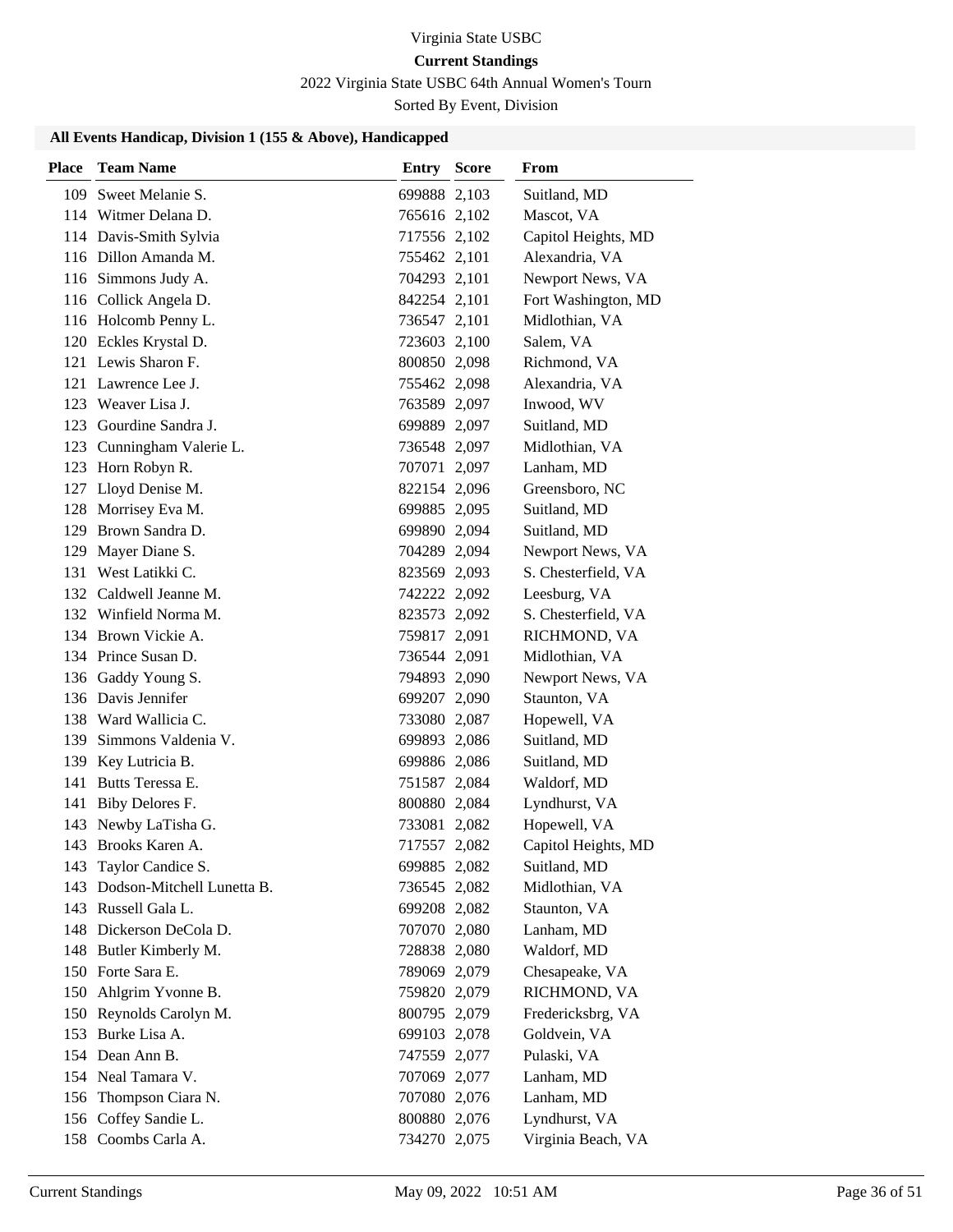# Virginia State USBC

# **Current Standings**

2022 Virginia State USBC 64th Annual Women's Tourn

Sorted By Event, Division

| <b>Place</b> | <b>Team Name</b>                             | Entry                        | <b>Score</b> | From                               |
|--------------|----------------------------------------------|------------------------------|--------------|------------------------------------|
|              | 158 Blackshear Anjanette D.                  | 707072 2,075                 |              | Lanham, MD                         |
| 160          | Thomas Michelle D.                           | 842246 2,074                 |              | Laurel, MD                         |
|              | 161 Cabral Christina D.                      | 699202 2,072                 |              | Staunton, VA                       |
|              | 161 Miller Abby T.                           | 704287 2,072                 |              | Newport News, VA                   |
|              | 163 Rush Jacklyn P.                          | 835493 2,071                 |              | Dale City, VA                      |
|              | 164 Gilbert Mary T.                          | 750735 2,069                 |              | Warrenton, VA                      |
|              | 165 Bell Amber C.                            | 823570 2,066                 |              | S. Chesterfield, VA                |
|              | 166 Fronda FE B.                             | 750733 2,065                 |              | Warrenton, VA                      |
|              | 167 Hall Theresa A.                          | 747416 2,062                 |              | Bristow, VA                        |
| 168          | Johnston Tina A.                             | 796501 2,060                 |              | Lynchburg, VA                      |
|              | 168 Eiland Terri A.                          | 837042 2,060                 |              | Pikeville, NC                      |
|              | 168 Woodfolk Julia K.                        | 750734 2,060                 |              | Warrenton, VA                      |
|              | 171 Bell Tiffany A.                          | 837042 2,059                 |              | Pikeville, NC                      |
| 171          | Swanson Madeline C.                          | 823659 2,059                 |              | Smithfield, VA                     |
|              | 173 Cole Sheila D.                           | 765646 2,058                 |              | Richmond, VA                       |
| 174          | Tripp Bridgette J.                           | 822154 2,057                 |              | Greensboro, NC                     |
|              | 174 Pryor Isabelle R.                        | 699093 2,057                 |              | Goldvein, VA                       |
|              | 176 Brown Tammy D.                           | 720095 2,055                 |              | Petersburg, VA                     |
|              | 176 Goode Roslyn D.                          | 733079 2,055                 |              | Hopewell, VA                       |
|              | 176 Smith Rita                               | 759853 2,055                 |              | Yorktown, VA                       |
|              | 179 McGuire Linda L.                         | 795304 2,054                 |              | Ft Washington, MD                  |
|              | 179 Clark April L.                           | 763588 2,054                 |              | Inwood, WV                         |
|              | 179 Brettle Kat L.                           | 742116 2,054                 |              | Christiansburg, VA                 |
|              | 182 Cousin LaNita J.                         | 707078 2,053                 |              | Lanham, MD                         |
|              | 183 Coleman Allison T.                       | 707080 2,052                 |              | Lanham, MD                         |
| 183          | James Sheila S.                              | 765646 2,052                 |              | Richmond, VA                       |
|              | 185 Spalding Jessica L.                      | 699095 2,050                 |              | Goldvein, VA                       |
| 186          | James Tiliyah B.                             | 765646 2,048                 |              | Richmond, VA                       |
|              | 186 Livingston La'Tonia M.                   | 759228 2,048                 |              | Stafford, VA                       |
|              | 188 Moss Debbie V.                           | 719618 2,047                 |              | Mechanicsville, VA                 |
|              | 189 Granderson Samantha D.                   | 823573 2,046                 |              | S. Chesterfield, VA                |
| 189          | Goode Stephanie E.                           | 707075 2,046                 |              | Lanham, MD                         |
|              | 189 Haffner Cathleen                         | 699091 2,046                 |              | Goldvein, VA                       |
|              | 189 Reed Veronica B.                         | 699891 2,046                 |              | Suitland, MD                       |
|              | 193 Higgins Thelma G.                        | 699893 2,045                 |              | Suitland, MD                       |
|              | 194 Coulson Whitney B.                       | 704286 2,044                 |              | Newport News, VA                   |
| 195          | Anderson Noni N.<br>Cooper Katina F.         | 750734 2,043                 |              | Warrenton, VA                      |
| 195          |                                              | 707074 2,043                 |              | Lanham, MD                         |
| 195          | Timms Angela E.                              | 754491 2,043                 |              | Herndon, VA                        |
| 195          | Milloy Theresa T.<br>199 Williams Yolanda S. | 704293 2,043<br>842253 2,042 |              | Newport News, VA<br>Washington, DC |
|              | 200 Rowlett Kristin L.                       | 759818 2,041                 |              |                                    |
|              |                                              | 749772 2,040                 |              | RICHMOND, VA                       |
|              | 201 McGill Dorothy J.                        | 704293 2,040                 |              | Oxon Hill, MD                      |
| 201          | 201 Fox Joylene L.<br>Rossi Sarah K.         |                              |              | Newport News, VA<br>Warrenton, VA  |
|              |                                              | 842247 2,040                 |              |                                    |
|              | 204 Watkins Stacey N.                        | 842249 2,038                 |              | Mineral, VA                        |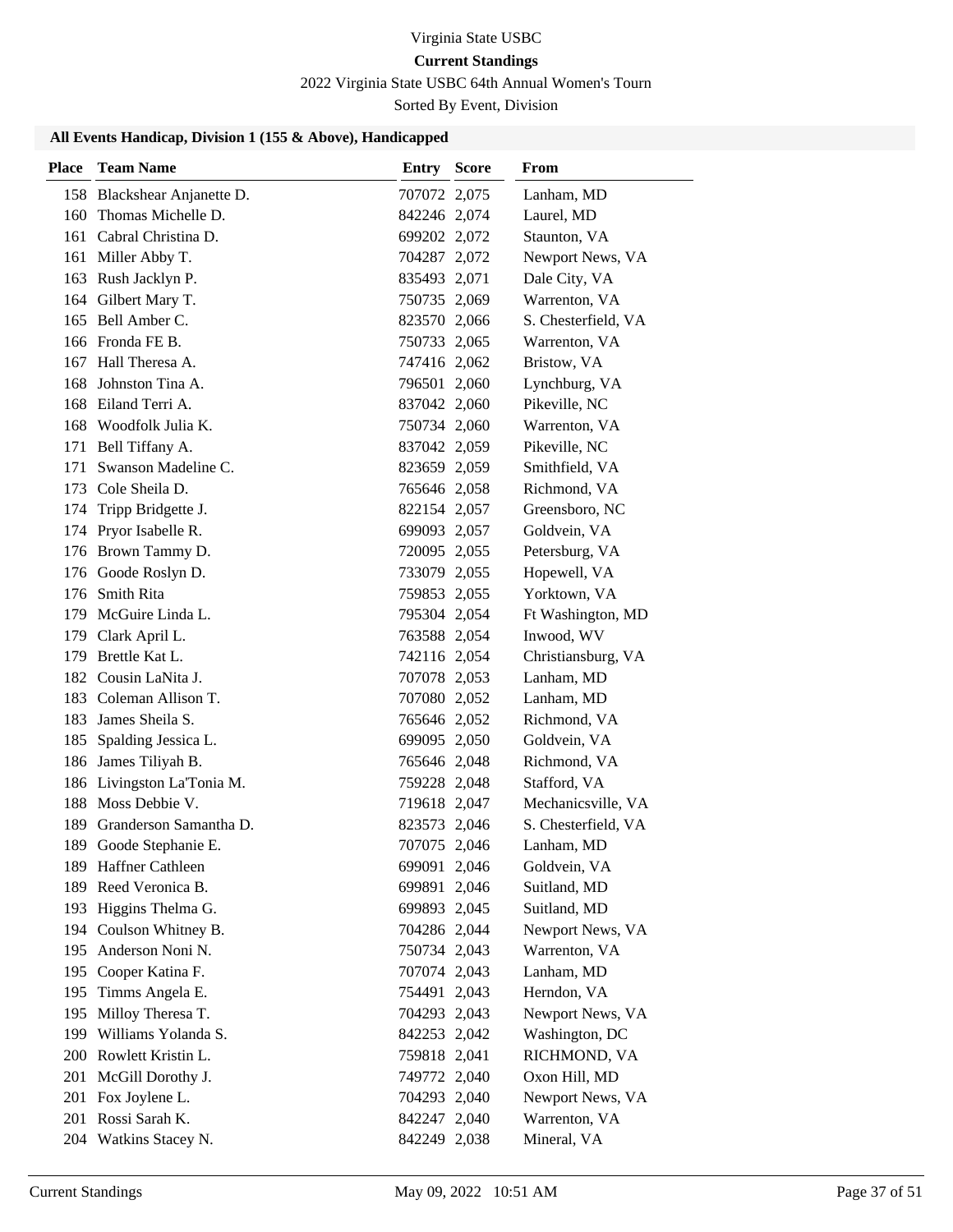# Virginia State USBC

# **Current Standings**

2022 Virginia State USBC 64th Annual Women's Tourn

Sorted By Event, Division

| <b>Place</b> | <b>Team Name</b>                           | <b>Entry Score</b>           | From                           |
|--------------|--------------------------------------------|------------------------------|--------------------------------|
|              | 204 Murphy Penny                           | 842250 2,038                 | Mineral, VA                    |
|              | 204 Davidson Cayla M.                      | 765623 2,038                 | Clifton Forge, VA              |
|              | 204 Barnhill Holly L.                      | 751585 2,038                 | Waldorf, MD                    |
|              | 208 DeBat Tabitha M.                       | 765623 2,036                 | Clifton Forge, VA              |
|              | 209 Thompson Lynda S.                      | 842225 2,035                 | Norfolk, VA                    |
|              | 209 Rauschenbach Lina M.                   | 704288 2,035                 | Newport News, VA               |
|              | 211 Bonner Debra A.                        | 765733 2,034                 | Woodbridge, VA                 |
|              | 212 Lomax Marie B.                         | 842254 2,033                 | Fort Washington, MD            |
|              | 212 Myers Karen Y.                         | 728837 2,033                 | Waldorf, MD                    |
|              | 214 Sullivan Lydia K.                      | 759228 2,031                 | Stafford, VA                   |
| 215          | Talley Erica L.                            | 707067 2,029                 | Lanham, MD                     |
|              | 216 Vaughan Marsha W.                      | 699091 2,027                 | Goldvein, VA                   |
|              | 217 Hunter Decola D.                       | 707069 2,026                 | Lanham, MD                     |
|              | 217 Ford Yvette                            | 707075 2,026                 | Lanham, MD                     |
|              | 219 Wright Stephanie C.                    | 736548 2,023                 | Midlothian, VA                 |
|              | 219 Nuzzo Nicole M.                        | 751586 2,023                 | Waldorf, MD                    |
|              | 219 Hock Sara A.                           | 759817 2,023                 | RICHMOND, VA                   |
| 222          | <b>Stamper Kristen</b>                     | 822154 2,022                 | Greensboro, NC                 |
|              | 222 Greene-Nowden Laverne                  | 699889 2,022                 | Suitland, MD                   |
|              | 224 Tynes Monique L.                       | 789076 2,018                 | Chesapeake, VA                 |
|              | 225 Gaunt Beverly J.                       | 750736 2,016                 | Warrenton, VA                  |
| 225          | Taylor Kathleen M.                         | 728839 2,016                 | Waldorf, MD                    |
|              | 227 Green Rebecca A.                       | 759820 2,015                 | RICHMOND, VA                   |
| 227          | Wilson Jacqueline B.                       | 823570 2,015                 | S. Chesterfield, VA            |
|              | 227 Peck Linda N.                          | 699088 2,015                 | Goldvein, VA                   |
|              | 230 Peck Joyce R.                          | 699090 2,014                 | Goldvein, VA                   |
| 231          | Shorter Renee'                             | 717557 2,012                 | Capitol Heights, MD            |
|              | 232 Stewart Lydia K.                       | 704289 2,011                 | Newport News, VA               |
|              | 233 Morton Ollie K.                        | 736545 2,008                 | Midlothian, VA                 |
|              | 233 Wade Ashley N.                         | 823571 2,008                 | S. Chesterfield, VA            |
| 235          | Tkacz Jennifer L.                          | 834355 2,006                 | Falls Church, VA               |
|              | 236 Awkard Darlene                         | 699201 2,005                 | Staunton, VA                   |
|              | 237 Midgette Mary<br>238 Goode Kathleen B. | 717556 2,003                 | Capitol Heights, MD            |
|              | 238 Boyce Alicia J.                        | 803150 2,002<br>699207 2,002 | Woodbridge, VA<br>Staunton, VA |
|              | 238 Pleasant DeAundria J.                  | 736545 2,002                 | Midlothian, VA                 |
|              | 241 Booth Alice M.                         | 728839 2,001                 | Waldorf, MD                    |
|              | 242 Matson Julia M.                        | 704287 1,999                 | Newport News, VA               |
|              | 242 Walters Tara M.                        | 842248 1,999                 | Dumfries, VA                   |
| 244          | Shuler Karen E.                            | 704293 1,997                 | Newport News, VA               |
| 244          | Clingman Corina J.                         | 707069 1,997                 | Lanham, MD                     |
|              | 246 Christiansen Kay A.                    | 699090 1,996                 | Goldvein, VA                   |
|              | 246 Brown Jennifer M.                      | 794665 1,996                 | Virginia Beach, VA             |
|              | 248 Williams Lavangelene A.                | 699102 1,995                 | Goldvein, VA                   |
|              | 249 Williams Katherine                     | 723603 1,993                 | Salem, VA                      |
| 249          | Crandall Kristine                          | 707079 1,993                 | Lanham, MD                     |
|              |                                            |                              |                                |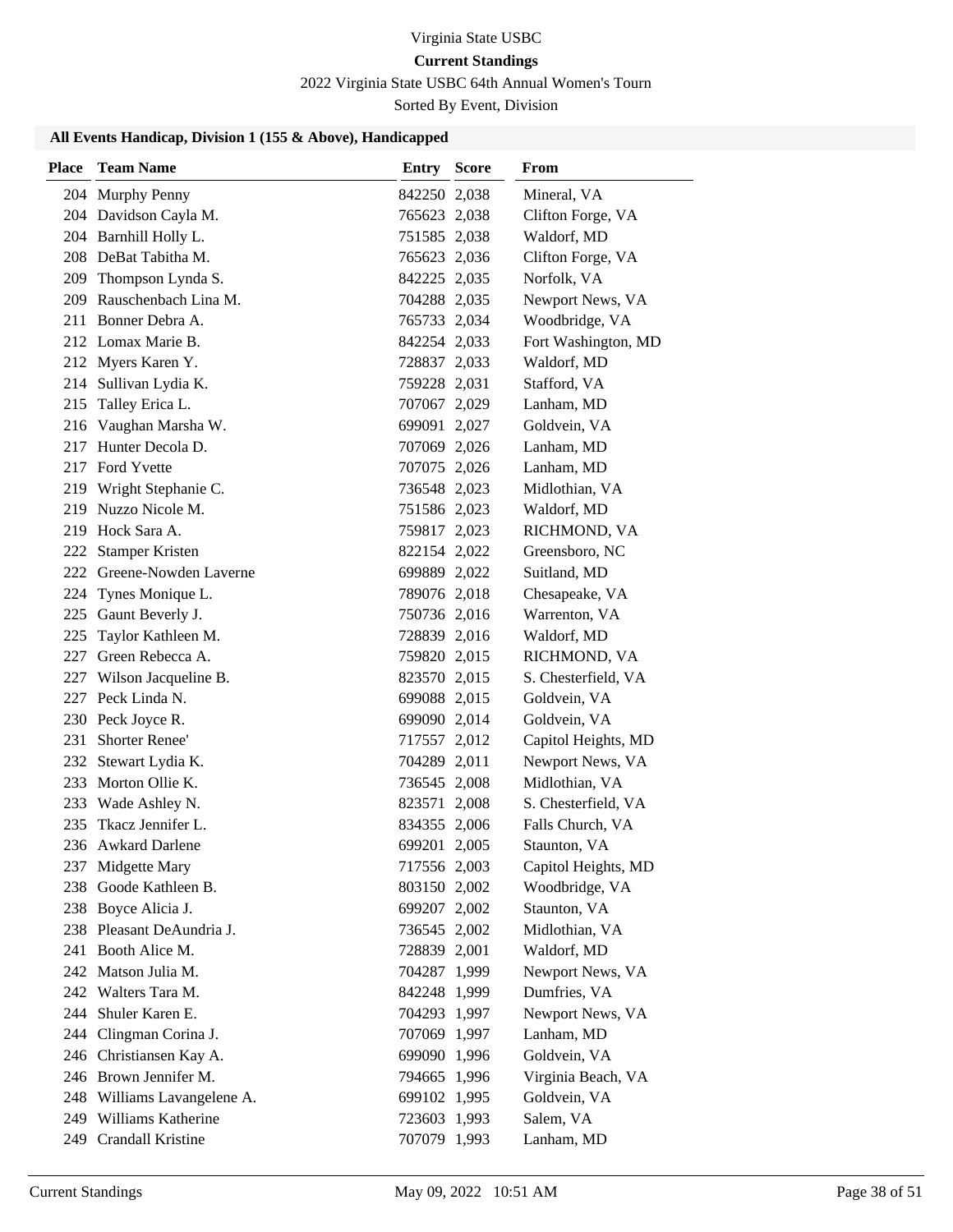# 2022 Virginia State USBC 64th Annual Women's Tourn

Sorted By Event, Division

| Place | <b>Team Name</b>               | <b>Entry Score</b> | From                |
|-------|--------------------------------|--------------------|---------------------|
| 251   | Shaw-Wesby Crystal J.          | 837042 1,991       | Pikeville, NC       |
| 251   | Rials Kesha T.                 | 842225 1,991       | Norfolk, VA         |
|       | 253 Williams Felicia A.        | 699886 1,990       | Suitland, MD        |
|       | 254 Davis Amanda J.            | 750736 1,988       | Warrenton, VA       |
|       | 255 Hudson Alethia R.          | 823571 1,986       | S. Chesterfield, VA |
| 256   | Tinsley Martessa D.            | 842253 1,984       | Washington, DC      |
|       | 257 Edwards Denise Y.          | 707070 1,983       | Lanham, MD          |
|       | 257 Bain Deseree R.            | 704286 1,983       | Newport News, VA    |
|       | 259 McDowell Lourdes E.        | 699208 1,982       | Staunton, VA        |
|       | 260 Lanum Debora A.            | 699093 1,980       | Goldvein, VA        |
|       | 260 Watson Rhonda J.           | 751587 1,980       | Waldorf, MD         |
|       | 260 Simmons Lenida J.          | 822155 1,980       | Greensboro, NC      |
|       | 263 Burke Katherine L.         | 699204 1,976       | Staunton, VA        |
|       | 264 Musgrove Tondalaya A.      | 704287 1,975       | Newport News, VA    |
|       | 265 Dorsey Gina M.             | 699887 1,972       | Suitland, MD        |
| 265   | Jamison Theresa                | 822155 1,972       | Greensboro, NC      |
| 267   | Jackson Nicole D.              | 759819 1,971       | RICHMOND, VA        |
| 267   | Phillips Kathryn O.            | 754952 1,971       | Virginia Beach, VA  |
|       | 267 Rhymes Sheryl A.           | 699090 1,971       | Goldvein, VA        |
| 270   | Taylor Kathy S.                | 818002 1,969       | Roanoke, VA         |
|       | 270 Walker Carla A.            | 707071 1,969       | Lanham, MD          |
|       | 272 Lathan Shirley J.          | 842225 1,967       | Norfolk, VA         |
|       | 272 Chumley-Brockner Sherry E. | 699102 1,967       | Goldvein, VA        |
|       | 274 Parker Princess A.         | 822154 1,964       | Greensboro, NC      |
|       | 275 Jackson Nancy W.           | 842247 1,960       | Warrenton, VA       |
|       | 275 Reynolds Chelsea L.        | 747384 1,960       | Waynesboro, VA      |
| 277   | Murphy Izon R.                 | 733081 1,959       | Hopewell, VA        |
|       | 278 Collier Laura L.           | 751584 1,953       | Waldorf, MD         |
|       | 279 Ennis Melinda A.           | 754491 1,948       | Herndon, VA         |
|       | 280 Harbison Crystal R.        | 803150 1,947       | Woodbridge, VA      |
|       | 281 Manahl Kelly D.            | 699092 1,946       | Goldvein, VA        |
|       | 282 Carver Laura M.            | 835492 1,945       | Dale City, VA       |
|       | 283 Hakenson Nancy D.          | 699091 1,942       | Goldvein, VA        |
|       | 284 Bogucki Brenda K.          | 742196 1,941       | Newport News, VA    |
|       | 285 Compton Lauren A.          | 755462 1,940       | Alexandria, VA      |
|       | 286 Stern Patricia S.          | 699103 1,939       | Goldvein, VA        |
|       | 287 Colbert Debra              | 707071 1,938       | Lanham, MD          |
|       | 288 Pugh Mary A.               | 759818 1,934       | RICHMOND, VA        |
|       | 288 McLain Diane M.            | 795336 1,934       | Catharpin, VA       |
|       | 288 Maddox-Lewis Lavonne A.    | 823571 1,934       | S. Chesterfield, VA |
|       | 291 Strowbridge April E.       | 763589 1,933       | Inwood, WV          |
|       | 292 Ross Michelle L.           | 736548 1,930       | Midlothian, VA      |
|       | 293 Tolson Wanda A.            | 699892 1,925       | Suitland, MD        |
|       | 294 Blunt April L.             | 759817 1,923       | RICHMOND, VA        |
|       | 295 Hatfield Tammy L.          | 699092 1,921       | Goldvein, VA        |
|       | 296 Hal Adrienne B.            | 736548 1,920       | Midlothian, VA      |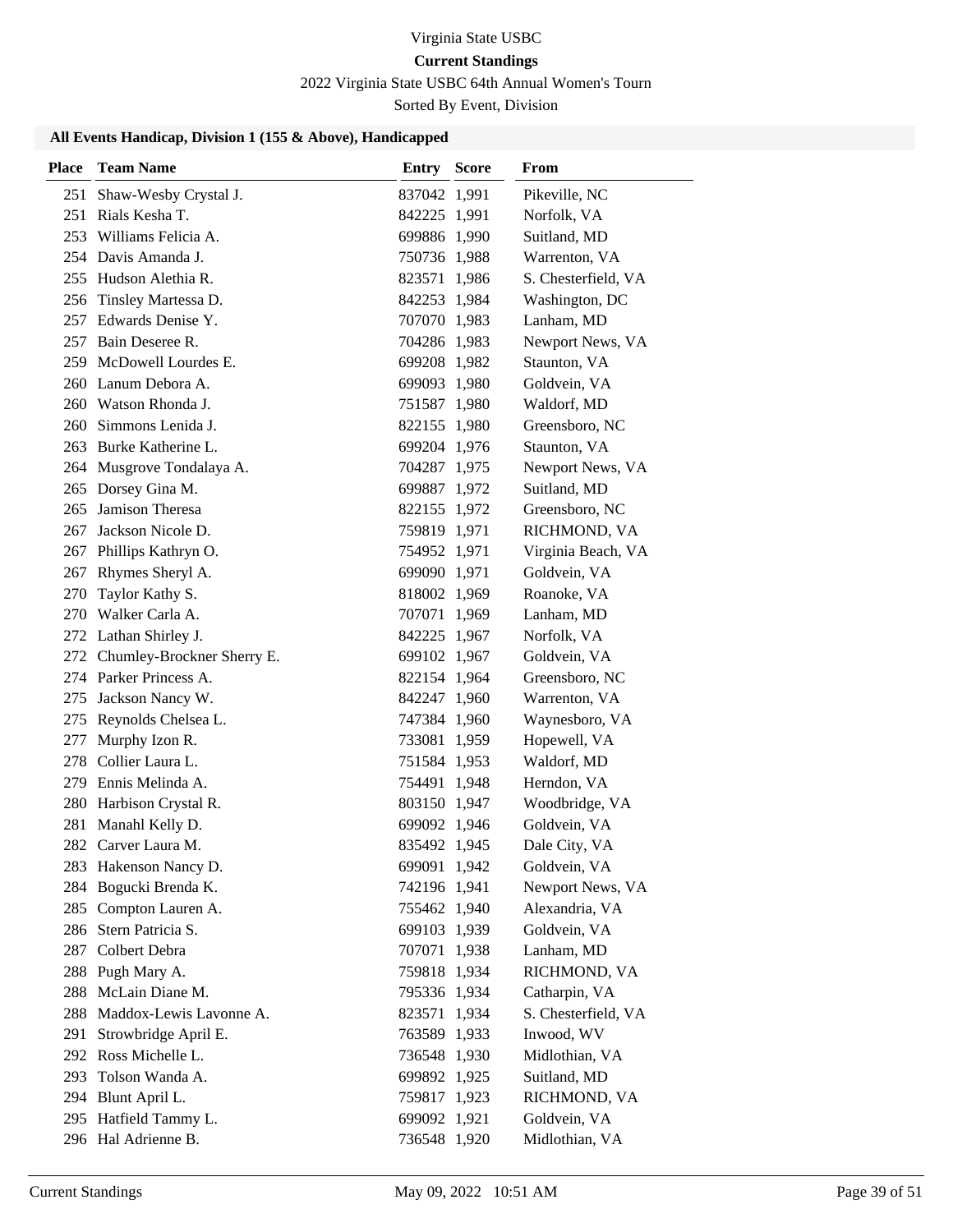# Virginia State USBC

# **Current Standings**

2022 Virginia State USBC 64th Annual Women's Tourn

Sorted By Event, Division

#### **All Events Handicap, Division 1 (155 & Above), Handicapped**

| <b>Place</b> | <b>Team Name</b>              | <b>Entry Score</b> | From                |
|--------------|-------------------------------|--------------------|---------------------|
|              | 297 Bynum-Talley Linda M.     | 707073 1,919       | Lanham, MD          |
| 297          | Joseph Petra C.               | 699095 1,919       | Goldvein, VA        |
| 299          | Jeffries Cathy L.             | 699103 1,916       | Goldvein, VA        |
| 300          | Samuel Salome D.              | 707080 1,914       | Lanham, MD          |
|              | 301 Adams Amie E.             | 704286 1,911       | Newport News, VA    |
|              | 301 Horn Wanda K.             | 834355 1,911       | Falls Church, VA    |
|              | 301 Elliott Zotelia D.        | 733079 1,911       | Hopewell, VA        |
|              | 304 Casey Kimberly G.         | 823570 1,910       | S. Chesterfield, VA |
|              | 305 Bland Wanda B.            | 823573 1,907       | S. Chesterfield, VA |
|              | 306 Lau-Snow Stacy R.         | 768881 1,902       | Chantilly, VA       |
|              | 307 Edwards Ruth T.           | 711091 1,894       | Lexington, VA       |
|              | 308 Zirkle Laurie T.          | 723603 1,891       | Salem, VA           |
|              | 309 Gorham Lottie C.          | 699093 1,889       | Goldvein, VA        |
|              | 310 Heard Janine B.           | 707077 1,886       | Lanham, MD          |
| 311          | Turner Lisa F.                | 759818 1,880       | RICHMOND, VA        |
|              | 312 Bull Clarissa             | 823571 1,877       | S. Chesterfield, VA |
|              | 313 Rumburg Dawn M.           | 794893 1,876       | Newport News, VA    |
|              | 314 Dillon Donna M.           | 755462 1,874       | Alexandria, VA      |
|              | 315 Holton Pamela G.          | 699885 1,873       | Suitland, MD        |
|              | 315 Brown Bobbie J.           | 704288 1,873       | Newport News, VA    |
| 317          | Tweedy Cheryl L.              | 796501 1,871       | Lynchburg, VA       |
|              | 318 Black Lynne M.            | 766928 1,863       | Manassas, VA        |
|              | 319 Fountain Jasmine N.       | 707080 1,858       | Lanham, MD          |
|              | 320 Holt Brenda L.            | 795336 1,855       | Catharpin, VA       |
| 321          | Mitchem Billie S.             | 699088 1,854       | Goldvein, VA        |
|              | 322 Curtis Janice E.          | 763589 1,830       | Inwood, WV          |
|              | 323 McNeil Sharon G.          | 842254 1,827       | Fort Washington, MD |
| 323          | Ritter Lynette A.             | 750736 1,827       | Warrenton, VA       |
| 325          | <b>Stroud Laverne</b>         | 733080 1,821       | Hopewell, VA        |
|              | 326 Purevjav Baigalmaa        | 699209 1,809       | Staunton, VA        |
|              | 327 Allen Judith L.           | 842249 1,800       | Mineral, VA         |
| 328          | Glenn Latoya C.               | 759228 1,799       | Stafford, VA        |
|              | 329 Shelor Robyn A.           | 763589 1,785       | Inwood, WV          |
|              | 330 O'Donnal Theresa M.       | 699204 1,771       | Staunton, VA        |
|              | 331 Beavers Kelly L.          | 834355 1,719       | Falls Church, VA    |
|              | 332 Cobbs Robin O.            | 822155 1,715       | Greensboro, NC      |
|              | 333 Newkirk Willie A.         | 795303 1,699       | Ft Washington, MD   |
|              | 334 Middleton Shaunita L.     | 707067 1,666       | Lanham, MD          |
|              | 335 Gillespie Andrea D.       | 699891 1,640       | Suitland, MD        |
|              | 336 Newlon Rhonda M.          | 707067 1,633       | Lanham, MD          |
| 337          | Wilson Jacqueline(Jacquie) A. | 842248 1,392       | Dumfries, VA        |
| 338          | Jones Eldeana M.              | 740807 1,280       | Chesapeake, VA      |

| <b>Place</b> Team Name | Entry Score  | <b>From</b>  |
|------------------------|--------------|--------------|
| 1 Ramey Ashley L.      | 699884 2.575 | Suitland, MD |
| 2 Petty Tracy          | 699100 2.406 | Goldvein. VA |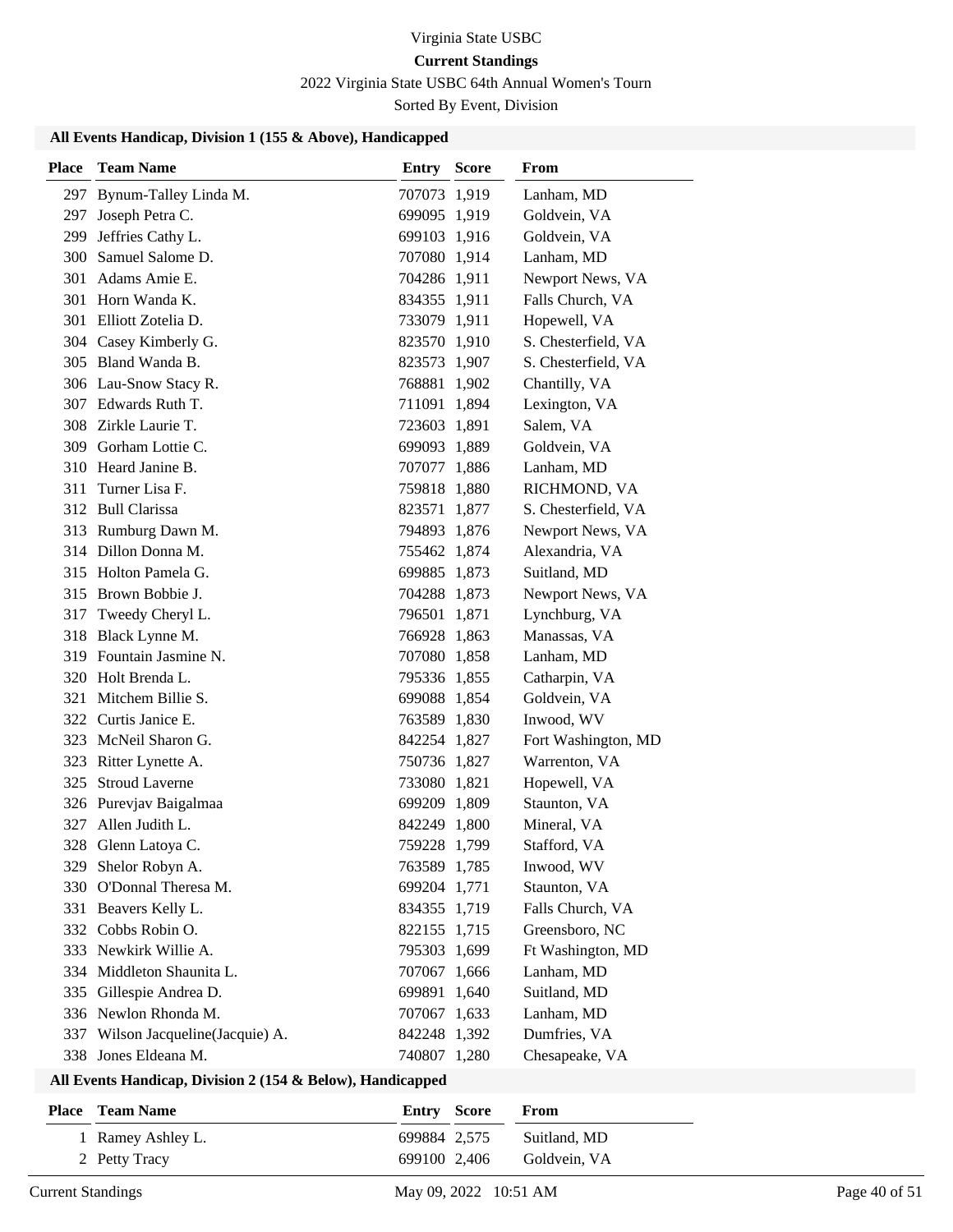# 2022 Virginia State USBC 64th Annual Women's Tourn

Sorted By Event, Division

| <b>Place</b> | <b>Team Name</b>        | <b>Entry Score</b> | From                |
|--------------|-------------------------|--------------------|---------------------|
|              | 3 Harrison Lorraine B.  | 699894 2,401       | Suitland, MD        |
| 4            | Hamlett Mya             | 699207 2,397       | Staunton, VA        |
|              | 5 Caine Wilda           | 699887 2,363       | Suitland, MD        |
|              | 6 Owen Susan I.         | 699204 2,330       | Staunton, VA        |
|              | 7 Crouse Jennifer A.    | 841492 2,324       | Mt. Crawford, VA    |
| 8            | Tune Armentine          | 736547 2,322       | Midlothian, VA      |
| 9            | Kifer Jannette E.       | 699102 2,314       | Goldvein, VA        |
| 10           | Leeper Shana R.         | 733081 2,299       | Hopewell, VA        |
| 11           | Eden Kelly M.           | 819966 2,289       | Chantilly, VA       |
| 11           | Coffey Danielle L.      | 747384 2,289       | Waynesboro, VA      |
|              | 13 Giles Cindy A.       | 699100 2,281       | Goldvein, VA        |
|              | 14 Barbie Karoline M.   | 734291 2,280       | Ashland, VA         |
| 15           | Doyal Henrietta A.      | 704290 2,276       | Newport News, VA    |
|              | 16 Maclin Doris G.      | 719618 2,269       | Mechanicsville, VA  |
| 17           | Munson Teresa J.        | 704289 2,251       | Newport News, VA    |
|              | 18 Carter Melvina       | 707068 2,250       | Lanham, MD          |
| 18           | Hooker Evelyn           | 842255 2,250       | Fort Washington, MD |
| 20           | Baylor Gina H.          | 842248 2,244       | Dumfries, VA        |
| 21           | Parran Jacquline        | 842245 2,243       | Capitol Heights, MD |
| 21           | Bowden Kristina M.      | 704291 2,243       | Newport News, VA    |
| 23           | Small Sheila L.         | 842255 2,241       | Fort Washington, MD |
| 24           | Jones Cindy K.          | 736549 2,240       | Midlothian, VA      |
|              | 25 Collier Catie M.     | 751584 2,239       | Waldorf, MD         |
| 26           | Rhones Carletha O.      | 842253 2,236       | Washington, DC      |
|              | 26 Rhoads Michelle L.   | 842247 2,236       | Warrenton, VA       |
| 28           | Williams Maythis A.     | 699886 2,231       | Suitland, MD        |
|              | 28 Hansen Shelly M.     | 699092 2,231       | Goldvein, VA        |
| 30           | Midkiff Crystal M.      | 818073 2,228       | Covington, VA       |
| 31           | Armentrout Gwen E.      | 841492 2,227       | Mt. Crawford, VA    |
| 31           | Hollins Michelle R.     | 699888 2,227       | Suitland, MD        |
|              | 33 Cooke Rebecca L.     | 795336 2,225       | Catharpin, VA       |
|              | 34 Robertson Sarah R.   | 795303 2,218       | Ft Washington, MD   |
|              | 34 Graves Sandra A.     | 699200 2,218       | Staunton, VA        |
|              | 36 Habron Jacqueline L. | 842249 2,214       | Mineral, VA         |
|              | 36 Brown Dana           | 699100 2,214       | Goldvein, VA        |
|              | 38 Zirkle Carol A.      | 768860 2,212       | <b>BURKE, VA</b>    |
| 39           | Colding Tina L.         | 699892 2,209       | Suitland, MD        |
| 39           | <b>Woodland Violet</b>  | 728841 2,209       | Waldorf, MD         |
| 39           | Allen Vernetta L.       | 707068 2,209       | Lanham, MD          |
| 42           | Jenifer Judy A.         | 728840 2,207       | Waldorf, MD         |
| 43           | Faison Veronica D.      | 751587 2,206       | Waldorf, MD         |
| 43           | Starks Beverly C.       | 842246 2,206       | Laurel, MD          |
| 43           | Shaw Taysha L.          | 842246 2,206       | Laurel, MD          |
| 46           | Jackson Deborah         | 749772 2,205       | Oxon Hill, MD       |
| 47           | Sale Jennifer L.        | 818009 2,201       | Mechanicsville, VA  |
| 47           | Brown Eileen B.         | 742222 2,201       | Leesburg, VA        |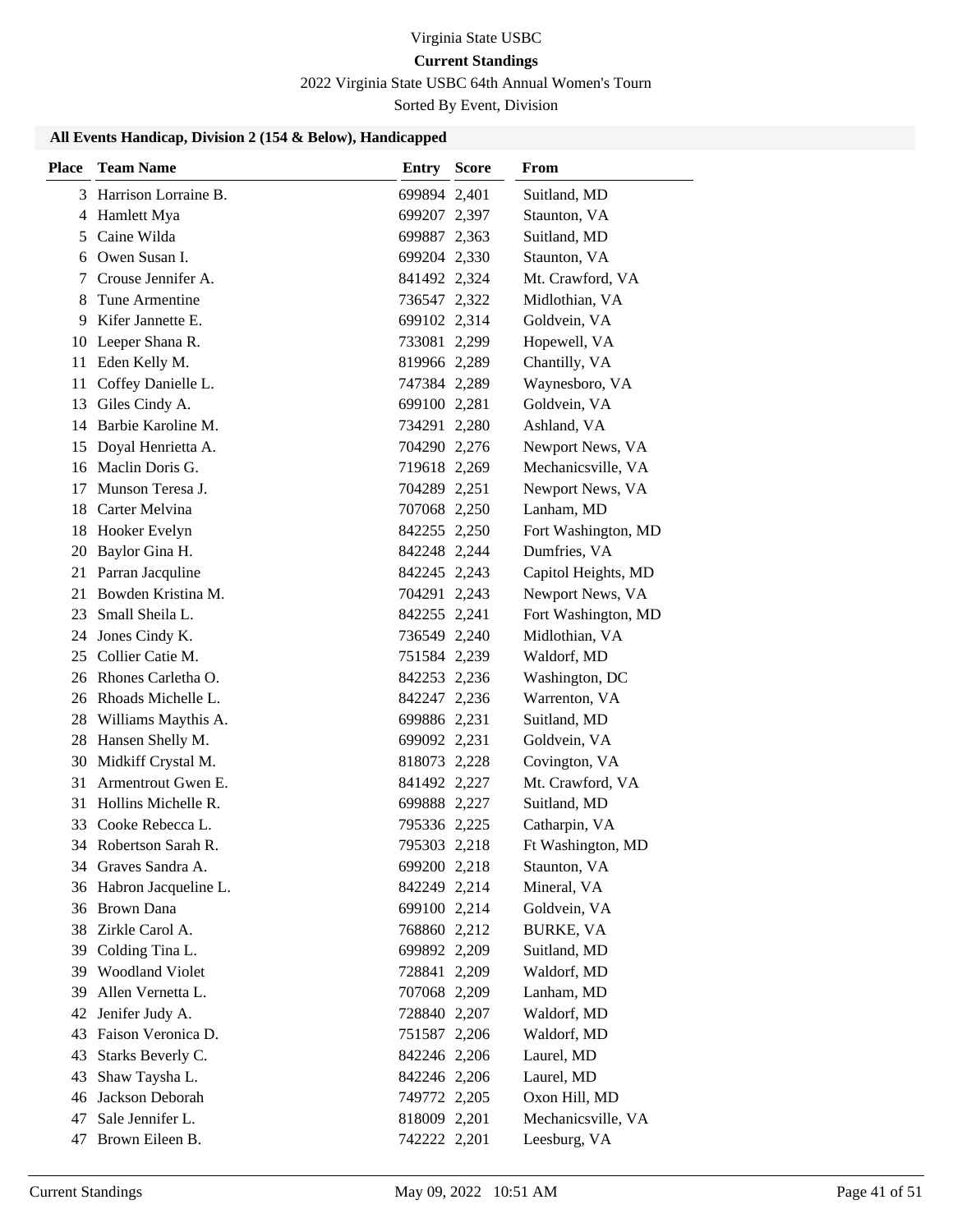# 2022 Virginia State USBC 64th Annual Women's Tourn

Sorted By Event, Division

| <b>Place</b> | <b>Team Name</b>             | <b>Entry Score</b> | From                 |
|--------------|------------------------------|--------------------|----------------------|
|              | 47 Keys Sandra A.            | 707074 2,201       | Lanham, MD           |
|              | 50 Eshleman Edith            | 768860 2,200       | <b>BURKE, VA</b>     |
|              | 51 Daniel Rebecca P.         | 699098 2,199       | Goldvein, VA         |
|              | 52 Bowerman Rachel           | 768860 2,198       | <b>BURKE, VA</b>     |
|              | 52 Gooden Laura A.           | 750733 2,198       | Warrenton, VA        |
|              | 54 Hansborough Alvertenia A. | 837020 2,197       | Washington, DC       |
|              | 54 Williams Darlene S.       | 842251 2,197       | Mineral, VA          |
|              | 56 Polley Gina E.            | 751586 2,194       | Waldorf, MD          |
| 57           | Butler Margaret R.           | 800850 2,191       | Richmond, VA         |
|              | 58 Hickerson Wanda M.        | 742180 2,190       | Roanoke, VA          |
|              | 58 Chiles Sarah E.           | 798451 2,190       | Burboursville, VA    |
|              | 58 Lawson Otima L.           | 707073 2,190       | Lanham, MD           |
| 61           | Robinson Gwen J.             | 736549 2,188       | Midlothian, VA       |
|              | 62 Hall Shirley P.           | 820058 2,187       | District Heights, MD |
| 63           | Burr Maureen A.              | 759091 2,183       | Chantilly, VA        |
| 63           | Wheeler Shandon N.           | 699203 2,183       | Staunton, VA         |
| 65           | Ellis-Williams Alice E.      | 842255 2,182       | Fort Washington, MD  |
|              | 66 Davis Miranda             | 750737 2,179       | Warrenton, VA        |
|              | 66 McElvy Donna T.           | 750737 2,179       | Warrenton, VA        |
| 68           | Taylor-Jones Sandra E.       | 699894 2,178       | Suitland, MD         |
| 68           | Pearson Sharon F.            | 742223 2,178       | Leesburg, VA         |
| 70           | McMickle Valerie A.          | 715467 2,177       | Richmond, VA         |
| 70           | Sampiller Iva H.             | 842250 2,177       | Mineral, VA          |
| 70           | Poole Carolyn S.             | 736546 2,177       | Midlothian, VA       |
| 73           | Crisman Brenda M.            | 763588 2,175       | Inwood, WV           |
|              | 74 Anderson Veronica W.      | 842256 2,174       | Monroe, VA           |
|              | 75 Roach Verna M.            | 720095 2,173       | Petersburg, VA       |
| 75           | Due Christy                  | 742221 2,173       | Leesburg, VA         |
| 77           | Fuller Sherry L.             | 823648 2,172       | Richmond, VA         |
| 78           | Staten Lillian M.            | 820058 2,171       | District Heights, MD |
| 78           | Grajczyk Bobbi J.            | 751584 2,171       | Waldorf, MD          |
| 78           | Molnar Pamela J.             | 699101 2,171       | Goldvein, VA         |
|              | 78 Williams Samantha E.      | 842250 2,171       | Mineral, VA          |
|              | 82 Randall Teresa            | 835539 2,170       | Dayton, VA           |
|              | 82 Nergui Ariuntuya          | 699209 2,170       | Staunton, VA         |
|              | 84 Foxworth Rose C.          | 734291 2,167       | Ashland, VA          |
| 85           | Garrett-Acors Mersheila C.   | 699890 2,166       | Suitland, MD         |
| 85           | Ramey Virginia M.            | 742116 2,166       | Christiansburg, VA   |
| 85           | Antignano Kristen E.         | 704288 2,166       | Newport News, VA     |
| 88           | Bartholic Bonnie L.          | 742224 2,165       | Leesburg, VA         |
| 88           | Smith Judy L.                | 792456 2,165       | Purcellville, VA     |
| 88           | Morris Christine N.          | 699092 2,165       | Goldvein, VA         |
| 91           | Cunningham Sandra L.         | 742196 2,161       | Newport News, VA     |
|              | 92 Dyson Lorraine L.         | 728837 2,160       | Waldorf, MD          |
| 93           | Latimore Patricia M.         | 699884 2,159       | Suitland, MD         |
|              | 93 Padilla Madonna           | 750735 2,159       | Warrenton, VA        |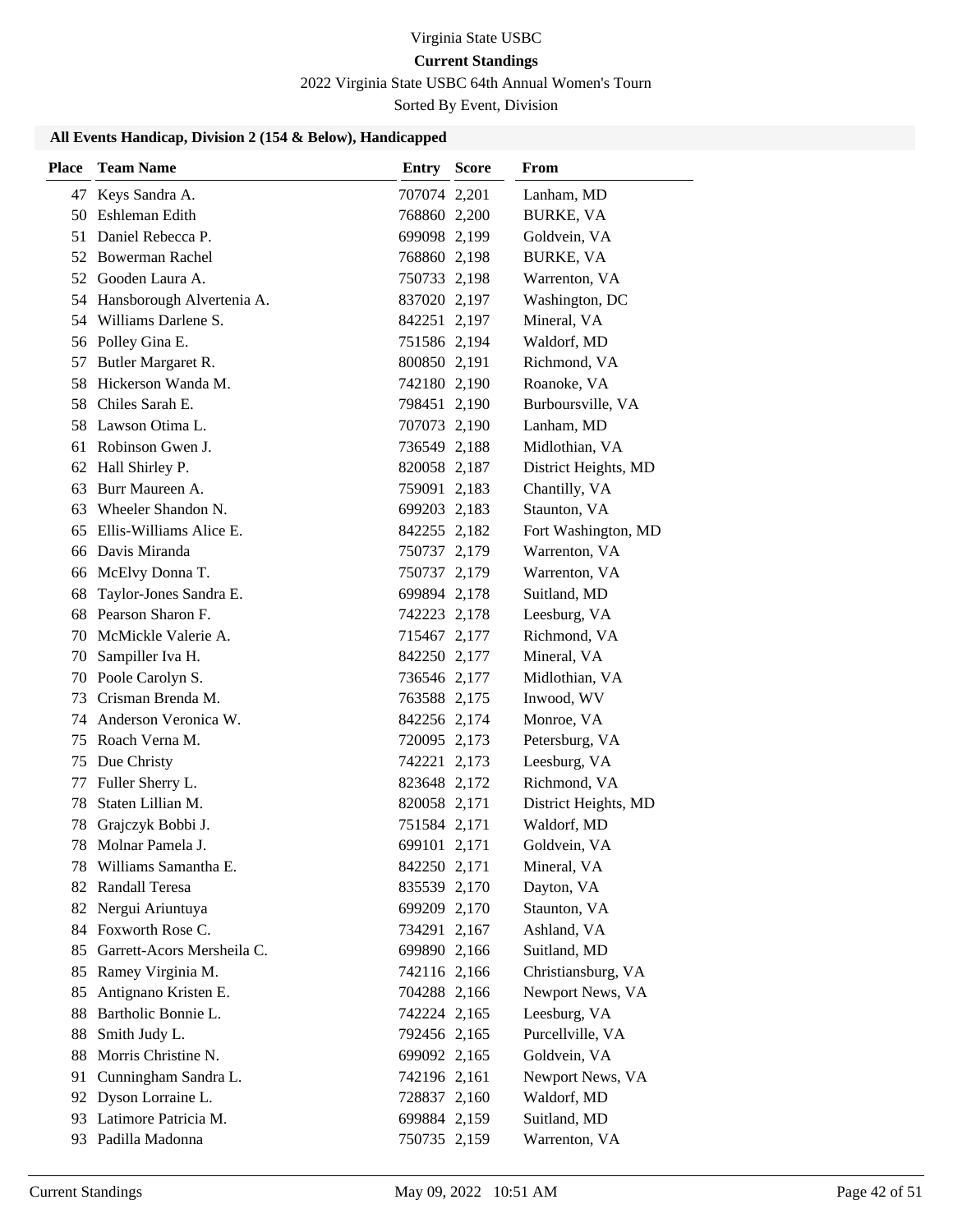# Virginia State USBC

# **Current Standings**

2022 Virginia State USBC 64th Annual Women's Tourn

Sorted By Event, Division

| <b>Place</b> | <b>Team Name</b>                          | <b>Entry Score</b>           | From                           |
|--------------|-------------------------------------------|------------------------------|--------------------------------|
|              | 93 Nelson Shirley A.                      | 699894 2,159                 | Suitland, MD                   |
|              | 93 Briscoe Patricia B.                    | 699893 2,159                 | Suitland, MD                   |
|              | 97 Donnian Carol J.                       | 751586 2,158                 | Waldorf, MD                    |
|              | 97 Jessie Rebecca H.                      | 765616 2,158                 | Mascot, VA                     |
| 97           | Jones Laura A.                            | 766928 2,158                 | Manassas, VA                   |
|              | 100 Richerson Sheila S.                   | 719618 2,156                 | Mechanicsville, VA             |
|              | 100 Watson Josie F.                       | 699093 2,156                 | Goldvein, VA                   |
|              | 102 Kitler Linda A.                       | 819966 2,155                 | Chantilly, VA                  |
| 102          | <b>Tsengas Kelly</b>                      | 715467 2,155                 | Richmond, VA                   |
|              | 102 May Betty M.                          | 742222 2,155                 | Leesburg, VA                   |
|              | 102 Kebere Toeke'Shea A.                  | 742159 2,155                 | Fort Washington, MD            |
|              | 102 Green Yoketa I.                       | 699884 2,155                 | Suitland, MD                   |
|              | 102 Lee Pauline D.                        | 707078 2,155                 | Lanham, MD                     |
|              | 108 Jones Joan S.                         | 742166 2,154                 | Salem, VA                      |
|              | 108 Inskeep Debra J.                      | 842247 2,154                 | Warrenton, VA                  |
|              | 110 Buchanan Elizabeth W.                 | 699096 2,148                 | Goldvein, VA                   |
|              | 111 Givler Barbara A.                     | 742173 2,147                 | Roanoke, VA                    |
|              | 112 Russell Soledad U.                    | 842251 2,146                 | Mineral, VA                    |
|              | 113 Miller Alicia D.                      | 768860 2,144                 | <b>BURKE, VA</b>               |
|              | 113 Ricks-Beach Marilyn                   | 699207 2,144                 | Staunton, VA                   |
|              | 115 McElvy Jillian                        | 750737 2,143                 | Warrenton, VA                  |
| 115          | Jaeger Shirley A.                         | 747395 2,143                 | Henrico, VA                    |
|              | 117 Nelson Lori M.                        | 699205 2,142                 | Staunton, VA                   |
|              | 118 Boehm Joan P.                         | 747416 2,140                 | Bristow, VA                    |
|              | 118 Milstead Veronica E.                  | 728838 2,140                 | Waldorf, MD                    |
|              | 120 Harris Janelle S.                     | 818009 2,138                 | Mechanicsville, VA             |
|              | 120 Smith Gail W.                         | 823572 2,138                 | S. Chesterfield, VA            |
|              | 120 Hameed Letecia D.                     | 699208 2,138                 | Staunton, VA                   |
|              | 120 Simmons Stephanie V.                  | 707079 2,138                 | Lanham, MD                     |
|              | 124 Taylor Barbara J.                     | 759845 2,137                 | Lanham, MD                     |
|              | 125 Johnson Corlitta R.                   | 742159 2,135                 | Fort Washington, MD            |
|              | 125 Hazel Cristita C.                     | 842250 2,135                 | Mineral, VA                    |
|              | 125 Barnette Keshia M.                    | 759819 2,135                 | RICHMOND, VA                   |
|              | 125 Moore Debra                           | 699206 2,135                 | Staunton, VA                   |
|              | 129 Bulow Dianne M.<br>129 Wells Theda V. | 699097 2,134                 | Goldvein, VA<br>Smithfield, VA |
|              | 131 Krack Judy L.                         | 823659 2,134<br>742180 2,133 | Roanoke, VA                    |
| 131          | Davis Sharon K.                           | 704291 2,133                 | Newport News, VA               |
| 133          | Gray Tina M.                              | 699202 2,132                 | Staunton, VA                   |
| 133          | Filice Marjorie                           | 742221 2,132                 | Leesburg, VA                   |
| 135          | Gonzales Elizabeth D.                     | 742223 2,131                 | Leesburg, VA                   |
|              | 136 Kearney Dena R.                       | 707072 2,130                 | Lanham, MD                     |
| 137          | Taylor Doris S.                           | 719619 2,129                 | Mechanicsville, VA             |
| 138          | <b>Stump Ruth</b>                         | 742166 2,126                 | Salem, VA                      |
|              | 138 Mathews Phyllis A.                    | 699101 2,126                 | Goldvein, VA                   |
|              | 140 Carter Brenda                         | 736546 2,124                 | Midlothian, VA                 |
|              |                                           |                              |                                |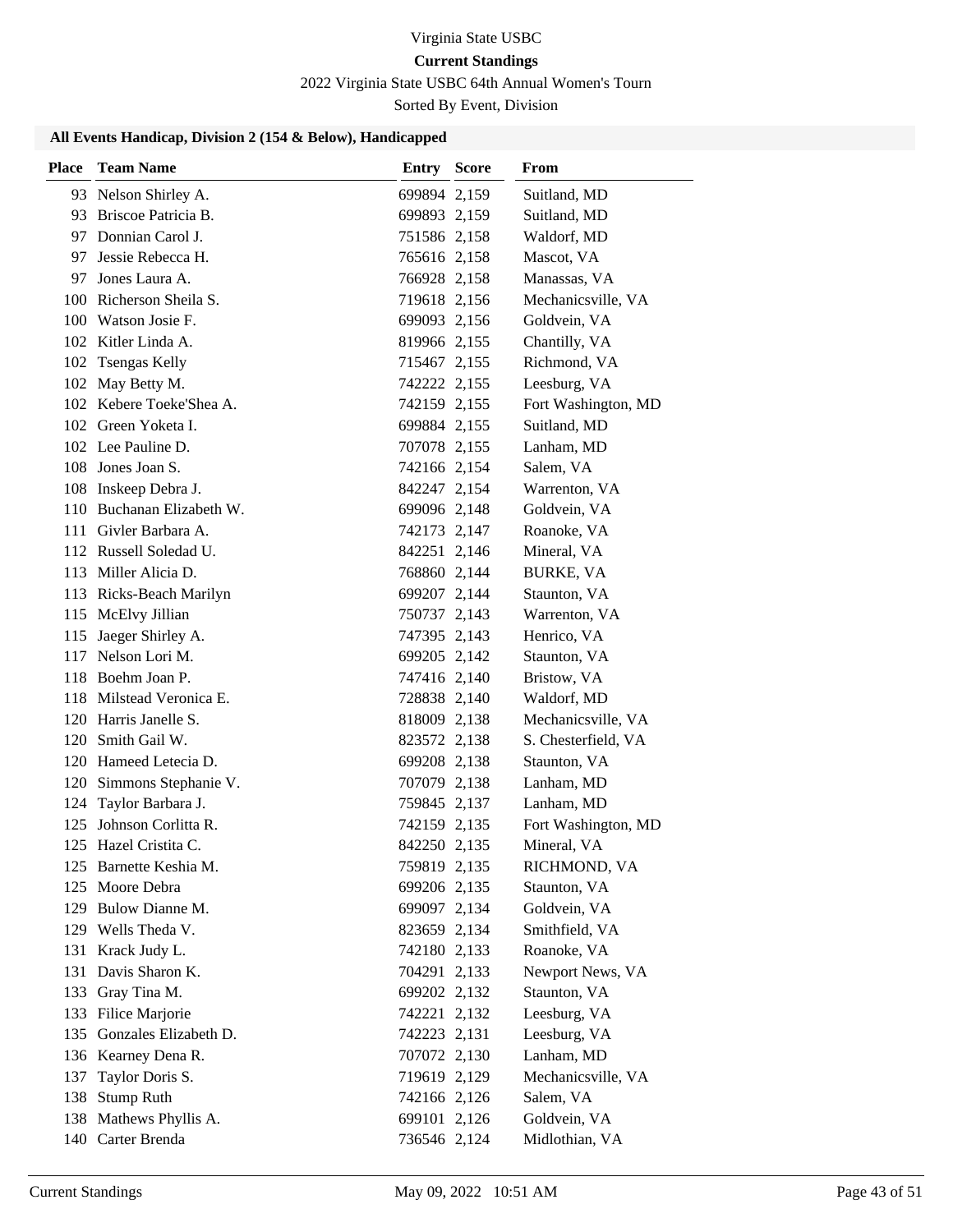# Virginia State USBC

# **Current Standings**

2022 Virginia State USBC 64th Annual Women's Tourn

Sorted By Event, Division

| <b>Place</b> | <b>Team Name</b>           | Entry        | <b>Score</b> | From                |
|--------------|----------------------------|--------------|--------------|---------------------|
|              | 141 Burruss Ernestine V.   | 842246 2,123 |              | Laurel, MD          |
|              | 142 Kingsbury Michelle E.  | 734270 2,122 |              | Virginia Beach, VA  |
|              | 142 Golson Lorraine A.     | 717556 2,122 |              | Capitol Heights, MD |
|              | 144 Parker Robin E.        | 837021 2,121 |              | Washington, DC      |
|              | 145 Fitzgerald Mary L.     | 765653 2,118 |              | Clover, VA          |
|              | 146 Graves Susan M.        | 817372 2,117 |              | Leesburg, VA        |
|              | 146 Disbrow Catherine M.   | 823648 2,117 |              | Richmond, VA        |
|              | 148 Johnson Thelma E.      | 728840 2,116 |              | Waldorf, MD         |
|              | 148 Bland Laurie J.        | 842251 2,116 |              | Mineral, VA         |
|              | 150 Will Virginia K        | 711091 2,115 |              | Lexington, VA       |
|              | 150 Ratliff Kanoa A.       | 768564 2,115 |              | Midland, VA         |
|              | 152 Williams Renee B.      | 704292 2,114 |              | Newport News, VA    |
|              | 153 Summers Sheila A.      | 742225 2,112 |              | Leesburg, VA        |
|              | 154 Schiavone Lillian A.   | 759819 2,111 |              | RICHMOND, VA        |
|              | 155 Ring(L) Rebecca        | 742224 2,110 |              | Leesburg, VA        |
|              | 155 Heyer Laura A.         | 742222 2,110 |              | Leesburg, VA        |
|              | 155 Huey Simone R.         | 704289 2,110 |              | Newport News, VA    |
|              | 158 Cox Jeanette M.        | 800850 2,109 |              | Richmond, VA        |
|              | 158 Hedrick Judy           | 742173 2,109 |              | Roanoke, VA         |
|              | 158 Hill Portia M.         | 825645 2,109 |              | SALEM, VA           |
|              | 158 Johnson Barbara L.     | 769378 2,109 |              | Hampton, VA         |
|              | 162 Scartz Rita A.         | 699095 2,108 |              | Goldvein, VA        |
|              | 162 Huszar Kimberly S.     | 699094 2,108 |              | Goldvein, VA        |
|              | 162 Queen Karen S.         | 699886 2,108 |              | Suitland, MD        |
|              | 162 Mann Phyllis M.        | 800850 2,108 |              | Richmond, VA        |
|              | 162 Walls Deborah C.       | 837020 2,108 |              | Washington, DC      |
|              | 162 Ford Lisa M.           | 728837 2,108 |              | Waldorf, MD         |
| 168          | Sutton-Deans Verla J.      | 842255 2,107 |              | Fort Washington, MD |
|              | 168 Palaszczuk Rita E.     | 759091 2,107 |              | Chantilly, VA       |
| 168          | Taylor Diane W.            | 699201 2,107 |              | Staunton, VA        |
|              | 171 Hunter Renee L.        | 842245 2,106 |              | Capitol Heights, MD |
|              | 171 Lemaster Mary E.       | 742225 2,106 |              | Leesburg, VA        |
|              | 173 Pittinger Adrienne     | 794893 2,105 |              | Newport News, VA    |
|              | 173 Procise Gweneth T.     | 823659 2,105 |              | Smithfield, VA      |
|              | 173 Ginaven Nancy          | 699200 2,105 |              | Staunton, VA        |
|              | 176 Alexandropoulos Chris  | 715467 2,104 |              | Richmond, VA        |
|              | 176 Pyles-Harris Betty J.  | 837021 2,104 |              | Washington, DC      |
|              | 178 McLean Cheryl J.       | 766928 2,103 |              | Manassas, VA        |
|              | 178 Arcipowski Virginia L. | 789076 2,103 |              | Chesapeake, VA      |
|              | 178 Litland Jessica        | 704291 2,103 |              | Newport News, VA    |
|              | 178 Barlow Bennie M.       | 699203 2,103 |              | Staunton, VA        |
|              | 182 Ullman Carrie A.       | 699089 2,102 |              | Goldvein, VA        |
|              | 183 Conner Julia A.        | 704287 2,101 |              | Newport News, VA    |
|              | 184 Martin Bobbie J.       | 765616 2,099 |              | Mascot, VA          |
|              | 184 Campbell Sherry T.     | 796501 2,099 |              | Lynchburg, VA       |
|              | 186 Bayes Vanessa A.       | 842256 2,098 |              | Monroe, VA          |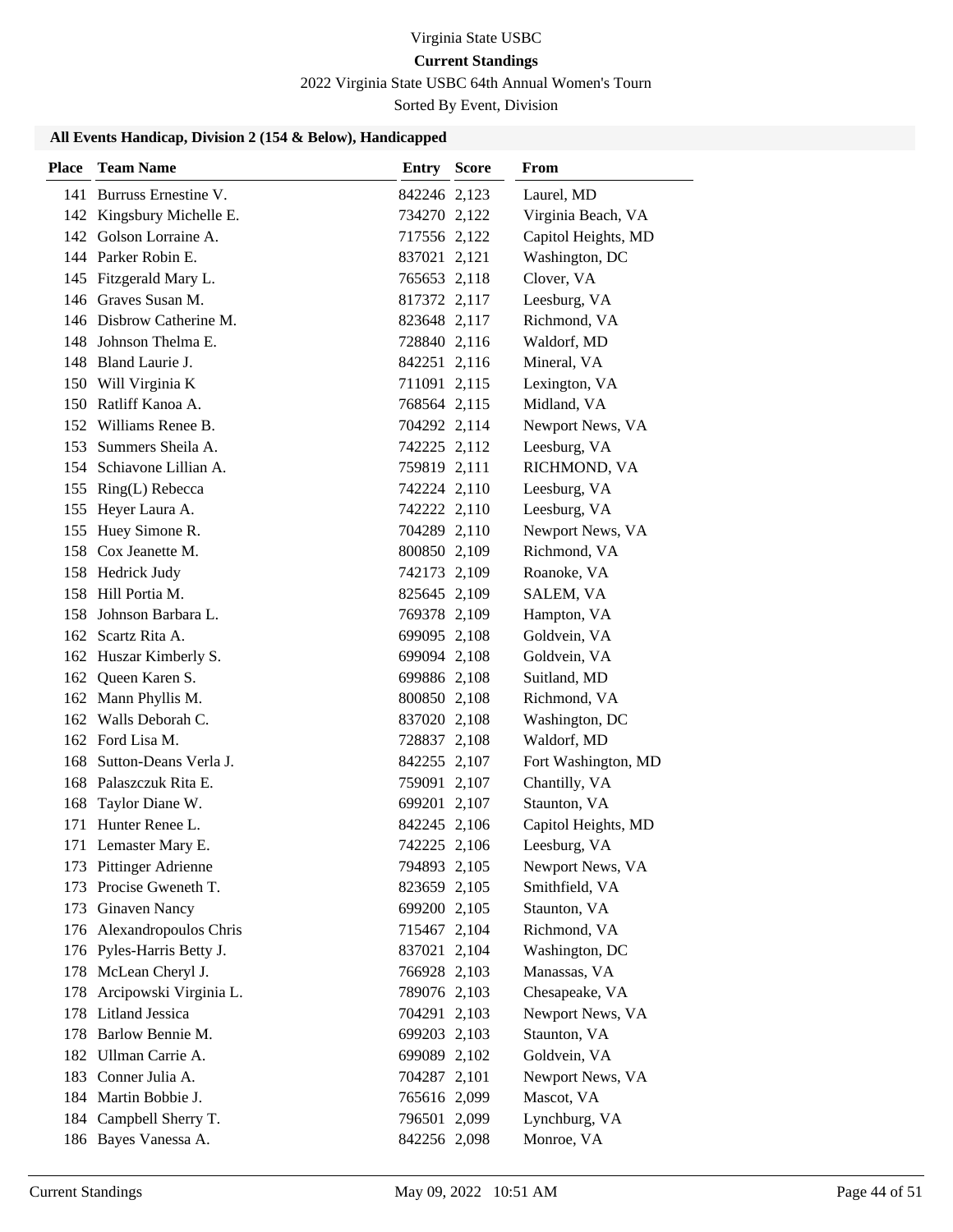## 2022 Virginia State USBC 64th Annual Women's Tourn

Sorted By Event, Division

| 186 Stephan Virginia A.<br>Goldvein, VA<br>699097 2,098<br>188 Brown Dawn R.<br>800880 2,096<br>Lyndhurst, VA<br>Monroe, VA<br>188<br>Tran Trang T.<br>842256 2,096<br>190 Funderburk Linda A.<br>Lanham, MD<br>759845 2,095<br>190 Fabian Enid G.<br>Manassas, VA<br>766928 2,095<br>190 McDaniel Theresa L.<br>740807 2,095<br>Chesapeake, VA<br>190 McKenzie Kathy B.<br>728842 2,095<br>Waldorf, MD<br>190 Gray Lita F.<br>699890 2,095<br>Suitland, MD<br>195 Layton Betty<br>818073 2,092<br>Covington, VA<br>196 Crump Tasha L.<br>759820 2,091<br>RICHMOND, VA<br>196 Erickson Catherine<br>765733 2,091<br>Woodbridge, VA<br>704291 2,091<br>Newport News, VA<br>196 Stewart Francine H.<br>199 Fortier Annette S.<br>Leesburg, VA<br>817372 2,090<br>200 Shelton Anna L.<br>Roanoke, VA<br>747404 2,088<br>200 Hassell A Jane<br>707077 2,088<br>Lanham, MD<br>202 Brock Sydney G.<br>Warrenton, VA<br>750733 2,087<br>202 Norton Sandra M.<br>Ft Washington, MD<br>795303 2,087<br>204 Baxter Joann<br>Waldorf, MD<br>751585 2,086<br>205 DeWoody Shirley J.<br>Chesapeake, VA<br>789069 2,085<br>205 Morrison Deanna N.<br>Hopewell, VA<br>733079 2,085<br>Sorensen Eva L.<br>Dale City, VA<br>207<br>835493 2,084<br>207 Harden Ursula A.<br>699887 2,084<br>Suitland, MD<br>209 Whitney D Leann<br>742225 2,083<br>Leesburg, VA<br>210 Horton Connie<br>795292 2,082<br>Raven, VA<br>Carter Beth W.<br>211<br>742166 2,079<br>Salem, VA<br>212 Grasz Holly J.<br>Newport News, VA<br>704288 2,078<br>213<br>Stone Wandra E.<br>Suitland, MD<br>699888 2,077<br>213<br>Brown Sharon A.<br>728840 2,077<br>Waldorf, MD<br>215 Paulovich Virginia B.<br>Chesapeake, VA<br>789069 2,076<br>Tousignant Jana M.<br>Herndon, VA<br>215<br>754491 2,076<br><b>Washington Debbie</b><br>215<br>707078 2,076<br>Lanham, MD<br>733081 2,075<br>218 Coleman Alice M.<br>Hopewell, VA<br>218 Williams-Hampton Phyllis A.<br>742159 2,075<br>Fort Washington, MD<br>220 Jaco Patricia A.<br>Goldvein, VA<br>699098 2,074 |
|--------------------------------------------------------------------------------------------------------------------------------------------------------------------------------------------------------------------------------------------------------------------------------------------------------------------------------------------------------------------------------------------------------------------------------------------------------------------------------------------------------------------------------------------------------------------------------------------------------------------------------------------------------------------------------------------------------------------------------------------------------------------------------------------------------------------------------------------------------------------------------------------------------------------------------------------------------------------------------------------------------------------------------------------------------------------------------------------------------------------------------------------------------------------------------------------------------------------------------------------------------------------------------------------------------------------------------------------------------------------------------------------------------------------------------------------------------------------------------------------------------------------------------------------------------------------------------------------------------------------------------------------------------------------------------------------------------------------------------------------------------------------------------------------------------------------------------------------------------------------------------------------------------------------------------------------------------------------------------------------------------------------------|
|                                                                                                                                                                                                                                                                                                                                                                                                                                                                                                                                                                                                                                                                                                                                                                                                                                                                                                                                                                                                                                                                                                                                                                                                                                                                                                                                                                                                                                                                                                                                                                                                                                                                                                                                                                                                                                                                                                                                                                                                                          |
|                                                                                                                                                                                                                                                                                                                                                                                                                                                                                                                                                                                                                                                                                                                                                                                                                                                                                                                                                                                                                                                                                                                                                                                                                                                                                                                                                                                                                                                                                                                                                                                                                                                                                                                                                                                                                                                                                                                                                                                                                          |
|                                                                                                                                                                                                                                                                                                                                                                                                                                                                                                                                                                                                                                                                                                                                                                                                                                                                                                                                                                                                                                                                                                                                                                                                                                                                                                                                                                                                                                                                                                                                                                                                                                                                                                                                                                                                                                                                                                                                                                                                                          |
|                                                                                                                                                                                                                                                                                                                                                                                                                                                                                                                                                                                                                                                                                                                                                                                                                                                                                                                                                                                                                                                                                                                                                                                                                                                                                                                                                                                                                                                                                                                                                                                                                                                                                                                                                                                                                                                                                                                                                                                                                          |
|                                                                                                                                                                                                                                                                                                                                                                                                                                                                                                                                                                                                                                                                                                                                                                                                                                                                                                                                                                                                                                                                                                                                                                                                                                                                                                                                                                                                                                                                                                                                                                                                                                                                                                                                                                                                                                                                                                                                                                                                                          |
|                                                                                                                                                                                                                                                                                                                                                                                                                                                                                                                                                                                                                                                                                                                                                                                                                                                                                                                                                                                                                                                                                                                                                                                                                                                                                                                                                                                                                                                                                                                                                                                                                                                                                                                                                                                                                                                                                                                                                                                                                          |
|                                                                                                                                                                                                                                                                                                                                                                                                                                                                                                                                                                                                                                                                                                                                                                                                                                                                                                                                                                                                                                                                                                                                                                                                                                                                                                                                                                                                                                                                                                                                                                                                                                                                                                                                                                                                                                                                                                                                                                                                                          |
|                                                                                                                                                                                                                                                                                                                                                                                                                                                                                                                                                                                                                                                                                                                                                                                                                                                                                                                                                                                                                                                                                                                                                                                                                                                                                                                                                                                                                                                                                                                                                                                                                                                                                                                                                                                                                                                                                                                                                                                                                          |
|                                                                                                                                                                                                                                                                                                                                                                                                                                                                                                                                                                                                                                                                                                                                                                                                                                                                                                                                                                                                                                                                                                                                                                                                                                                                                                                                                                                                                                                                                                                                                                                                                                                                                                                                                                                                                                                                                                                                                                                                                          |
|                                                                                                                                                                                                                                                                                                                                                                                                                                                                                                                                                                                                                                                                                                                                                                                                                                                                                                                                                                                                                                                                                                                                                                                                                                                                                                                                                                                                                                                                                                                                                                                                                                                                                                                                                                                                                                                                                                                                                                                                                          |
|                                                                                                                                                                                                                                                                                                                                                                                                                                                                                                                                                                                                                                                                                                                                                                                                                                                                                                                                                                                                                                                                                                                                                                                                                                                                                                                                                                                                                                                                                                                                                                                                                                                                                                                                                                                                                                                                                                                                                                                                                          |
|                                                                                                                                                                                                                                                                                                                                                                                                                                                                                                                                                                                                                                                                                                                                                                                                                                                                                                                                                                                                                                                                                                                                                                                                                                                                                                                                                                                                                                                                                                                                                                                                                                                                                                                                                                                                                                                                                                                                                                                                                          |
|                                                                                                                                                                                                                                                                                                                                                                                                                                                                                                                                                                                                                                                                                                                                                                                                                                                                                                                                                                                                                                                                                                                                                                                                                                                                                                                                                                                                                                                                                                                                                                                                                                                                                                                                                                                                                                                                                                                                                                                                                          |
|                                                                                                                                                                                                                                                                                                                                                                                                                                                                                                                                                                                                                                                                                                                                                                                                                                                                                                                                                                                                                                                                                                                                                                                                                                                                                                                                                                                                                                                                                                                                                                                                                                                                                                                                                                                                                                                                                                                                                                                                                          |
|                                                                                                                                                                                                                                                                                                                                                                                                                                                                                                                                                                                                                                                                                                                                                                                                                                                                                                                                                                                                                                                                                                                                                                                                                                                                                                                                                                                                                                                                                                                                                                                                                                                                                                                                                                                                                                                                                                                                                                                                                          |
|                                                                                                                                                                                                                                                                                                                                                                                                                                                                                                                                                                                                                                                                                                                                                                                                                                                                                                                                                                                                                                                                                                                                                                                                                                                                                                                                                                                                                                                                                                                                                                                                                                                                                                                                                                                                                                                                                                                                                                                                                          |
|                                                                                                                                                                                                                                                                                                                                                                                                                                                                                                                                                                                                                                                                                                                                                                                                                                                                                                                                                                                                                                                                                                                                                                                                                                                                                                                                                                                                                                                                                                                                                                                                                                                                                                                                                                                                                                                                                                                                                                                                                          |
|                                                                                                                                                                                                                                                                                                                                                                                                                                                                                                                                                                                                                                                                                                                                                                                                                                                                                                                                                                                                                                                                                                                                                                                                                                                                                                                                                                                                                                                                                                                                                                                                                                                                                                                                                                                                                                                                                                                                                                                                                          |
|                                                                                                                                                                                                                                                                                                                                                                                                                                                                                                                                                                                                                                                                                                                                                                                                                                                                                                                                                                                                                                                                                                                                                                                                                                                                                                                                                                                                                                                                                                                                                                                                                                                                                                                                                                                                                                                                                                                                                                                                                          |
|                                                                                                                                                                                                                                                                                                                                                                                                                                                                                                                                                                                                                                                                                                                                                                                                                                                                                                                                                                                                                                                                                                                                                                                                                                                                                                                                                                                                                                                                                                                                                                                                                                                                                                                                                                                                                                                                                                                                                                                                                          |
|                                                                                                                                                                                                                                                                                                                                                                                                                                                                                                                                                                                                                                                                                                                                                                                                                                                                                                                                                                                                                                                                                                                                                                                                                                                                                                                                                                                                                                                                                                                                                                                                                                                                                                                                                                                                                                                                                                                                                                                                                          |
|                                                                                                                                                                                                                                                                                                                                                                                                                                                                                                                                                                                                                                                                                                                                                                                                                                                                                                                                                                                                                                                                                                                                                                                                                                                                                                                                                                                                                                                                                                                                                                                                                                                                                                                                                                                                                                                                                                                                                                                                                          |
|                                                                                                                                                                                                                                                                                                                                                                                                                                                                                                                                                                                                                                                                                                                                                                                                                                                                                                                                                                                                                                                                                                                                                                                                                                                                                                                                                                                                                                                                                                                                                                                                                                                                                                                                                                                                                                                                                                                                                                                                                          |
|                                                                                                                                                                                                                                                                                                                                                                                                                                                                                                                                                                                                                                                                                                                                                                                                                                                                                                                                                                                                                                                                                                                                                                                                                                                                                                                                                                                                                                                                                                                                                                                                                                                                                                                                                                                                                                                                                                                                                                                                                          |
|                                                                                                                                                                                                                                                                                                                                                                                                                                                                                                                                                                                                                                                                                                                                                                                                                                                                                                                                                                                                                                                                                                                                                                                                                                                                                                                                                                                                                                                                                                                                                                                                                                                                                                                                                                                                                                                                                                                                                                                                                          |
|                                                                                                                                                                                                                                                                                                                                                                                                                                                                                                                                                                                                                                                                                                                                                                                                                                                                                                                                                                                                                                                                                                                                                                                                                                                                                                                                                                                                                                                                                                                                                                                                                                                                                                                                                                                                                                                                                                                                                                                                                          |
|                                                                                                                                                                                                                                                                                                                                                                                                                                                                                                                                                                                                                                                                                                                                                                                                                                                                                                                                                                                                                                                                                                                                                                                                                                                                                                                                                                                                                                                                                                                                                                                                                                                                                                                                                                                                                                                                                                                                                                                                                          |
|                                                                                                                                                                                                                                                                                                                                                                                                                                                                                                                                                                                                                                                                                                                                                                                                                                                                                                                                                                                                                                                                                                                                                                                                                                                                                                                                                                                                                                                                                                                                                                                                                                                                                                                                                                                                                                                                                                                                                                                                                          |
|                                                                                                                                                                                                                                                                                                                                                                                                                                                                                                                                                                                                                                                                                                                                                                                                                                                                                                                                                                                                                                                                                                                                                                                                                                                                                                                                                                                                                                                                                                                                                                                                                                                                                                                                                                                                                                                                                                                                                                                                                          |
|                                                                                                                                                                                                                                                                                                                                                                                                                                                                                                                                                                                                                                                                                                                                                                                                                                                                                                                                                                                                                                                                                                                                                                                                                                                                                                                                                                                                                                                                                                                                                                                                                                                                                                                                                                                                                                                                                                                                                                                                                          |
|                                                                                                                                                                                                                                                                                                                                                                                                                                                                                                                                                                                                                                                                                                                                                                                                                                                                                                                                                                                                                                                                                                                                                                                                                                                                                                                                                                                                                                                                                                                                                                                                                                                                                                                                                                                                                                                                                                                                                                                                                          |
|                                                                                                                                                                                                                                                                                                                                                                                                                                                                                                                                                                                                                                                                                                                                                                                                                                                                                                                                                                                                                                                                                                                                                                                                                                                                                                                                                                                                                                                                                                                                                                                                                                                                                                                                                                                                                                                                                                                                                                                                                          |
|                                                                                                                                                                                                                                                                                                                                                                                                                                                                                                                                                                                                                                                                                                                                                                                                                                                                                                                                                                                                                                                                                                                                                                                                                                                                                                                                                                                                                                                                                                                                                                                                                                                                                                                                                                                                                                                                                                                                                                                                                          |
| 221<br>Johnson Terrey E.<br>728842 2,072<br>Waldorf, MD                                                                                                                                                                                                                                                                                                                                                                                                                                                                                                                                                                                                                                                                                                                                                                                                                                                                                                                                                                                                                                                                                                                                                                                                                                                                                                                                                                                                                                                                                                                                                                                                                                                                                                                                                                                                                                                                                                                                                                  |
| 221 Goff Donna<br>Covington, VA<br>818073 2,072                                                                                                                                                                                                                                                                                                                                                                                                                                                                                                                                                                                                                                                                                                                                                                                                                                                                                                                                                                                                                                                                                                                                                                                                                                                                                                                                                                                                                                                                                                                                                                                                                                                                                                                                                                                                                                                                                                                                                                          |
| Warrenton, VA<br>McElvy Debra A.<br>223<br>750737 2,071                                                                                                                                                                                                                                                                                                                                                                                                                                                                                                                                                                                                                                                                                                                                                                                                                                                                                                                                                                                                                                                                                                                                                                                                                                                                                                                                                                                                                                                                                                                                                                                                                                                                                                                                                                                                                                                                                                                                                                  |
| Schmidt Vicky L.<br>Newport News, VA<br>719230 2,070<br>224                                                                                                                                                                                                                                                                                                                                                                                                                                                                                                                                                                                                                                                                                                                                                                                                                                                                                                                                                                                                                                                                                                                                                                                                                                                                                                                                                                                                                                                                                                                                                                                                                                                                                                                                                                                                                                                                                                                                                              |
| 224 Brown Stephanie C.<br>765653 2,070<br>Clover, VA                                                                                                                                                                                                                                                                                                                                                                                                                                                                                                                                                                                                                                                                                                                                                                                                                                                                                                                                                                                                                                                                                                                                                                                                                                                                                                                                                                                                                                                                                                                                                                                                                                                                                                                                                                                                                                                                                                                                                                     |
| 226 Garrett Nancy N.<br>Richmond, VA<br>715467 2,069                                                                                                                                                                                                                                                                                                                                                                                                                                                                                                                                                                                                                                                                                                                                                                                                                                                                                                                                                                                                                                                                                                                                                                                                                                                                                                                                                                                                                                                                                                                                                                                                                                                                                                                                                                                                                                                                                                                                                                     |
| 226 Benson Hinke<br>Manassas, VA<br>800866 2,069                                                                                                                                                                                                                                                                                                                                                                                                                                                                                                                                                                                                                                                                                                                                                                                                                                                                                                                                                                                                                                                                                                                                                                                                                                                                                                                                                                                                                                                                                                                                                                                                                                                                                                                                                                                                                                                                                                                                                                         |
| 226 Garrett Betty Jo<br>Lexington, VA<br>711091 2,069                                                                                                                                                                                                                                                                                                                                                                                                                                                                                                                                                                                                                                                                                                                                                                                                                                                                                                                                                                                                                                                                                                                                                                                                                                                                                                                                                                                                                                                                                                                                                                                                                                                                                                                                                                                                                                                                                                                                                                    |
| 226 Kanode Doris D.<br>742166 2,069<br>Salem, VA                                                                                                                                                                                                                                                                                                                                                                                                                                                                                                                                                                                                                                                                                                                                                                                                                                                                                                                                                                                                                                                                                                                                                                                                                                                                                                                                                                                                                                                                                                                                                                                                                                                                                                                                                                                                                                                                                                                                                                         |
| 230 Alexander Janet R.<br>699096 2,068<br>Goldvein, VA                                                                                                                                                                                                                                                                                                                                                                                                                                                                                                                                                                                                                                                                                                                                                                                                                                                                                                                                                                                                                                                                                                                                                                                                                                                                                                                                                                                                                                                                                                                                                                                                                                                                                                                                                                                                                                                                                                                                                                   |
| 230 McOsker Vanessa<br>699100 2,068<br>Goldvein, VA                                                                                                                                                                                                                                                                                                                                                                                                                                                                                                                                                                                                                                                                                                                                                                                                                                                                                                                                                                                                                                                                                                                                                                                                                                                                                                                                                                                                                                                                                                                                                                                                                                                                                                                                                                                                                                                                                                                                                                      |
| Pulaski, VA<br>232 Rorrer Dale Marie<br>747559 2,067                                                                                                                                                                                                                                                                                                                                                                                                                                                                                                                                                                                                                                                                                                                                                                                                                                                                                                                                                                                                                                                                                                                                                                                                                                                                                                                                                                                                                                                                                                                                                                                                                                                                                                                                                                                                                                                                                                                                                                     |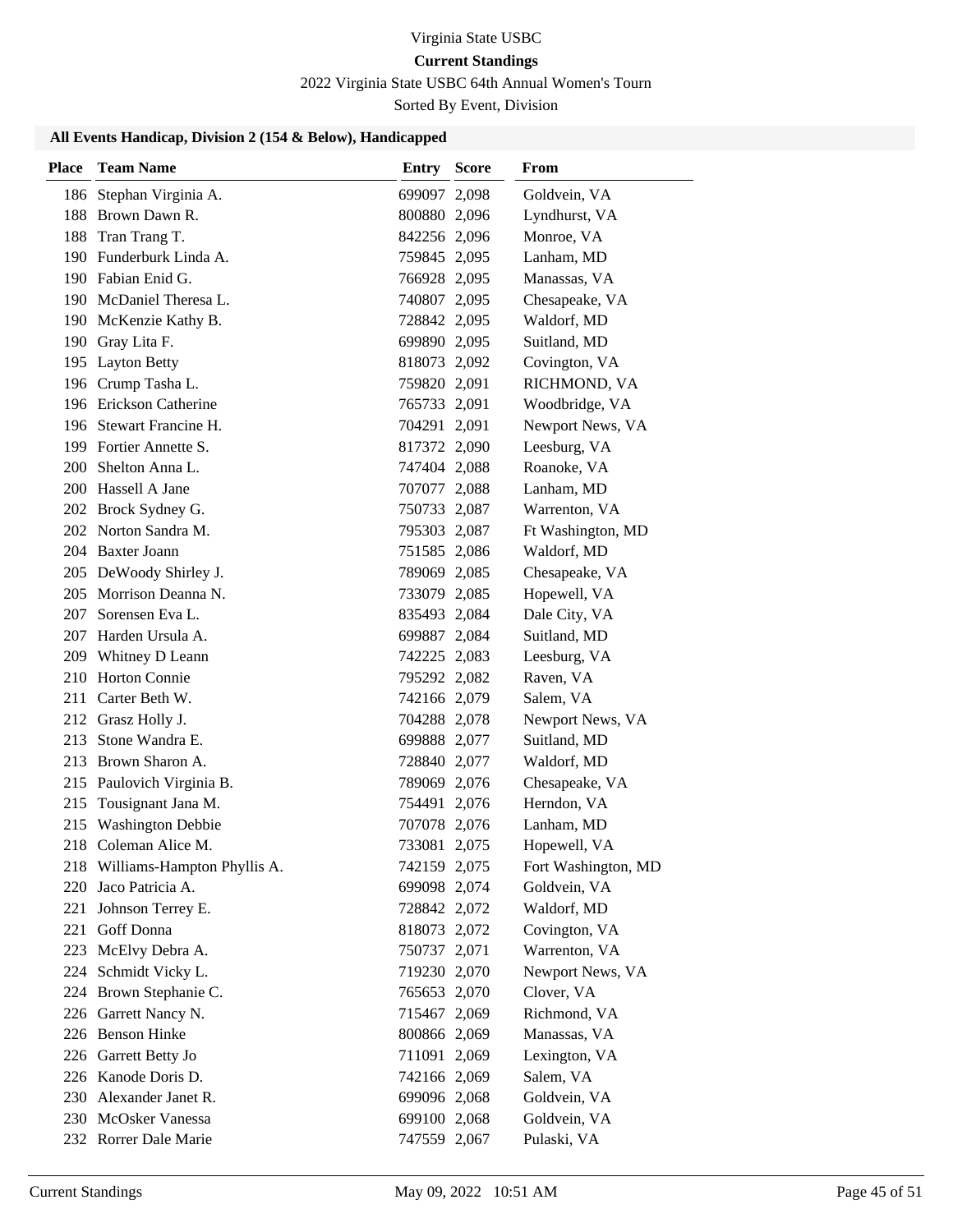# 2022 Virginia State USBC 64th Annual Women's Tourn

Sorted By Event, Division

| Place | <b>Team Name</b>                            | <b>Entry Score</b>           | From                         |
|-------|---------------------------------------------|------------------------------|------------------------------|
|       | 232 Yannitello Pamela K.                    | 719230 2,067                 | Newport News, VA             |
|       | 232 Rockey Kimberly D.                      | 699202 2,067                 | Staunton, VA                 |
|       | 235 Ross Beverly W.                         | 699894 2,066                 | Suitland, MD                 |
| 236   | Tate-Moore Amelia J.                        | 751586 2,065                 | Waldorf, MD                  |
|       | 237 Saunders Christine D.                   | 769378 2,063                 | Hampton, VA                  |
|       | 237 Brookman Barbara A.                     | 699088 2,063                 | Goldvein, VA                 |
|       | 237 Branson Carol M.                        | 704292 2,063                 | Newport News, VA             |
|       | 240 Moore Regina M.                         | 699202 2,062                 | Staunton, VA                 |
|       | 241 Hubbard Brenda M.                       | 769378 2,061                 | Hampton, VA                  |
|       | 242 Gravely Therese L.                      | 759853 2,060                 | Yorktown, VA                 |
|       | 242 Crowder Brooke A.                       | 818094 2,060                 | Covington, VA                |
|       | 242 Rahe Cindy A.                           | 841492 2,060                 | Mt. Crawford, VA             |
|       | 245 Daniel Doreen G.                        | 734291 2,058                 | Ashland, VA                  |
|       | 246 Gathers Ruth E.                         | 699890 2,057                 | Suitland, MD                 |
|       | 247 Chronister Judy C.                      | 699089 2,056                 | Goldvein, VA                 |
|       | 247 Hicks Lillian L.                        | 736549 2,056                 | Midlothian, VA               |
| 249   | Thomas Patricia A.                          | 818009 2,055                 | Mechanicsville, VA           |
|       | 250 Ferrer Carol L.                         | 768564 2,054                 | Midland, VA                  |
|       | 250 Burrows Kelly T.                        | 742221 2,054                 | Leesburg, VA                 |
|       | 252 Jackson Phyllis V.                      | 754491 2,053                 | Herndon, VA                  |
|       | 252 Overby Deborah D.                       | 736544 2,053                 | Midlothian, VA               |
|       | 254 Quinn Mildred A.                        | 823648 2,052                 | Richmond, VA                 |
|       | 254 Frederick Pamela E.                     | 719619 2,052                 | Mechanicsville, VA           |
|       | 254 Newton Sheri C.                         | 742116 2,052                 | Christiansburg, VA           |
|       | 257 Fincato Ronni D.                        | 747395 2,051                 | Henrico, VA                  |
| 257   | <b>STEELE HELEN H.</b>                      | 795292 2,051                 | Raven, VA                    |
|       | 257 Giltner Teresa                          | 800866 2,051                 | Manassas, VA                 |
|       | 257 Hudson Lucretia J.                      | 699089 2,051                 | Goldvein, VA                 |
|       | 261 Parham Diane H.                         | 733080 2,050                 | Hopewell, VA                 |
|       | 262 Gresens Faith                           | 742221 2,049                 | Leesburg, VA                 |
|       | 263 Booth Sherry L.                         | 728842 2,048                 | Waldorf, MD                  |
|       | 263 Blackwell Sharon T.                     | 699205 2,048                 | Staunton, VA                 |
|       | 265 Speight Lynn M.<br>265 Kinnear Renee A. | 750735 2,047<br>768564 2,047 | Warrenton, VA<br>Midland, VA |
|       | 267 Powell-Lee Patricia A.                  | 742159 2,046                 | Fort Washington, MD          |
|       | 267 Granger Susie J.                        | 747416 2,046                 | Bristow, VA                  |
|       | 267 Williams Sallie G.                      | 837020 2,046                 | Washington, DC               |
|       | 270 Hagens-Gant Lenora M.                   | 728839 2,045                 | Waldorf, MD                  |
| 271   | Hicks Renee C.                              | 795304 2,044                 | Ft Washington, MD            |
|       | 272 McGuinness Carol A.                     | 699094 2,043                 | Goldvein, VA                 |
|       | 272 Smith Donna M.                          | 699095 2,043                 | Goldvein, VA                 |
|       | 272 Smithers Brenda S.                      | 818073 2,043                 | Covington, VA                |
|       | 275 Brooks-Best Dana M.                     | 717557 2,042                 | Capitol Heights, MD          |
|       | 276 Knost Cheryl L.                         | 742116 2,041                 | Christiansburg, VA           |
| 277   | Ryan Sandy J.                               | 792456 2,040                 | Purcellville, VA             |
|       | 278 Harkins Rita W.                         | 728838 2,039                 | Waldorf, MD                  |
|       |                                             |                              |                              |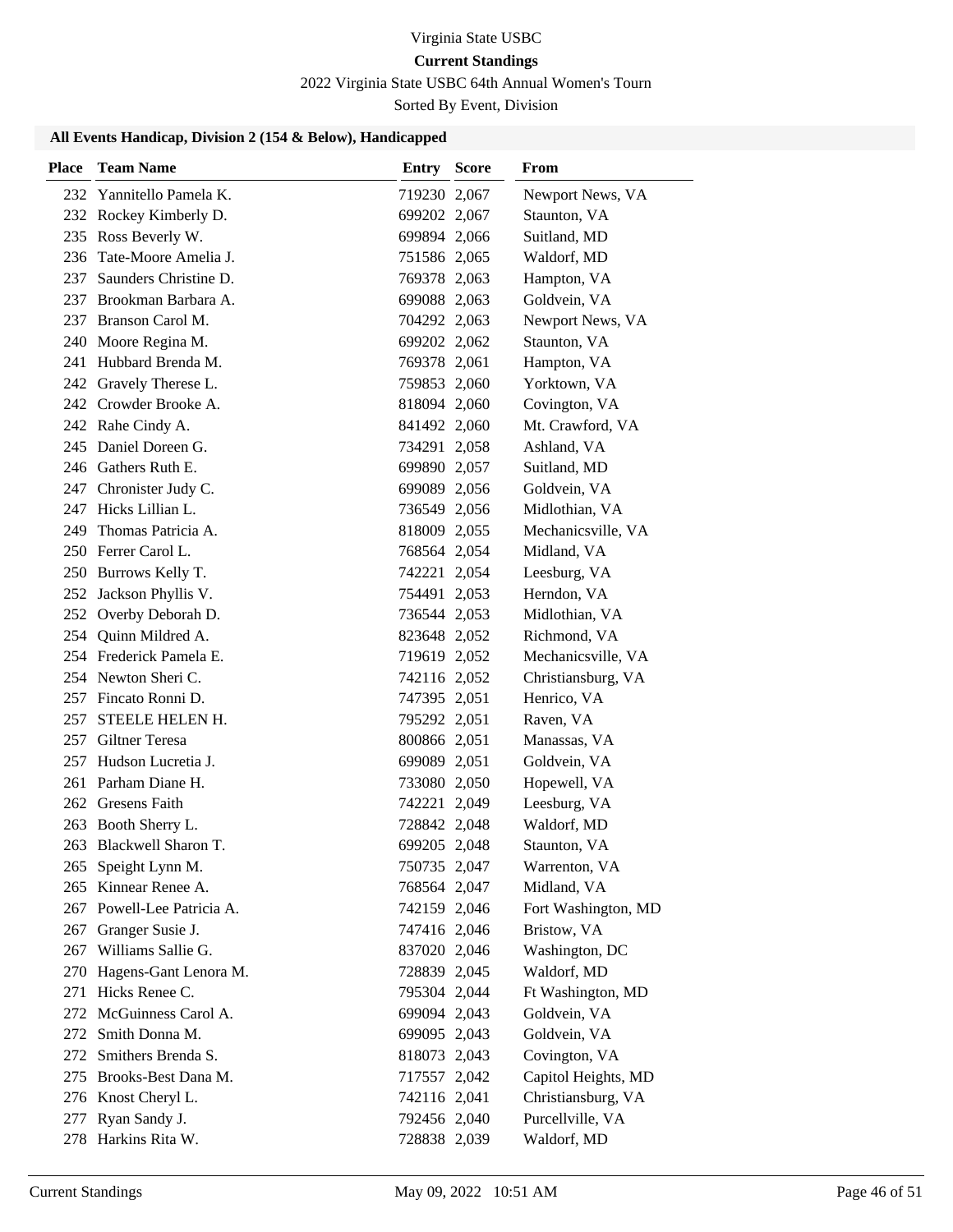# 2022 Virginia State USBC 64th Annual Women's Tourn

Sorted By Event, Division

| Place | <b>Team Name</b>                 | <b>Entry Score</b> | From               |
|-------|----------------------------------|--------------------|--------------------|
| 279   | Schlosser Linda D.               | 699098 2,038       | Goldvein, VA       |
|       | 279 Ford Patricia A.             | 728839 2,038       | Waldorf, MD        |
|       | 281 Delk-Glenn Darlene           | 704290 2,036       | Newport News, VA   |
|       | 281 Demby Nicole S.              | 750734 2,036       | Warrenton, VA      |
|       | 281 Secrest Ashley N.            | 723603 2,036       | Salem, VA          |
|       | 284 Bivens Margaret V.           | 728841 2,035       | Waldorf, MD        |
|       | 285 Nelson Diane S.              | 742180 2,034       | Roanoke, VA        |
|       | 286 Werner Hilde J.              | 699200 2,032       | Staunton, VA       |
|       | 287 Counts Ann A.                | 835539 2,030       | Dayton, VA         |
| 287   | Johnson Virginia H.              | 747404 2,030       | Roanoke, VA        |
|       | 287 Huber Tamera M.              | 742224 2,030       | Leesburg, VA       |
|       | 290 Justus Sherry L.             | 795292 2,029       | Raven, VA          |
| 291   | Athey Lisa A.                    | 742225 2,028       | Leesburg, VA       |
|       | 291 Walker Teresa J.             | 747404 2,028       | Roanoke, VA        |
|       | 293 Milstead Catherine L.        | 728838 2,027       | Waldorf, MD        |
|       | 294 Thomas Robbie K.             | 765623 2,026       | Clifton Forge, VA  |
|       | 294 Smith Anne H.                | 768564 2,026       | Midland, VA        |
|       | 296 Parker-Cunningham Wilhemenia | 736549 2,025       | Midlothian, VA     |
|       | 297 Moore Christine E.           | 699206 2,024       | Staunton, VA       |
|       | 297 Midgett Glennis              | 733079 2,024       | Hopewell, VA       |
|       | 297 Corbin Anna M.               | 835539 2,024       | Dayton, VA         |
|       | 300 Lau Deborah A.               | 768881 2,021       | Chantilly, VA      |
|       | 301 Lafon Annie R.               | 754952 2,020       | Virginia Beach, VA |
|       | 301 Himelright Darlene L.        | 734291 2,020       | Ashland, VA        |
|       | 303 Adams Doreen                 | 699101 2,018       | Goldvein, VA       |
|       | 304 Wilcox Nancy L.              | 765733 2,017       | Woodbridge, VA     |
|       | 305 Hedgepeth Janice L.          | 795303 2,016       | Ft Washington, MD  |
|       | 305 Erdenebileg Sarangoo         | 699209 2,016       | Staunton, VA       |
|       | 307 Richmond-Barden Laurie A.    | 704290 2,015       | Newport News, VA   |
|       | 307 Hunt Annie L.                | 749772 2,015       | Oxon Hill, MD      |
| 309   | Young Valerie A.                 | 728840 2,014       | Waldorf, MD        |
|       | 310 Weal Linda P.                | 789076 2,013       | Chesapeake, VA     |
|       | 310 Dowling Sheilane P.          | 794893 2,013       | Newport News, VA   |
|       | 310 Sykes Lynn M.                | 742196 2,013       | Newport News, VA   |
|       | 313 Morton Deborah K.            | 734270 2,012       | Virginia Beach, VA |
|       | 313 Bayliss Margaret A.          | 763588 2,012       | Inwood, WV         |
|       | 315 Bigbie Diane L.              | 765616 2,011       | Mascot, VA         |
|       | 315 Ulaankhuu Munkhtsetseg       | 699209 2,011       | Staunton, VA       |
|       | 317 LaPointe Geana M.            | 759853 2,010       | Yorktown, VA       |
|       | 318 Lucas Terry M.               | 699098 2,008       | Goldvein, VA       |
|       | 319 Disbrow Tammy L.             | 823648 2,007       | Richmond, VA       |
|       | 319 Devaux Margaret E.           | 699094 2,007       | Goldvein, VA       |
| 321   | Ylingling Lindsey H.             | 841492 2,006       | Mt. Crawford, VA   |
|       | 322 Dorsey Sylvia E.             | 699097 2,004       | Goldvein, VA       |
|       | 323 Cutchins Barbara M.          | 747416 2,003       | Bristow, VA        |
|       | 324 Price Karen V.               | 835539 2,002       | Dayton, VA         |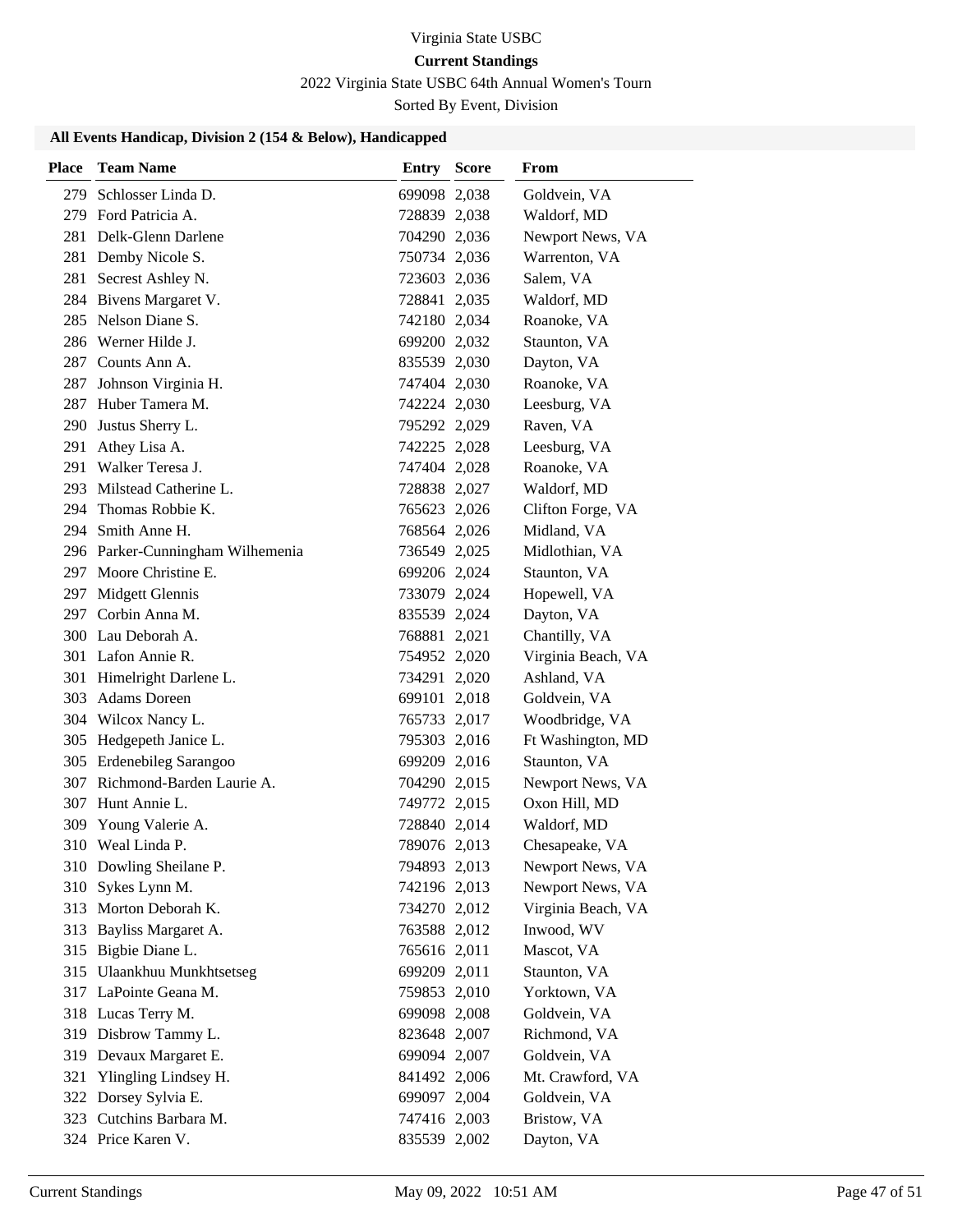# 2022 Virginia State USBC 64th Annual Women's Tourn

Sorted By Event, Division

| Place | <b>Team Name</b>                | <b>Entry Score</b> | From                 |
|-------|---------------------------------|--------------------|----------------------|
|       | 324 Houston Alenda M.           | 728837 2,002       | Waldorf, MD          |
|       | 326 Gilabert Regina Y.          | 742173 2,001       | Roanoke, VA          |
|       | 326 Bourne Donna G.             | 765646 2,001       | Richmond, VA         |
|       | 328 Moyer Margaret A.           | 835492 2,000       | Dale City, VA        |
|       | 329 Urbanowicz Grace M.         | 719230 1,998       | Newport News, VA     |
| 329   | Wilson Lucille V.               | 747404 1,998       | Roanoke, VA          |
|       | 331 Kapustka Lesa A.            | 751585 1,997       | Waldorf, MD          |
| 331   | McLaughlin Doris C.             | 818094 1,997       | Covington, VA        |
| 333   | Carroll Jacqueline A.           | 699097 1,995       | Goldvein, VA         |
| 333   | Tabor Brenda                    | 704292 1,995       | Newport News, VA     |
|       | 335 Crawford Donna M.           | 754952 1,993       | Virginia Beach, VA   |
|       | 336 Campion Joan J.             | 699099 1,992       | Goldvein, VA         |
| 337   | Wingo Marion P.                 | 823659 1,991       | Smithfield, VA       |
| 338   | Thomas Brenda S.                | 699889 1,988       | Suitland, MD         |
|       | 339 Bailey Jacqueline H.        | 749772 1,987       | Oxon Hill, MD        |
|       | 339 Butler Angela L.            | 759845 1,987       | Lanham, MD           |
| 341   | Miller Kittibel                 | 699205 1,986       | Staunton, VA         |
|       | 341 Harrje Stacia A.            | 699204 1,986       | Staunton, VA         |
|       | 343 Hester Mary C.              | 699094 1,984       | Goldvein, VA         |
|       | 344 Fellhauer Janet J.          | 818009 1,983       | Mechanicsville, VA   |
|       | 345 Carrico Sue                 | 819966 1,981       | Chantilly, VA        |
|       | 345 Nelson Carol L.             | 798451 1,981       | Burboursville, VA    |
|       | 345 Lawhorne Belva M.           | 699201 1,981       | Staunton, VA         |
|       | 348 Jones Carolyn               | 736544 1,980       | Midlothian, VA       |
| 348   | Clover Patricia O.              | 820058 1,980       | District Heights, MD |
|       | 350 Simms Janice M.             | 795304 1,979       | Ft Washington, MD    |
|       | 351 Poore Angelique P.          | 819966 1,978       | Chantilly, VA        |
| 351   | Gilliam Vivian M.               | 837021 1,978       | Washington, DC       |
|       | 353 Fosmire Linda L.            | 817372 1,975       | Leesburg, VA         |
|       | 353 Bender Susan A.             | 759853 1,975       | Yorktown, VA         |
|       | 355 McElroy Patricia (Trish) L. | 742223 1,974       | Leesburg, VA         |
|       | 356 Clearwater Adele A.         | 800866 1,969       | Manassas, VA         |
|       | 357 Myers Debbie H.             | 719230 1,968       | Newport News, VA     |
|       | 358 Bowles Edna R.              | 747395 1,967       | Henrico, VA          |
|       | 359 Pinkston Tuawana            | 699206 1,966       | Staunton, VA         |
| 360   | Goode Denita D.                 | 803150 1,964       | Woodbridge, VA       |
| 361   | Dyson Carolyn B.                | 747395 1,963       | Henrico, VA          |
|       | 362 Boykins Ethel D.            | 740807 1,962       | Chesapeake, VA       |
| 363   | McCormick Frankie K.            | 747559 1,961       | Pulaski, VA          |
| 364   | Snyder Marie A.                 | 835492 1,959       | Dale City, VA        |
| 364   | Taylor Racquel Y.               | 759820 1,959       | RICHMOND, VA         |
| 366   | Greene Nannie N.                | 825645 1,958       | SALEM, VA            |
| 367   | Craig Rozinia E.                | 699884 1,957       | Suitland, MD         |
|       | 368 Felker Adelaida A.          | 699208 1,954       | Staunton, VA         |
| 369   | Capps Julia S.                  | 704290 1,951       | Newport News, VA     |
|       | 370 Eure-Robinson Patience      | 740807 1,947       | Chesapeake, VA       |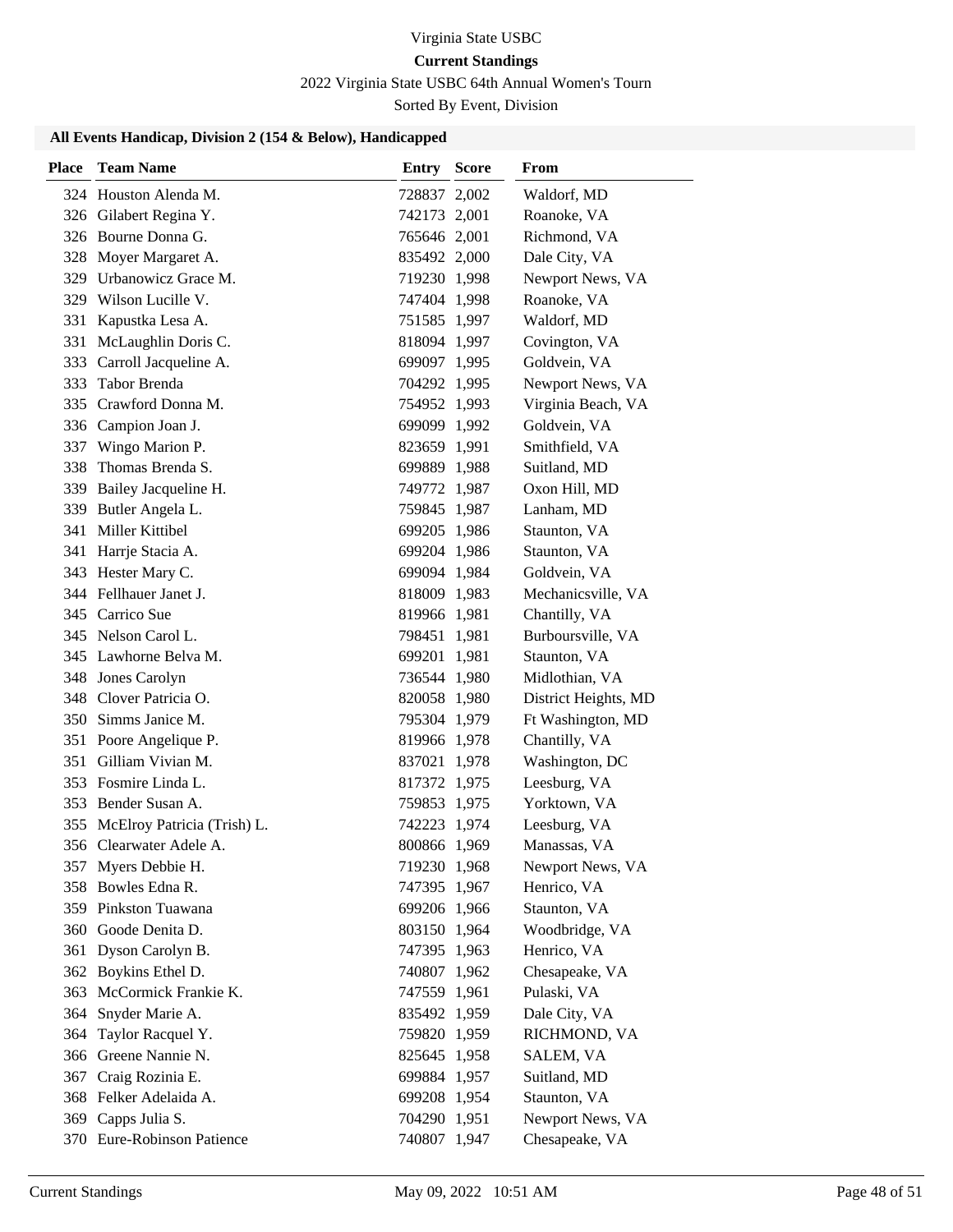# 2022 Virginia State USBC 64th Annual Women's Tourn

Sorted By Event, Division

#### **All Events Handicap, Division 2 (154 & Below), Handicapped**

| <b>Place</b> | <b>Team Name</b>            | <b>Entry Score</b> | From                |
|--------------|-----------------------------|--------------------|---------------------|
| 371          | Sandidge Dorothy G.         | 842256 1,945       | Monroe, VA          |
|              | 372 Hazzard Geraldine M.    | 699200 1,944       | Staunton, VA        |
|              | 373 Proctor Jacqueline F.   | 728841 1,942       | Waldorf, MD         |
|              | 374 Bumgardner Joan M.      | 699206 1,941       | Staunton, VA        |
|              | 375 Baucum Cliftina         | 759845 1,940       | Lanham, MD          |
|              | 376 Journiette Cassandra L. | 825645 1,937       | SALEM, VA           |
|              | 377 Calhoun Stacy Y.        | 769378 1,932       | Hampton, VA         |
|              | 378 Highland L. Sue         | 699205 1,930       | Staunton, VA        |
|              | 379 Leach Kimberly A.       | 699891 1,929       | Suitland, MD        |
|              | 380 McDaniel Jo Ann         | 711091 1,925       | Lexington, VA       |
|              | 381 Dye Janet               | 795292 1,923       | Raven, VA           |
|              | 382 Hayslett Dorothy B.     | 818094 1,922       | Covington, VA       |
| 383          | Bilby Susan L.              | 742180 1,920       | Roanoke, VA         |
| 384          | Young Penny                 | 699099 1,919       | Goldvein, VA        |
| 385          | <b>Yuengert Teresa</b>      | 699101 1,914       | Goldvein, VA        |
|              | 386 Pellegrino Gail M.      | 800866 1,912       | Manassas, VA        |
|              | 387 Warren Cecelia          | 707074 1,908       | Lanham, MD          |
|              | 388 Leach-Giles Angela P.   | 699891 1,893       | Suitland, MD        |
|              | 389 Rutledge Karen R.       | 728841 1,892       | Waldorf, MD         |
|              | 390 Brown Tammy S.          | 796501 1,887       | Lynchburg, VA       |
|              | 391 Royal Susan M.          | 742173 1,884       | Roanoke, VA         |
|              | 392 Chambers Glenda L.      | 699089 1,883       | Goldvein, VA        |
|              | 393 Beaman Barbara J.       | 800880 1,875       | Lyndhurst, VA       |
|              | 394 Smestad Kathy J.        | 765623 1,869       | Clifton Forge, VA   |
| 395          | Stroman Cordelia O.         | 699892 1,867       | Suitland, MD        |
|              | 396 DeCerbo Bonnie E.       | 699091 1,842       | Goldvein, VA        |
|              | 397 White Gracie A.         | 823572 1,828       | S. Chesterfield, VA |
|              | 398 Darling Vicky M.        | 795336 1,820       | Catharpin, VA       |
| 399          | Grooms Anna M.              | 699201 1,783       | Staunton, VA        |
|              | 400 Lombardi Gae M.         | 699099 1,417       | Goldvein, VA        |
| 401          | Whitehead Mary A.           | 837021 1,284       | Washington, DC      |
|              | 402 Baughman Angela L.      | 765733 722         | Woodbridge, VA      |

#### **All Events Scratch, All Events Scratch, Scratch**

| Place | <b>Team Name</b>           | Entry        | <b>Score</b> | From                |
|-------|----------------------------|--------------|--------------|---------------------|
|       | 1 Wheeler Sagirah S.       | 837042 2,031 |              | Pikeville, NC       |
|       | 2 Bell Tiffany A.          | 837042 2,014 |              | Pikeville, NC       |
|       | 3 Clay Kristan S.          | 842253 1,987 |              | Washington, DC      |
|       | 4 Turner Brenda J.         | 707071 1,959 |              | Lanham, MD          |
|       | 5 Shaw-Wesby Crystal J.    | 837042 1,955 |              | Pikeville, NC       |
|       | 6 Randolph Denise L.       | 823569 1,928 |              | S. Chesterfield, VA |
|       | 7 Diggs-Burrell Theresa L. | 707070 1,908 |              | Lanham, MD          |
|       | 8 Jefferson Quintina R.    | 707075 1,899 |              | Lanham, MD          |
|       | 9 Coffey Wendy D.          | 747384 1,892 |              | Waynesboro, VA      |
| 10    | Scott Tiffany D.           | 823570 1,890 |              | S. Chesterfield, VA |
|       | 11 Reynolds Chelsea L.     | 747384 1,879 |              | Waynesboro, VA      |
| 12    | West Latikki C.            | 823569 1,877 |              | S. Chesterfield, VA |
|       |                            |              |              |                     |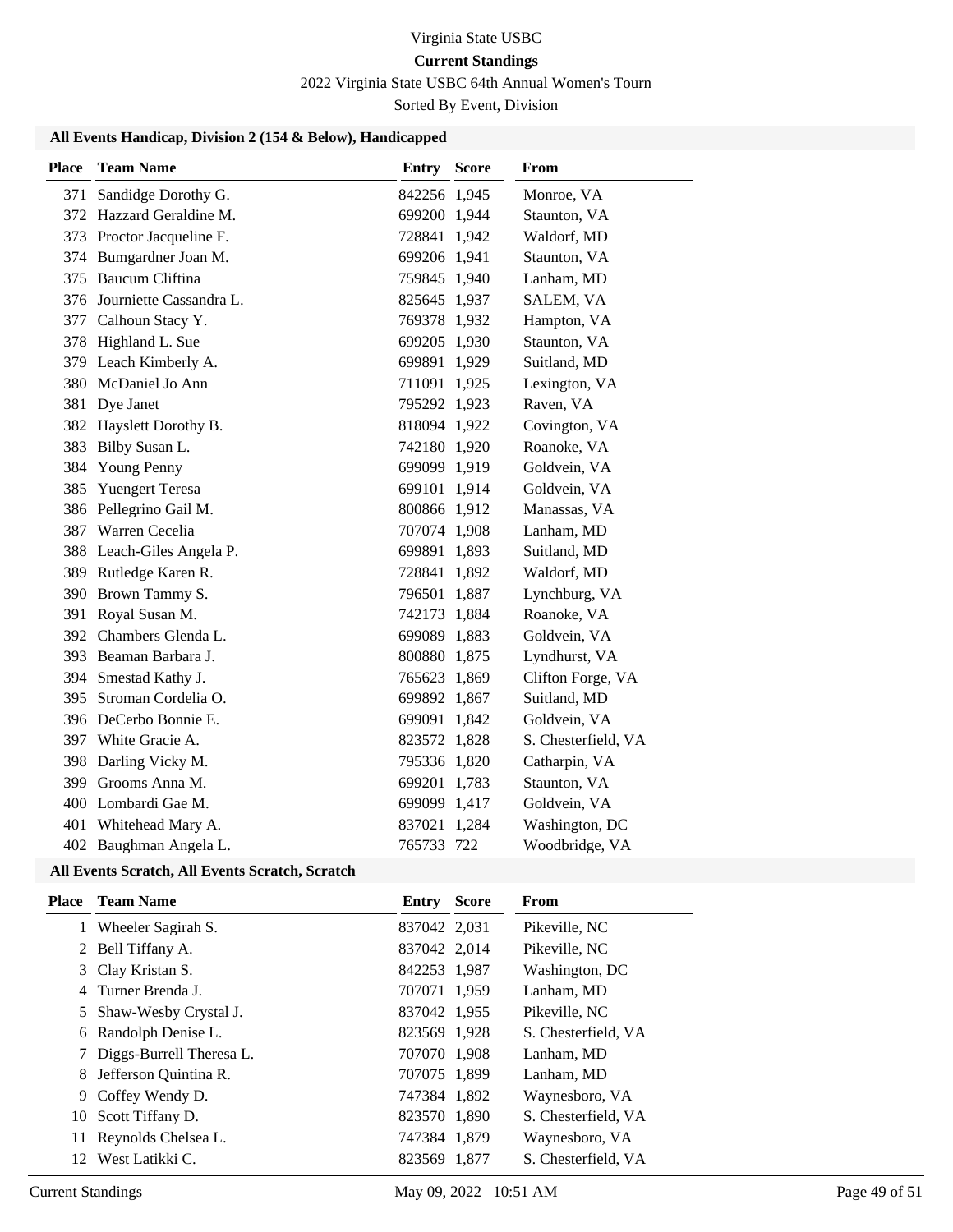2022 Virginia State USBC 64th Annual Women's Tourn

Sorted By Event, Division

#### **All Events Scratch, All Events Scratch, Scratch**

| <b>Place</b> | <b>Team Name</b>              | <b>Entry Score</b> | From                |
|--------------|-------------------------------|--------------------|---------------------|
|              | 13 Dillon Amanda M.           | 755462 1,876       | Alexandria, VA      |
|              | 14 Lewis Tracie M.            | 823569 1,874       | S. Chesterfield, VA |
|              | 15 Rowlett Kristin L.         | 759818 1,861       | RICHMOND, VA        |
|              | 16 Miller Abby T.             | 704287 1,856       | Newport News, VA    |
| 17           | Ford Yvette                   | 707075 1,834       | Lanham, MD          |
| 18           | Taylor Pamela L.              | 751587 1,833       | Waldorf, MD         |
| 19           | Goode Stephanie E.            | 707075 1,821       | Lanham, MD          |
| 20           | Sharp Andrea                  | 759228 1,819       | Stafford, VA        |
| 21           | Eiland Terri A.               | 837042 1,817       | Pikeville, NC       |
|              | 22 Love Verniece A.           | 759818 1,811       | RICHMOND, VA        |
|              | 23 Bell Trina-Renee M.        | 707069 1,808       | Lanham, MD          |
|              | 24 Edwards Denise Y.          | 707070 1,803       | Lanham, MD          |
|              | 25 Morton Ollie K.            | 736545 1,801       | Midlothian, VA      |
| 26           | Thompson Ciara N.             | 707080 1,788       | Lanham, MD          |
| 27           | Baber Susan D.                | 747384 1,780       | Waynesboro, VA      |
| 28           | Dickerson DeCola D.           | 707070 1,774       | Lanham, MD          |
| 29           | <b>Bull Clarissa</b>          | 823571 1,769       | S. Chesterfield, VA |
| 30           | Walker Rhonda M.              | 736545 1,764       | Midlothian, VA      |
|              | 31 Richardson Princess        | 707070 1,758       | Lanham, MD          |
|              | 32 Waller Charlene (Ulari) R. | 707072 1,752       | Lanham, MD          |
| 33           | Jamison Theresa               | 822155 1,747       | Greensboro, NC      |
|              | 34 Granderson Samantha D.     | 823573 1,740       | S. Chesterfield, VA |
|              | 35 Butts Teressa E.           | 751587 1,733       | Waldorf, MD         |
| 35           | Blackshear Anjanette D.       | 707072 1,733       | Lanham, MD          |
| 37           | Horn Robyn R.                 | 707071 1,728       | Lanham, MD          |
|              | 38 Zirkle Laurie T.           | 723603 1,720       | Salem, VA           |
| 39           | Dobbins Deitra A.             | 822155 1,713       | Greensboro, NC      |
| 40           | Turner Lisa F.                | 759818 1,709       | RICHMOND, VA        |
| 40           | Glenn Latoya C.               | 759228 1,709       | Stafford, VA        |
| 42           | Sharp Mabel G.                | 842252 1,705       | Chelteham, MD       |
| 42           | Terry Shelley D.              | 823569 1,705       | S. Chesterfield, VA |
|              | 44 Williams Yolanda S.        | 842253 1,700       | Washington, DC      |
|              | 45 Wright Stephanie C.        | 736548 1,699       | Midlothian, VA      |
|              | 46 Casey Kimberly G.          | 823570 1,694       | S. Chesterfield, VA |
| 47           | Sullivan Lydia K.             | 759228 1,689       | Stafford, VA        |
| 48           | Livingston La'Tonia M.        | 759228 1,688       | Stafford, VA        |
| 49           | Wade Ashley N.                | 823571 1,684       | S. Chesterfield, VA |
| 50           | Key Lutricia B.               | 699886 1,681       | Suitland, MD        |
| 51           | Hatfield Tammy L.             | 699092 1,678       | Goldvein, VA        |
| 52           | Shuler Karen E.               | 704293 1,664       | Newport News, VA    |
| 53           | <b>Stamper Kristen</b>        | 822154 1,662       | Greensboro, NC      |
| 54           | Bell Amber C.                 | 823570 1,661       | S. Chesterfield, VA |
| 54           | McDonald Eugenia A.           | 707076 1,661       | Lanham, MD          |
|              | 56 Wilson Jacqueline B.       | 823570 1,646       | S. Chesterfield, VA |
| 57           | Hudson Alethia R.             | 823571 1,644       | S. Chesterfield, VA |
|              | 57 Fox Joylene L.             | 704293 1,644       | Newport News, VA    |